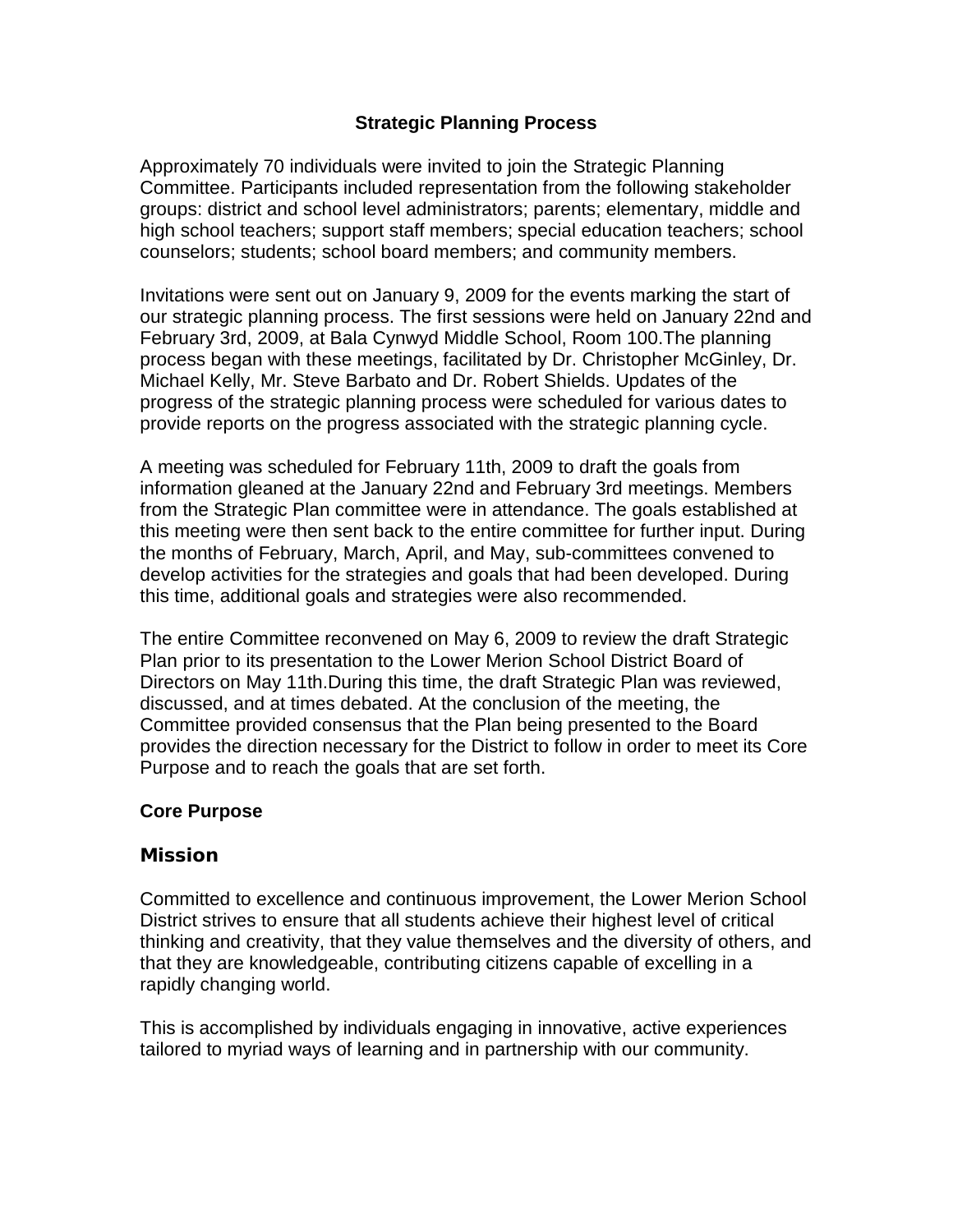# **Vision**

Students are our reason for being. We create an environment designed to fulfill the individual learning needs and aspirations of each student. LMSD develops active partnerships at all levels of our learning community and values the individual contribution of each member.

We view learning as a dynamic, innovative collaboration. Individuals learn best when their hearts, minds, and spirits are intimately engaged in the learning process.

Enter to learn. Go forth to serve.

# **Shared Values**

## **We believe that:**

All people have equal intrinsic worth.

People learn in different ways and at different rates.

Each person bears responsibility for the well-being of society and the quality of the environment

Learning occurs everywhere and is a life long pursuit of knowledge, truth and wisdom.

High quality public education directly benefits the entire community and is essential for a democratic society.

The responsibility for learning rests primarily with the individual; however, education is the shared responsibility of the student, home, and family, school and the entire community.

Individuals learn best when actively engaged in the learning process.

Excellence demands sustained effort.

All individuals can be successful learners

High expectations yield high results.

Society benefits when individual rights are balanced with social responsibility.

Ethical conduct is essential to the quality of life.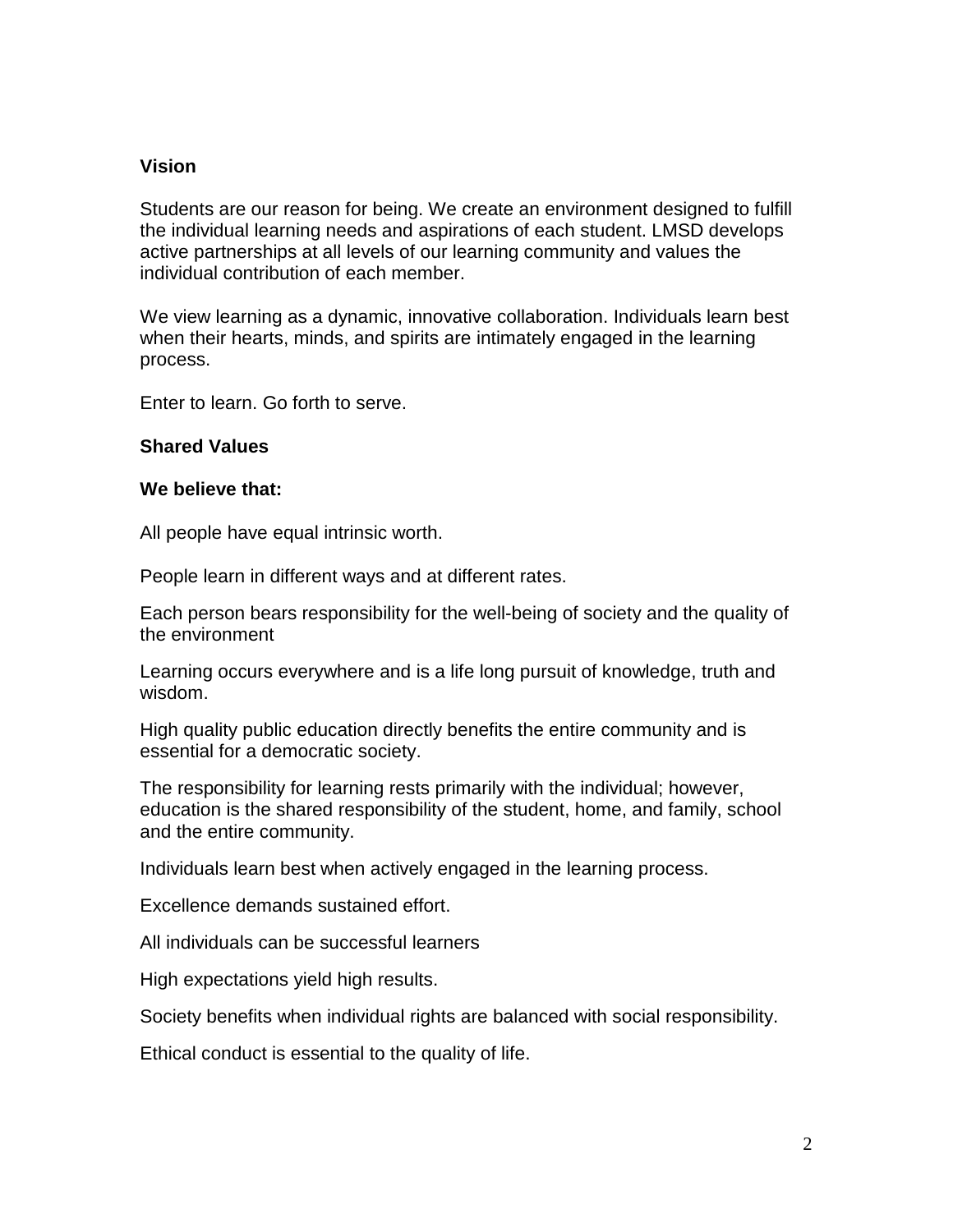# **Educational Community**

The Lower Merion School District (LMSD), located in Philadelphia's historic Main Line suburbs, serves the 62,000 residents of Lower Merion Township and the Borough of Narberth. Established as one of Pennsylvania's first public school districts in 1834, LMSD enjoys a rich tradition of achievement, innovation and community partnership and a longstanding reputation as one of the finest school systems in the United States. The District's six elementary schools, two middle schools and two high schools provide a challenging, multi-disciplinary academic program and dynamic, co-curricular experience to more than 6,900 students.

Of the District's nine eligible schools, all have received recognition for excellence by the Commonwealth and seven have received the National Blue Ribbon Award for Excellence in Education. LMSD schools rank among the highest in Pennsylvania for SAT and PSAT scores, AP Participation rate, total number of National Merit Semifinalists, total number of International Baccalaureate diplomas granted and in numerous publications' "Top Schools" lists. Approximately ninety-four percent of high school graduates attend institutions of higher learning.

LMSD's comprehensive instructional program encompasses an array of services for special needs and gifted children as well as community-based learning programs, extended daycare, early-intervention literacy support, an International Baccalaureate diploma program and a full menu of high school honors and AP courses. An extensive range of course offerings in core areas, music and the arts, technology and special subjects form the foundation of the District's secondary curriculum. Themed, year-long middle school programs offer students enhanced opportunities to explore subjects through hands-on, interdisciplinary study and block scheduling. The District's World Languages program enables all students to receive uninterrupted foreign language instruction from second grade until the time they graduate from high school.

More than 500 supervised academic, athletic, community outreach and performance-oriented co-curricular programs are available in the District, from elementary school technology clubs to high school varsity sports. In addition to serving student programs, the District's facilities are utilized by thousands of community members for enrichment programs, recreation and general use.

The District's professional staff consists of 694 full time professional staff, 83% of whom have advanced degrees. The faculty is complemented by a support staff of more than 540 skilled individuals. A guidance counselor and psychologist are available in every school. (As of May 2009)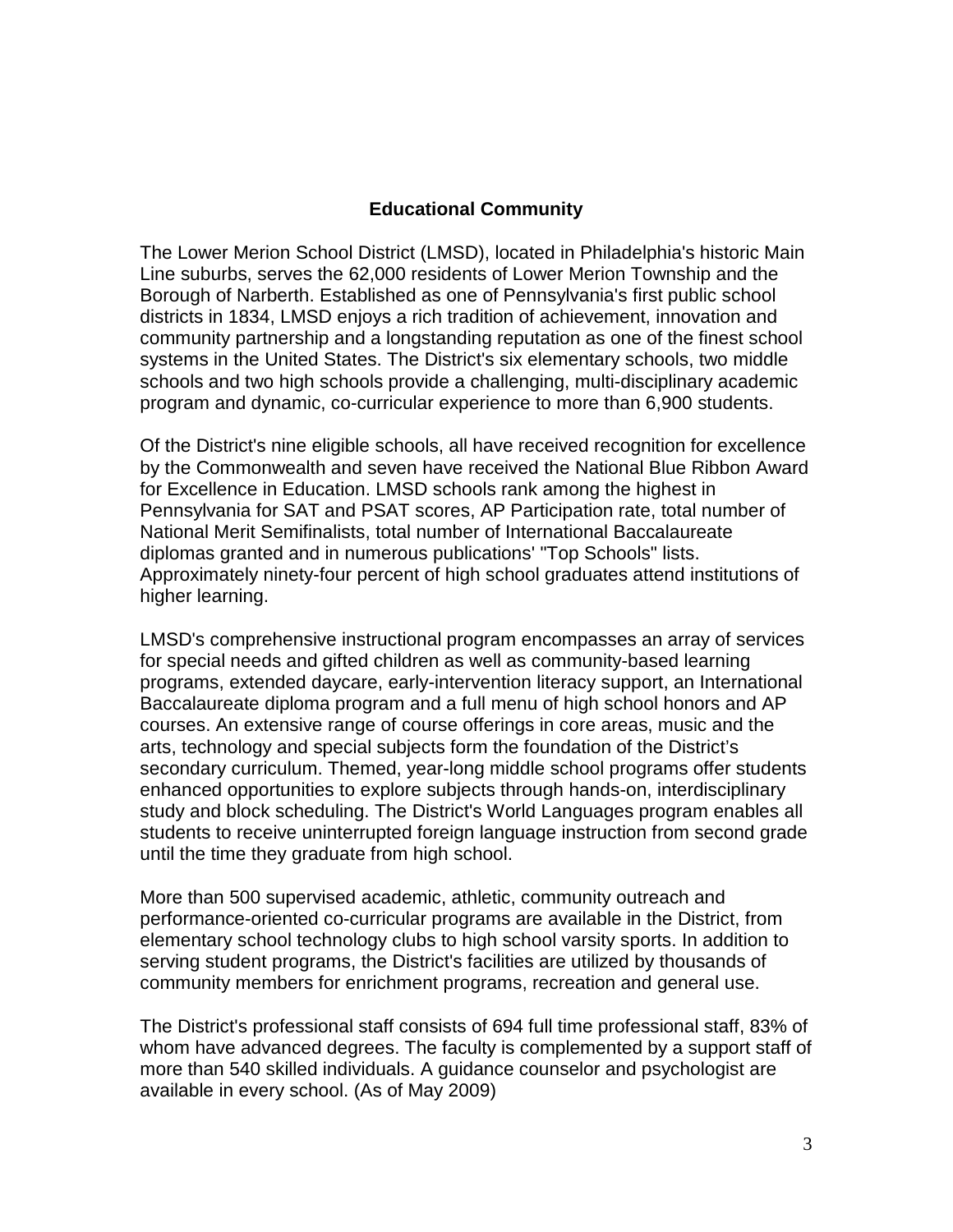LMSD maintains one of the lowest class size averages in Pennsylvania. The student-to professional staff ratio at the secondary level is 11:1 and average class size in the District is approximately 21 students. In addition to providing a supportive teaching environment, the District offers one of the highest salaries and best benefits packages in Pennsylvania and extensive staff development opportunities.

LMSD is in the final phases of implementing a Capital Improvement Program that began in 1997-1998. Eight of ten school projects have been completed. The District's two high schools, Harriton and Lower Merion, are the remaining projects and construction is well underway at both sites. Planning for these facilities began in February, 2004. Two, new schools will replace the existing facilities, with Harriton scheduled to open in Fall 2009 and Lower Merion scheduled to open in Fall 2010.

# **Curriculum, Instruction and Instructional Materials**

Engaging...Challenging...Specialized...Connected...

From the first day of Kindergarten to the culminating senior project presentation in 12th grade, these qualities define the academic experience in Lower Merion. We are committed to providing an education rooted in a balanced curriculum that encompasses knowledge, skills, application, real world experiences, and critical reflection. Our curriculum celebrates diversity and values student feedback and assessment. We incorporate rigorous national and state standards and use innovative instructional practices to provide each student with a unique, individualized learning experience.

# *High Schools*

Harriton and Lower Merion high schools offer a rigorous, personalized program of studies designed to prepare all students to achieve post-high school goals. At the heart of the program is a classic liberal arts curriculum that provides a broad foundation for learning, balanced with opportunities for independent study and indepth exploration. Students may choose from more than 200 distinct and varied courses, from the introductory to college level. Harriton's International Baccalaureate Diploma program provides additional options for highly motivated students.

At the conclusion of their high school careers, all students engage in a "Senior Project." This self-directed, experiential capstone course enables students to explore a topic of interest and serves to illustrate the skills and knowledge gained during their years in Lower Merion School District.

The range of courses available to students include:

- English
- Social Studies
- Mathematics and Computer Programs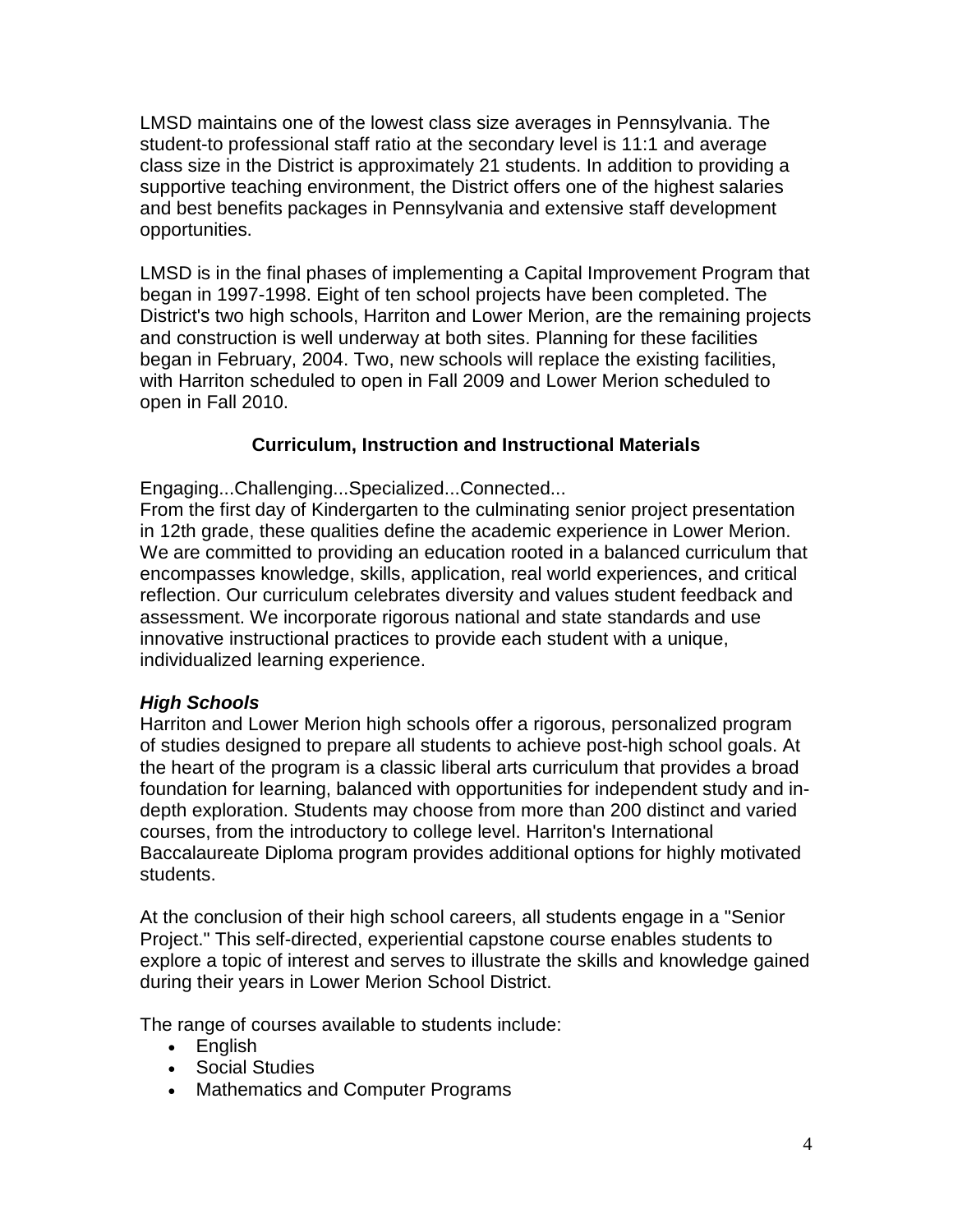- Fine Arts & Music
- Biological, Physical, and Earth Sciences
- Physical Education and Health
- World Language (French, Japanese, Spanish, & Latin)
- Practical Arts (Technology Education, Family & Consumer Science, Business)

Course levels offered include:

- Standard (S)
- Honors (H)
- Advanced Placement (AP) and International Baccalaureate (IB)

Students work with their guidance counselors and teachers in selecting courses and levels that best meet students' needs and goals. Parents approve final course selections.

# **Graduation Requirements**

Students must attain minimally 21 credits for graduation from the following curriculum areas:

- 4 credits English
- 3 credits Science
- 1-1/2 credits Health & Physical Education
- 3 credits Mathematics
- 3-1/2 credits Social Studies
- 2 credits Arts and Humanities
- 4 credits Electives

# **International Baccalaureate**

The [International Baccalaureate Diploma Program](http://www.lmsd.org/sections/academics/default.php?m=4&t=pages&p=program_ib) began in LMSD during the 2001-2002 school year. The program is available to both Lower Merion and Harriton students and is housed on Harriton's campus. IB consists of a rigorous pre-university curriculum, leading to examinations, which meets the needs of highly motivated students in the eleventh and twelfth grades and is internationally recognized. Students must apply for admission to the program. For more information about the program or application process, please call 610-525-1270.

# **Scholars Program of Study**

The Scholar's Program of Study is intended to encourage students to pursue a broad liberal arts program of study that exceeds the minimum high school graduation requirements. It consists of a distribution of credits among major academic subjects and procedures for recognizing students who complete the Program successfully and those who complete the Program with distinction.

# *Middle Schools*

Each year, students take courses in Language Arts, Mathematics, Science, and Social Studies, and World Language (French, Spanish or Latin). To develop proficiency in information technology, middle school students also receive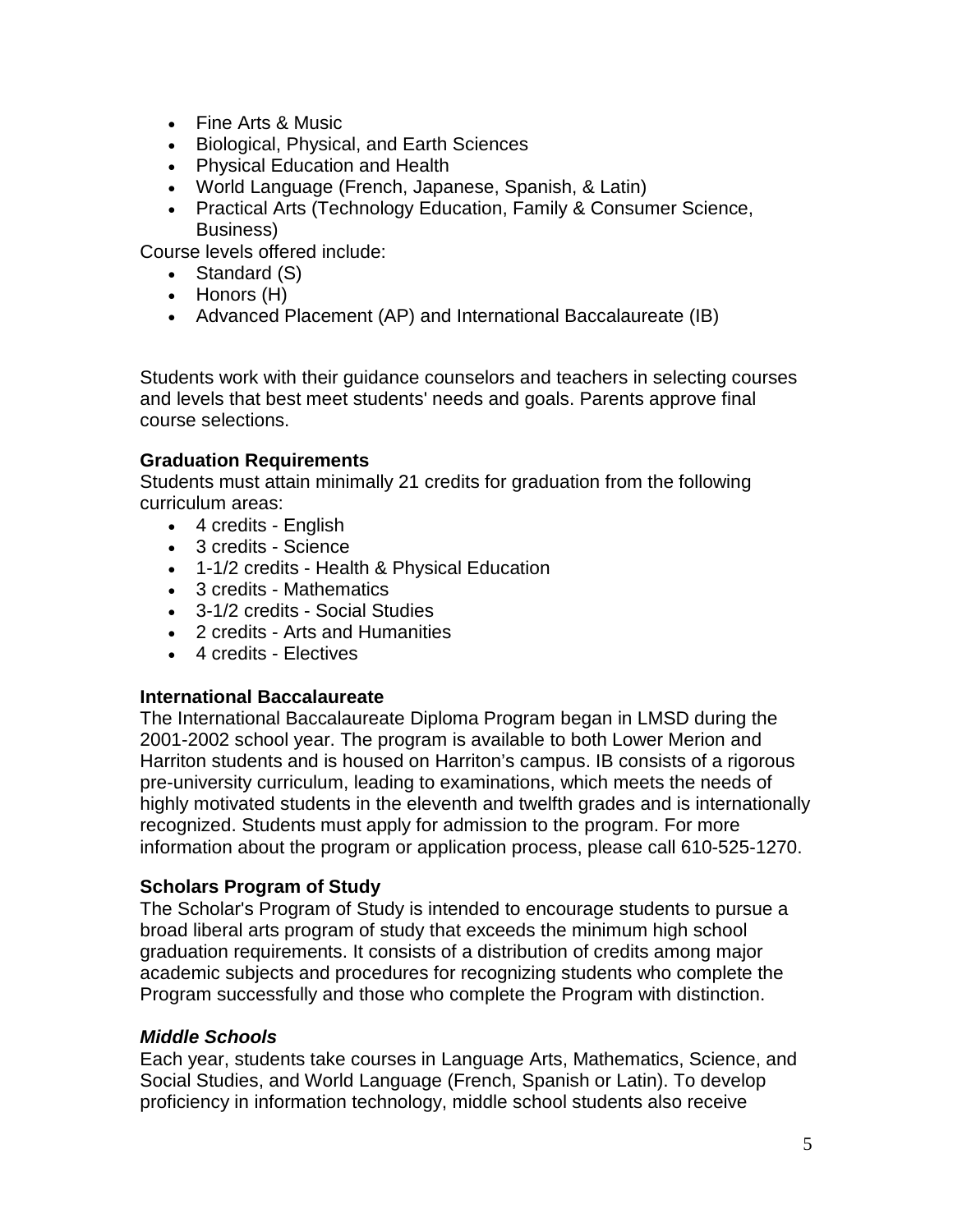instruction in keyboarding, word processing, database, spreadsheets, drawing tools, and multi-media presentation. Students and teachers in all grades are encouraged to apply their technology skills in classroom activities.

In addition, study and library research skills are taught in the sixth grade curriculum. Students are also offered a choice of a general music class, instrumental music or vocal music. Art education, health, technology education (formerly known as industrial arts), family and consumer sciences, and physical education round out the middle school curriculum.

Since we believe that an interdisciplinary approach to teaching facilitates deeper, more engaged learning, middle school teachers in all curricular areas continually encouraging students to make connections among disciplines. In addition, the middle school program offers several innovative, project-centered programs that fully incorporate most subject areas of the curriculum. At Welsh Valley Middle School, for example, seventh graders can participate in "Waterbound", an interdisciplinary unit that investigates the history, culture, and environment of Lower Merion Township. At Bala Cynwyd Middle School, students can choose "Communiqué" a program that incorporates the seventh grade curriculum through a study of communications media in our history and culture. BCMS also offers Voices of Change [\(WWW.VOC\)](http://www.voc/), the eighth graders interdisciplinary, thematic program, which integrates English, science, history, art, music, health, and technology, and utilizes multiple methods of instruction and assessment. The Bala Cynwyd Middle School also offers a 6th grade thematic program entitled Ancient Worlds & Waterways.

# **Technology Curriculum 6-8**

The District is currently in the first phase of curriculum revision for Technology Information Science. The Middle School Curriculum is part of this revision process. The 6-8 Technology Curriculum is based on six Standards and is integrated through the curriculum disciplines. The six Standards include:

- 1. Demonstrating a sound understanding of the nature and operation of technology systems
- 2. Understanding the ethical, cultural, and societal issues related to technology
- 3. Using technology tools to enhance learning, increase productivity, and promote creativity
- 4. Using telecommunications to collaborate, publish, and interact with peers, experts, and other audiences
- 5. Using technology to locate, evaluate, and collect information from a variety of sources
- 6. Using technology resources for solving problems and making informed decisions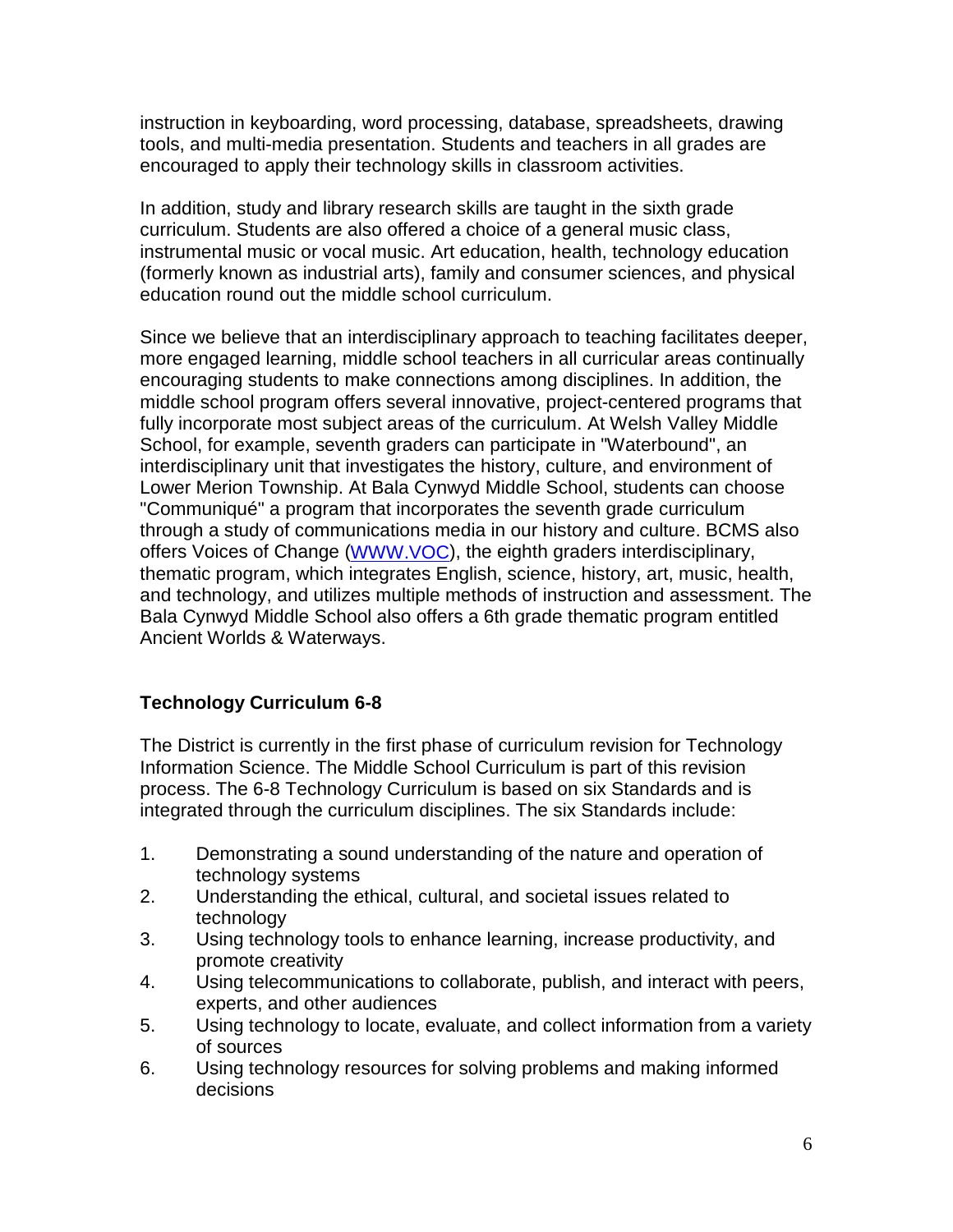# Grades 6 - 8

Students will be able to:

- Enter data using appropriate keyboarding skills efficiency and accurately
- Use common input and output devices such as: VCR's, audio CD's, digital and still cameras, scanners, calculators, probes, laser discs, and projection devices appropriately and effectively
- Communicate about technology using developmentally appropriate and accurate terminology
- Demonstrate positive social and ethical behaviors when using technology systems and software
- Determine appropriate hardware and software resources to communicate thoughts and ideas to address a variety of tasks and problems
- Use the District Network efficiently and effectively to access remote information; communicate with others in support of direct and independent learning and data storage
- Access and effectively use online resources provided by the District
- Evaluate the accuracy, relevance, appropriateness, comprehensiveness, and bias of electronic information sources
- Use course specific resources effectively and appropriately to facilitate learning

# *Elementary Schools*

As a child's first exposure to structured learning, the elementary school experience is a critically important one. If children feel excited about and successful in their learning efforts during these pivotal K-5 years, they are likely to approach further schooling with confidence and enthusiasm. To help ensure this sense of competence and genuine engagement in learning, our elementary school program emphasizes active learning experiences in a nurturing, supportive environment.

# **Kindergarten Program**

The interdisciplinary theme of change is the guiding concept of the kindergarten program. Through community based learning opportunities as well as classroom projects, students explore and reflect on patterns and changes in cycles of nature, the school and community environment, and their own social, physical, and emotional development. The program incorporates the traditional 3Rs and basic skill development, while also introducing children to information technology, teamwork, organization, and self-management. At all schools, kindergarten is a half-day program. For families who need a full-day program, additional child care is available.

# **Language Arts**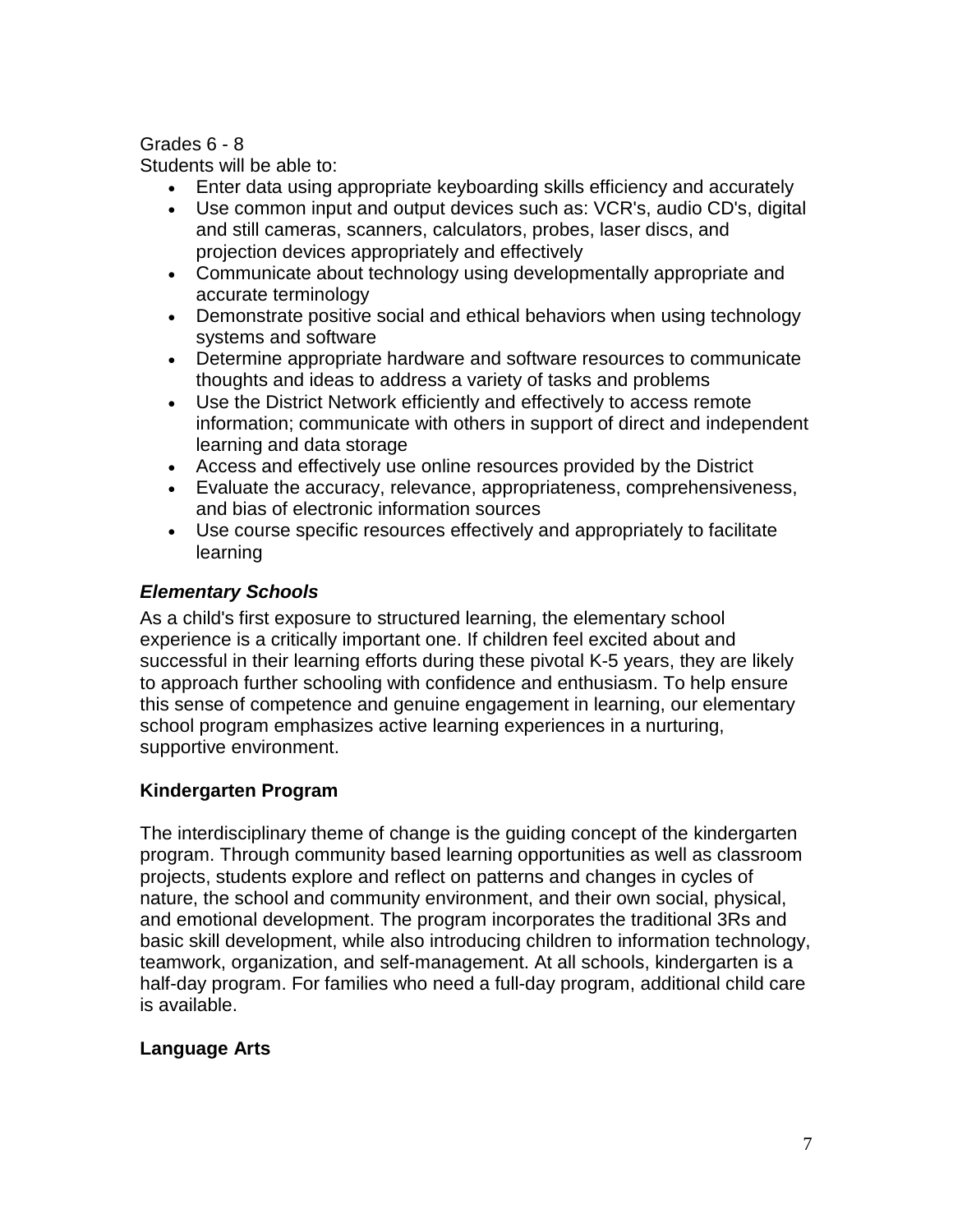The curriculum provides the growth of readers, writers and speakers through an approach that recognizes that children learn language skills when they are integrated and taught within the context of natural communications experiences. At the core of this approach are varied learning experiences utilizing quality literature, reference materials and technologies. Reading is taught through a variety of approaches that recognizes students' learning styles and needs and addresses the structure and comprehension of increasingly complex text. Children write daily as they explore ideas, communicate their experiences, and respond to the literature they read. Using a process approach to writing, students frequently interact with one another and their teacher as they engage in prewriting, drafting, editing, revising and publishing.

# **Mathematics**

The curriculum combines the rigor of rich mathematical content with development of critical problem-solving skills. Computation, estimation and algorithmic skills are developed, practiced and subsequently strengthened in "real-life" problem contexts. When appropriate, state-of-the-art technology is utilized, and paperpencil and mental mathematics proficiency continues to be emphasized. Students team to value mathematics, become mathematical problem solvers, develop confidence in their abilities, and apply mathematics to other areas of learning.

# **Science**

At all grade levels, science is taught through a process-oriented, hands-on program that encourages investigation, purposeful thinking and problem solving. Developed by using national standards, the three major content areas- life sciences, earth-space science, and physical science-are integrated with other curricular areas to encourage students to make interdisciplinary connections. Topics are pursued in depth, with emphasis placed on constructing meaning and understanding.

# **Social Studies**

Social Studies focuses on different topics at each grade level, including people, groups, communities, United States and Pennsylvania history, regions, and geography. As students learn about the complex world they live in, they develop reading, writing, map and globe, and analytical thinking skills. At all grade levels, positive attitudes toward citizenship and social responsibilities are emphasized.

# **World Languages**

World language instruction begins in second grade and continues through twelfth grade. Each elementary school is designated either a Spanish or French speaking environment. A certified World Language teacher trained in FLES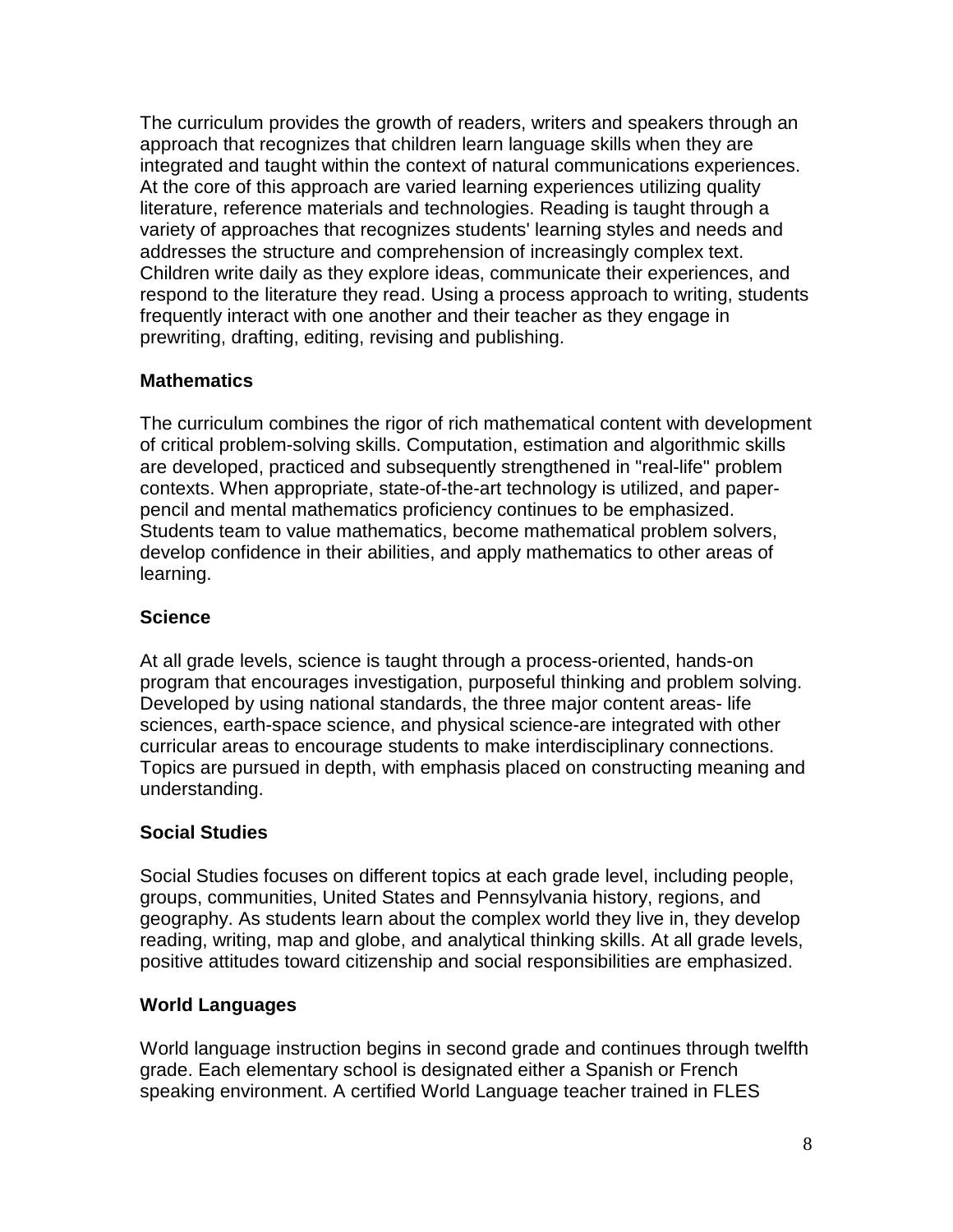(Foreign Language in Elementary Schools) teaches a 30-minute class, three times a week in the student's classroom. FLES is content-based and supports the existing curriculum. Planning is done as a collaborative effort between the World Language and regular classroom teachers. Students participate in concrete, hands-on activities that are designed to promote both language acquisition and enjoyment in the learning.

# **Music**

In all elementary grades, students receive music instruction by music specialists, 60-minutes per week. Beginning in grade four, students may also choose to have ensemble experiences in both choral and instrumental music. Instruction is provided in string, wind, and percussion instruments.

# **Art**

Art encourages inquiry, discovery, and wonder. To foster children's creative growth, an art specialist in each elementary school works in a designated art studio with grades one through five. The art specialist also works closely with classroom teachers to provide art experiences throughout the day. These integrated projects help students make connections between art and other areas of learning, while using their developing powers of intuition, reasoning, imagination, and dexterity to create unique forms of expression and communication.

# **Physical Education**

This program is designed to develop the students' gross and fine motor skills, as well as helping to develop good sportsmanship and cooperation. This is achieved through a variety of team-oriented and individual activities.

# **Assessments and Public Reporting**

The Lower Merion School District maintains a rigorous assessment plan aligned with state assessment anchors and the district curriculum that includes the following:

- Clear and appropriate learning targets
- Verification of student achievements
- Assessing teaching and learning through identified methods and measures
- Expanded opportunities for student learning at all levels
- Clear and effective communication with stakeholders

Using the backward design model, (UbD) Lower Merion School District uses Pennsylvania Academic Standards to identify essential learning in each content area. The essential learning identified in each of the standards areas are the key concepts or broad understandings and skills that students should know and be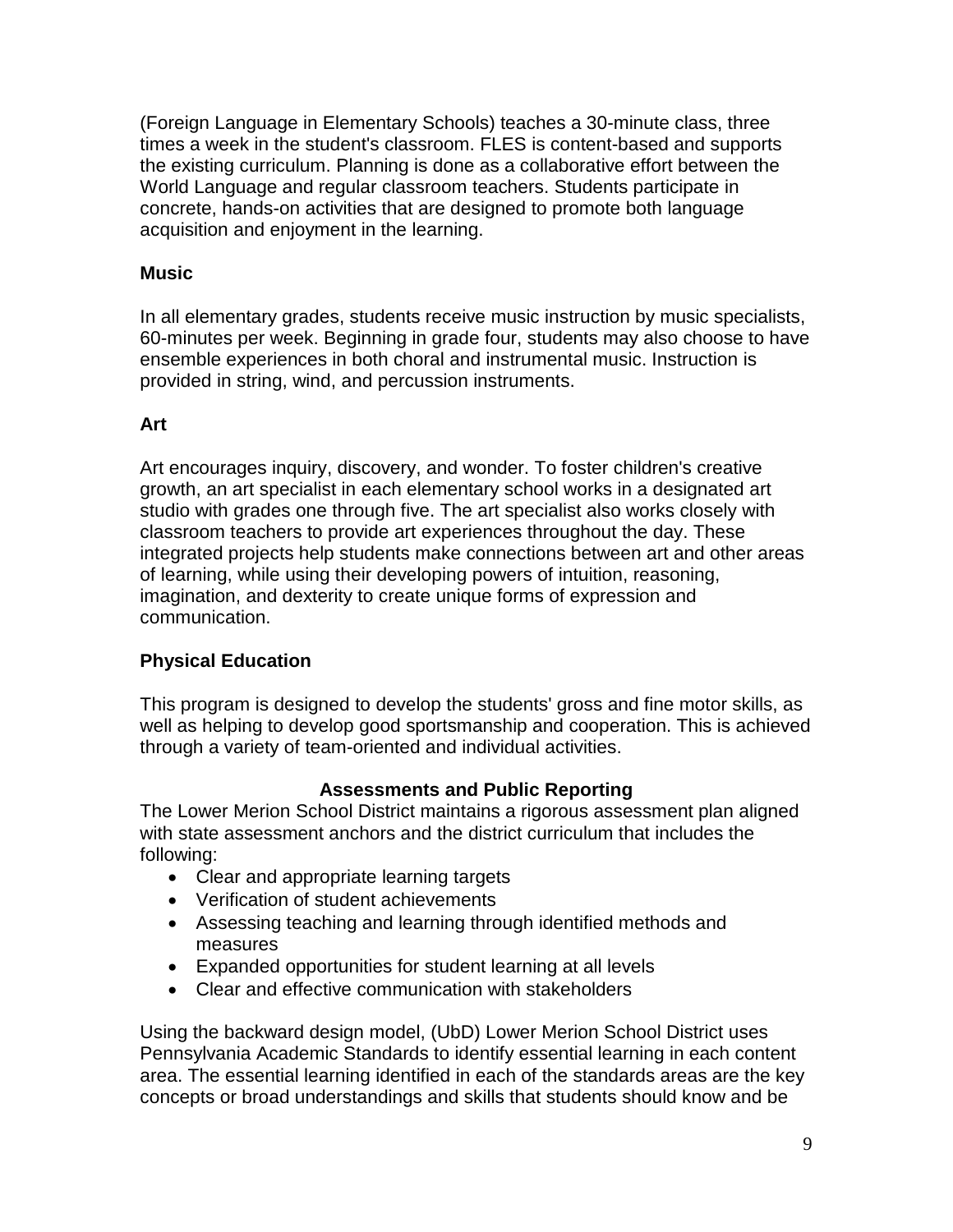able to achieve at a particular grade level and a field of study before graduation. Lower Merion School District has a method to confirm student mastery of the Pennsylvania academic standards as found in Chapter 4. These include a senior project and the monitoring of student proficiency of the state standards.

Using the Pennsylvania Academic Standards as a framework for student achievement, the Lower Merion School District implements a variety of assessment tools to monitor and evaluate student performance at all grade levels. The following illustrates the assessment tools currently being implemented in the Lower Merion School District:

ERB(Education Record Bureau) PSSA (Pennsylvania System of School Assessment) CBA (Curriculum Based Assessments) Dibels (Dynamic Indicators of Basic Early Literacy Skills) Metropolitan Readiness 4-SIGHT **GMADE GRADE** DRP (Degrees of Reading Power) SAT (Scholastic Aptitude Test) ACT (American College Testing) AP tests (Advanced Placement) IB assessment (International Baccalaureate) Senior Project

Data teams meet yearly within the school buildings and across the district to conduct analyses of district data from the assessments tools to inform and improve curriculum and instruction.

With our current professional development in the areas of data analysis, the Lower Merion School District employs:

- Performance Tracker as a tool for teachers and administrators to assess current levels of student performance
- Individual teacher reflection on classroom data
- Building level teams working collaboratively to analyze assessment data
- Continued creation and evaluation of secondary level assessments correlating to benchmarks

Finally, the assessment design is clearly communicated to all district stakeholders. This communication enables all constituents to understand the various components of this plan enabling them to partner with the district in our efforts to help our students become independent learners. Communication of this nature is in the form of print materials, electronic information, information on the district website, district public access channel. Additionally, presentations are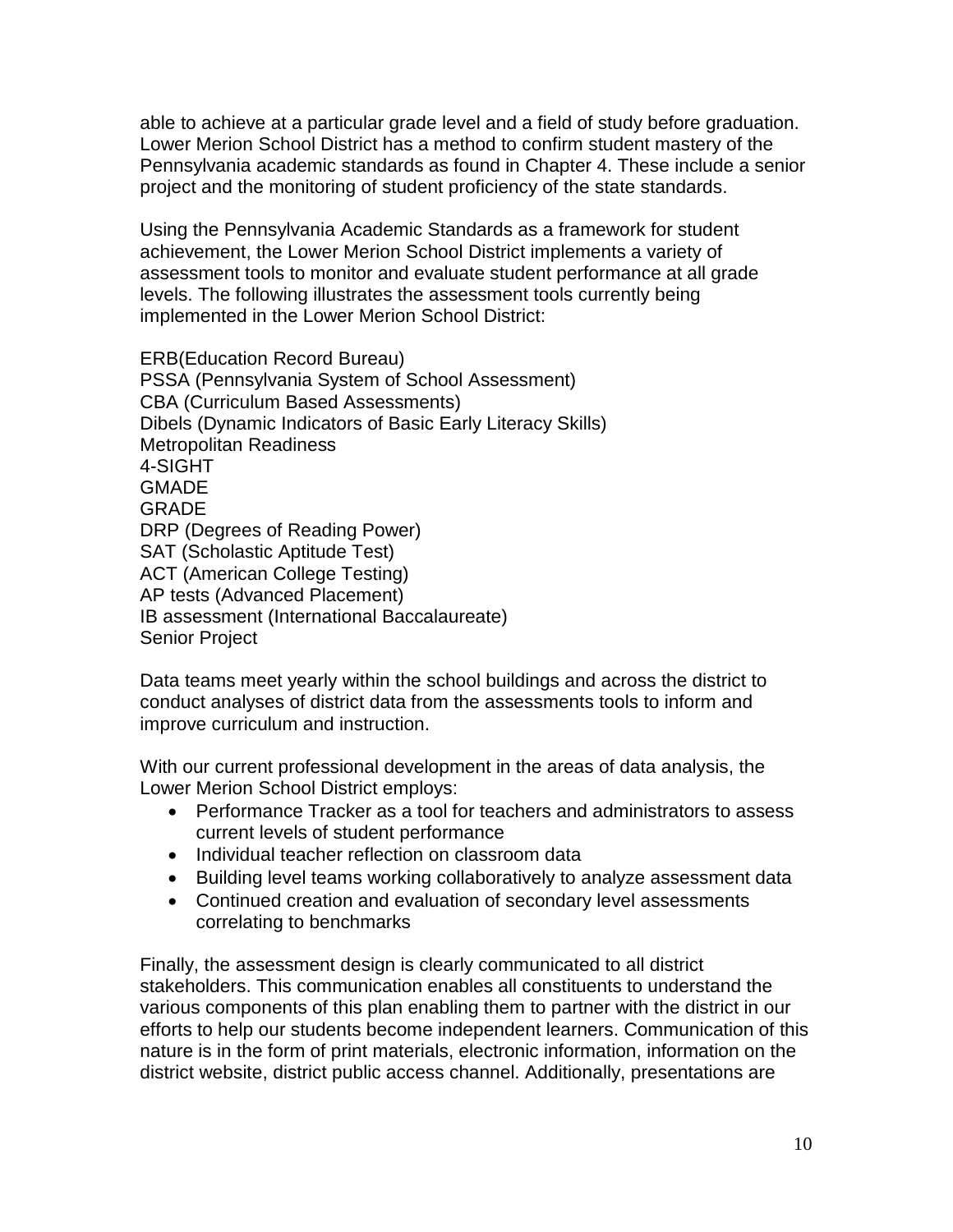provided to the school board and public, HSA, & ICC, and interest groups such as CSE, and CARE.

The district also does the following to improve student achievement:

- Involves teachers in the curriculum revision process
- Participates in state and intermediate unit workshop relative to standards
- Provides in service for teachers to access state websites to review data and implement the available teacher resources
- Scaffolds lessons using Webb's Depth of Knowledge and Bloom's Taxonomy
- Encourage writing in all content areas
- Develops  $21<sup>st</sup>$  century thinking skills with 1:1 computer initiative
- Encourage use of Project-based Learning.
- Differentiates instruction extensively throughout the District with the assistance of an in-house DI specialist and building level DI cadre

Lower Merion identifies students currently not performing at a basic or above level. The District offers an extensive series of intervention opportunities designed to enhance performance and ensure all students meet or exceed current standards. Students who are identified as basic or below basic are supported in the following manner:

- Specialists in the buildings, through additional support materials, and/or differentiated instruction in the regular classroom setting
- Supervisors of literacy and mathematics analyze and disaggregate data, and work closely with building administrators and teachers to find ways to help individual students and/or groups of student not achieving at the proficient level
- The curriculum revision process includes the monitoring and adjustment of the written curriculum when necessary to achieve the goal of proficiency for all students
- Professional development workshops and programs are specially designed to assist faculty with the knowledge and skills necessary to help all students meet yearly benchmarks.

In addition, Lower Merion also provides multiple opportunities to improve instruction. These include but are not limited to:

# **Support for Struggling Schools**

The Lower Merion School District does not currently have any 'Struggling' schools. However, we continually analyze and adjust our academic programs and instructional delivery as results may vary each year in our schools based on standardized test scores and our own curriculum based assessments. If specific learning targets and areas within the core content areas have been identified as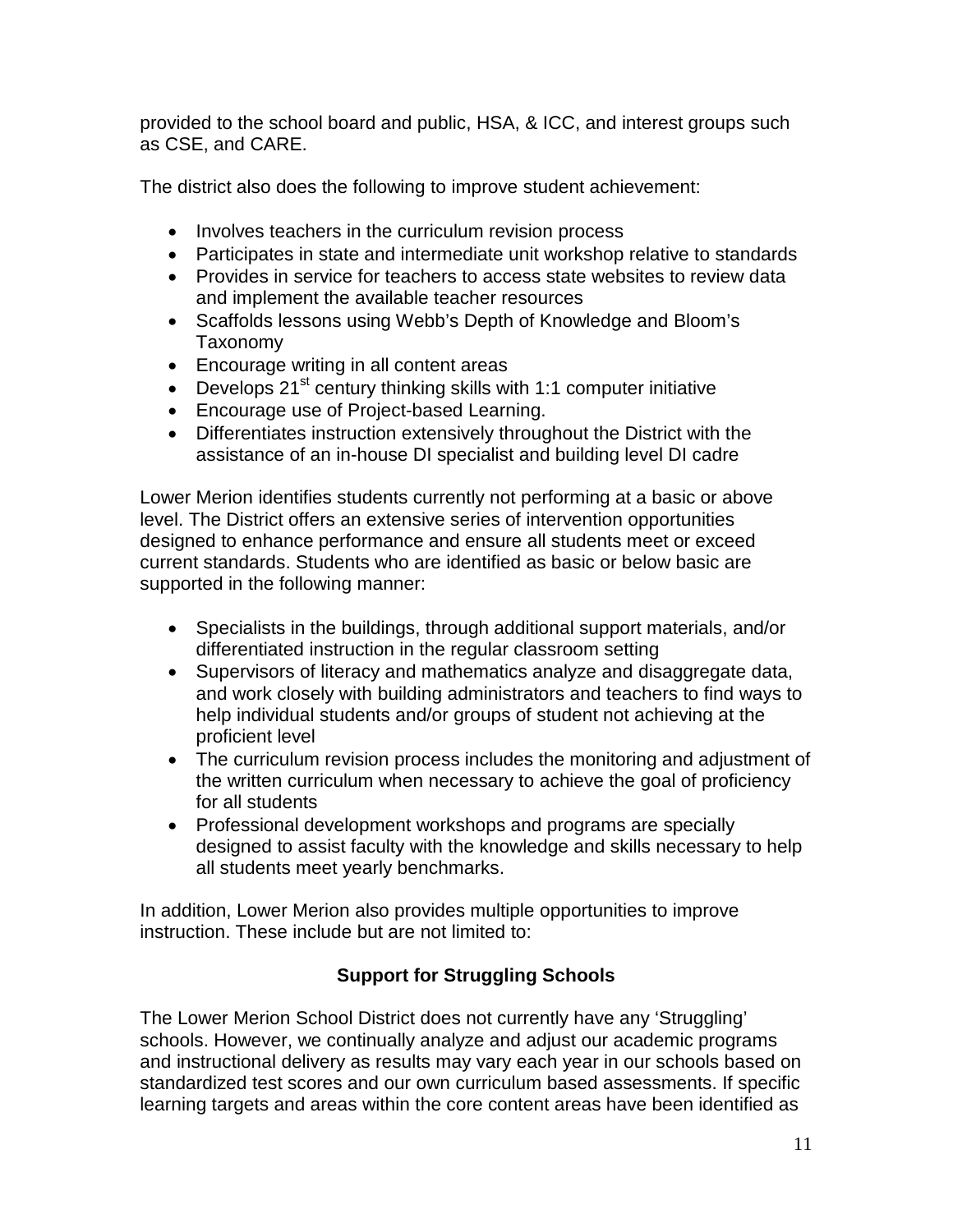a weakness, we then develop a plan of action to address these needs. The LMSD administrative staff in the curriculum, instruction and assessment office organizes professional development to provide building instructional leaders with the assistance to work effectively with their staff. The primary goal is to provide a dynamic curriculum with identified benchmarks and standards that are supported with the appropriate teaching and learning strategies to ensure optimal student learning.

# **Qualified, Effective Teachers**

All teachers are highly qualified and meet the criteria and mandates established by Pennsylvania and NCLB. Teachers are assigned to teach content subjects based on their area of certification and level of expertise. Middle School teachers in grades 7 and 8 are certified in the content area they teach. High School teachers are certified in the content area(s) they teach. Highly trained math and reading specialists work with the content area supervisors to provide coaching support and staff development to teachers at all levels to ensure that researchedbased best practices are implemented in classrooms. These individuals assist teachers to regularly monitor student progress and target instruction to meet student needs. These highly qualified teacher leaders help colleagues meet the challenge of teaching the curriculum to students with diverse learning needs in the same classroom. Student challenges are also addressed through effective instruction, differentiated instruction, and assessments workshops that help classroom teachers target individual student progress, directly related to academic standards. Assessment results help teachers organize content and deliver it through instruction designed to achieve optimum student performance.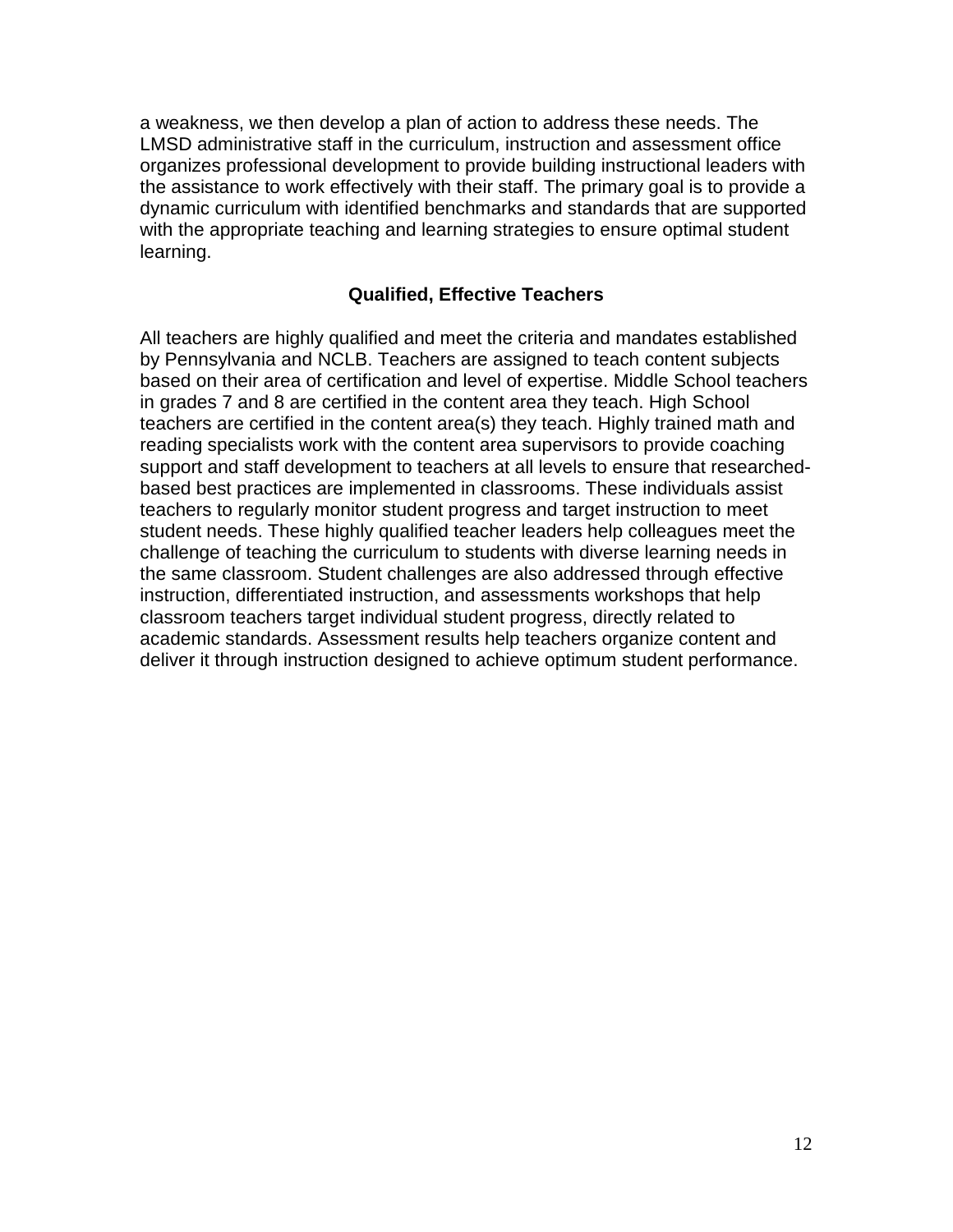# **Academic Standards**

Pennsylvania Academic Standards set forth the knowledge and skills that students in the Commonwealth will be expected to demonstrate. The Academic Standards are as follows:

Reading, Writing, Speaking and Listening

- 1.1. Learning to Read Independently
- 1.2. Reading Critically in All Content Areas
- 1.3. Reading, Analyzing and Interpreting Literature
- 1.4. Types of Writing
- 1.5. Quality of Writing
- 1.6. Speaking and Listening
- 1.7. Characteristics and Function of the English Language
- 1.8. Research

## **Mathematics**

- 2.1. Numbers, Number Systems and Number Relationships
- 2.2. Computation and Estimation
- 2.3. Measurement and Estimation
- 2.4. Mathematical Reasoning and Connections
- 2.5. Mathematical Problem Solving and Communication
- 2.6. Statistics and Data Analysis
- 2.7. Probability and Predictions
- 2.8. Algebra and Functions<br>2.9. Geometry
- **Geometry**
- 2.10. Trigonometry
- 2.11. Concepts of Calculus

Science and Technology

- 3.1. Unifying Themes of Science
- 3.2. Inquiry and Design
- 3.3. Biological Sciences
- 3.4. Physical Science, Chemistry and Physics
- 3.5. Earth Sciences
- 3.6. Technology Education
- 3.7. Technological Devices
- 3.8. Science, Technology and Human Endeavors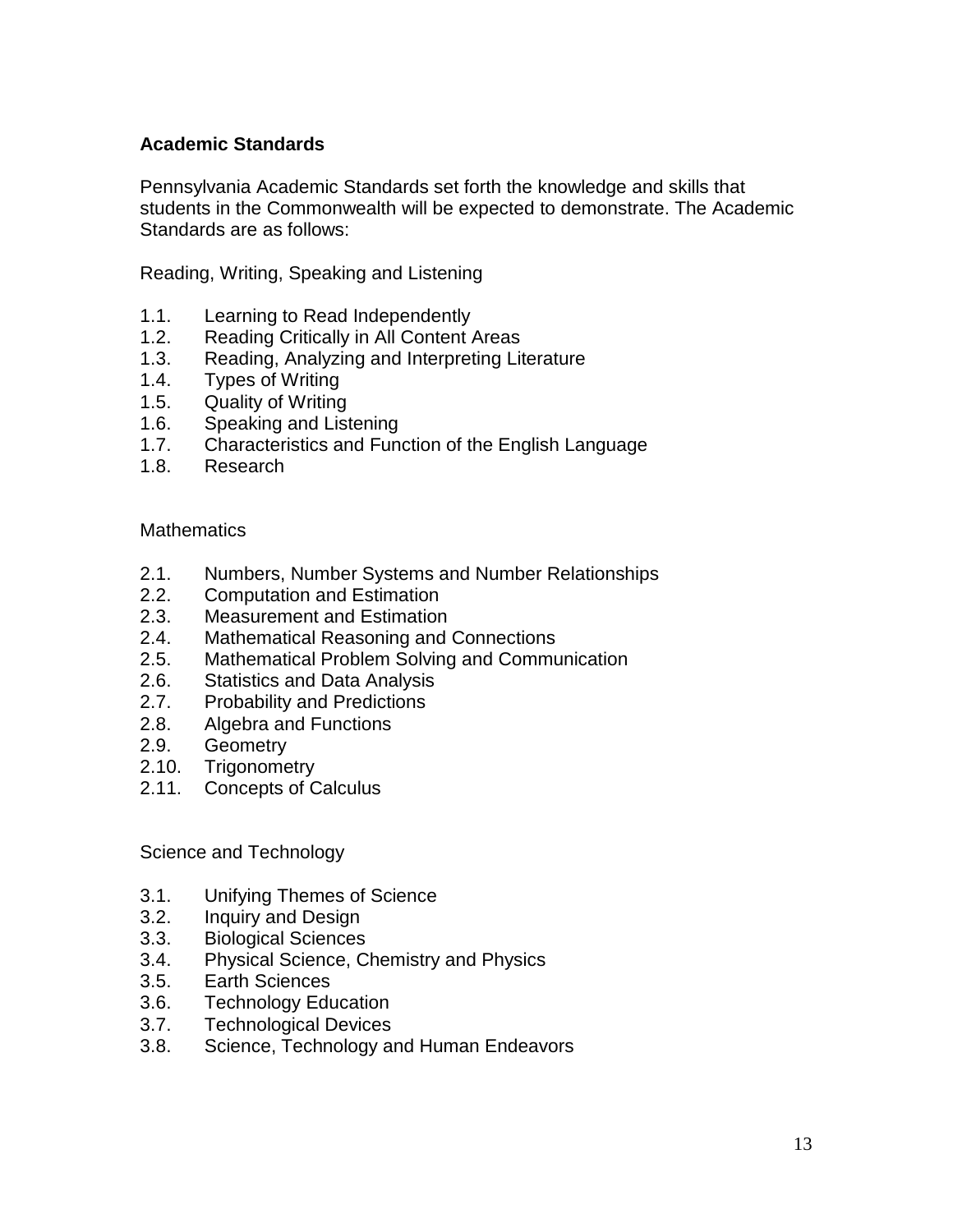Environment and Ecology

- 4.1. Watersheds and Wetlands
- 4.2. Renewable and Nonrenewable Resources
- 4.3. Environmental Health
- 4.4. Agriculture and Society
- 4.5. Integrated Pest Management
- 4.6. Ecosystems and their Interactions
- 4.7. Threatened, Endangered and Extinct Species
- 4.8. Humans and the Environment
- 4.9. Environmental Laws and Regulations

Civics and Government

- 5.1. Principles and Documents of Government
- 5.2. Rights and Responsibilities of Citizenship
- 5.3. How Government Works
- 5.4. How International Relationships Function

## **Economics**

- 6.1. Economic Systems
- 6.2. Markets and the Functions of Governments
- 6.3. Scarcity and Choice
- 6.4. Economic Interdependence
- 6.5. Work and Earnings

## Geography

- 7.1. Basic Geographic Literacy
- 7.2. The Physical Characteristics of Places and Regions
- 7.3. The Human Characteristics of Places and Regions
- 7.4. The Interactions Between People and Places

## History

- 8.1. Historical Analysis and Skills Development
- 8.2. Pennsylvania History
- 8.3. United States History
- 8.4. World History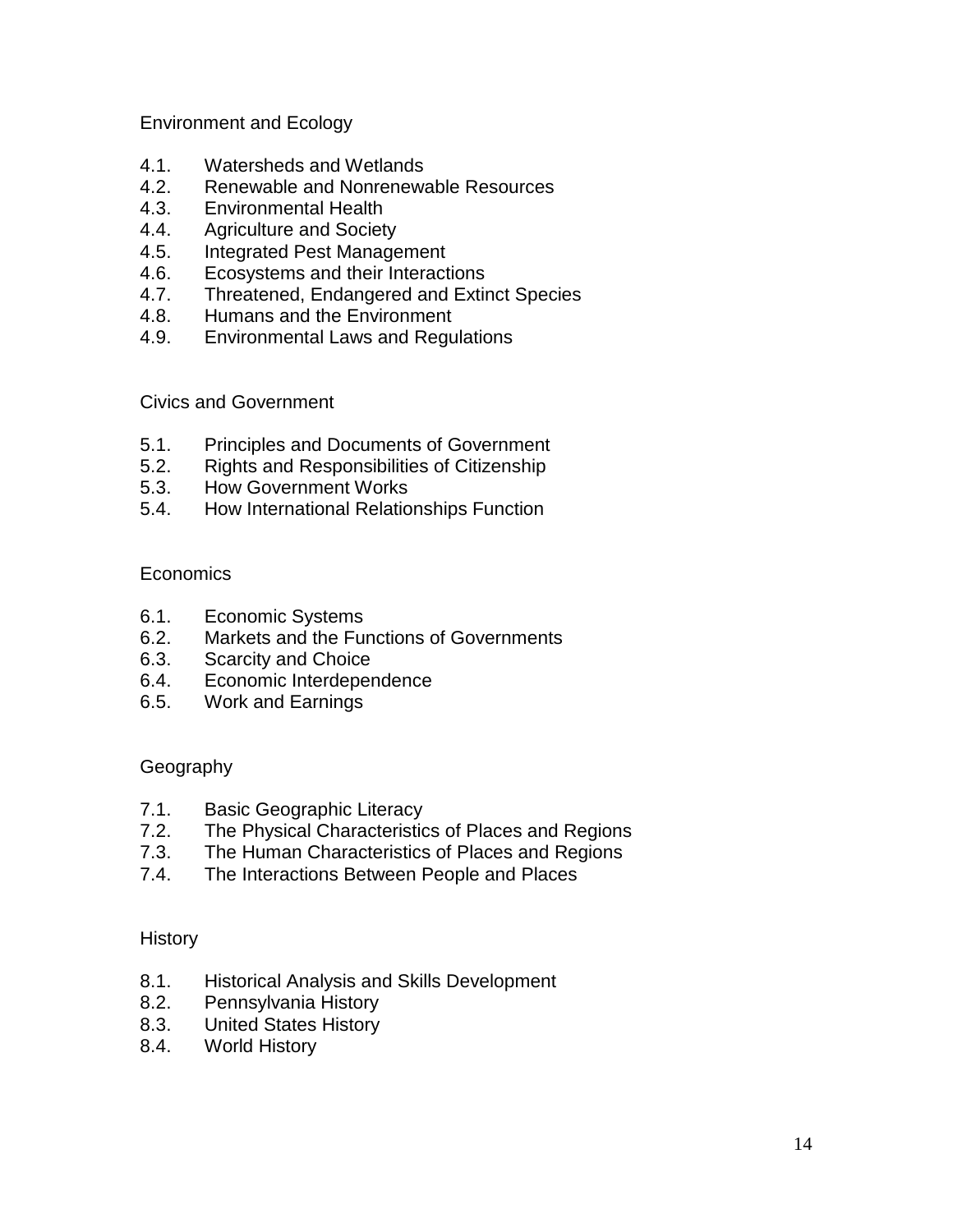Arts and Humanities

- 9.1. Production, Performance and Exhibitors of Dance, Music, Theatre and Visual Arts
- 9.2. Historical and Cultural Contexts
- 9.3. Critical Response
- 9.4. Aesthetic Response

Health, Safety, and Physical Education

- 10.1. Concepts of Health
- 10.2. Healthful Living
- 10.3. Safety and Injury Prevention
- 10.4. Physical Activity
- 10.5. Concepts, Principles and Strategies of Movement

Family and Consumer Science

- 11.1. Financial and Resource Management
- 11.2. Balancing Family, Work, and Community Responsibility
- 11.3. Food Science and Nutrition
- 11.4. Child Development

Academic Standards for Career Education and Work

- 13.1. Career Awareness and Preparation
- 13.2. Career Acquisition (Getting a Job)
- 13.3. Career Retention and Advancement
- 13.4. Entrepreneurship

On the following pages you will find a summary of the **Academic Standards and Assessment Report**, which includes the Goals, Strategies and Activities being proposed.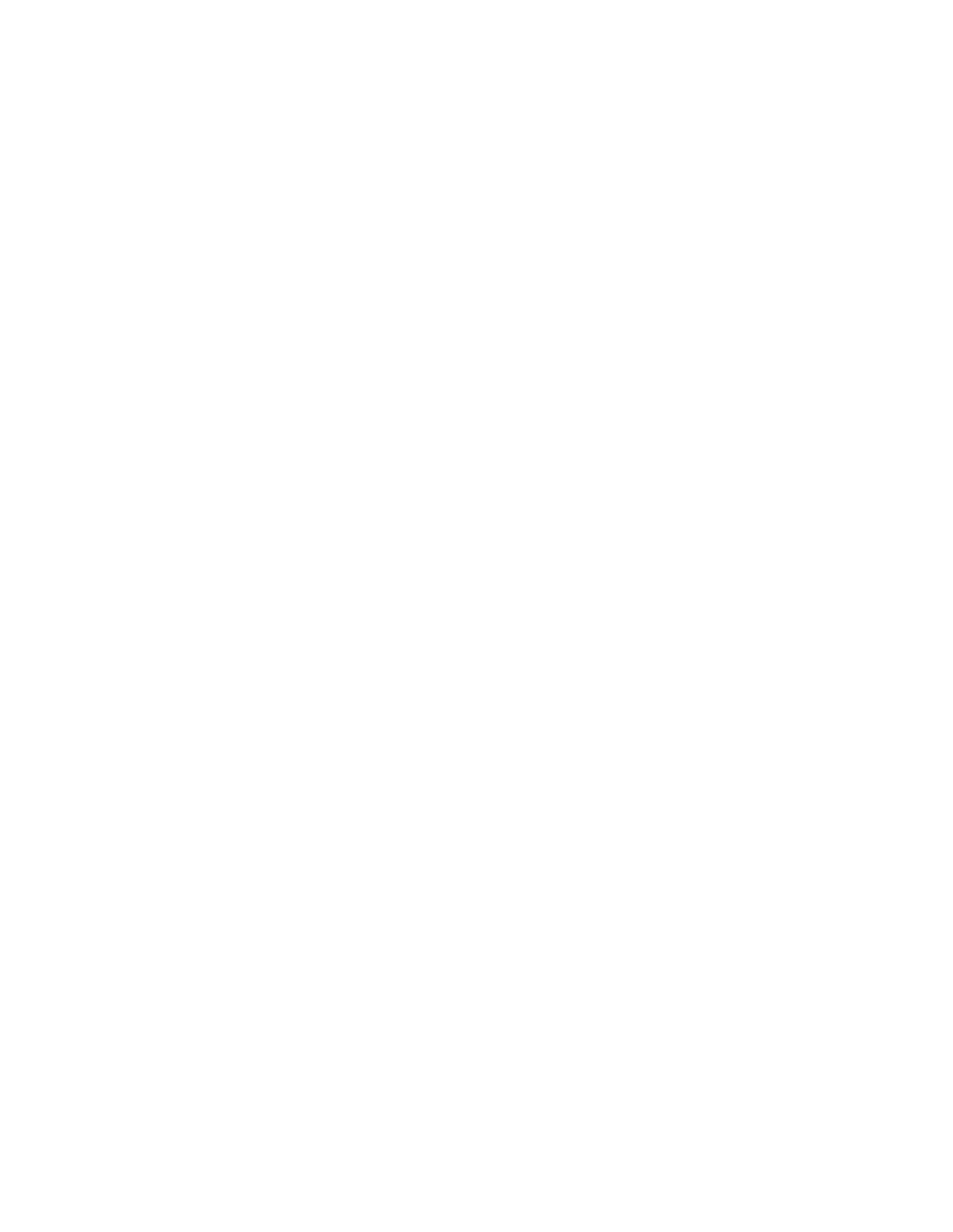**Lower Merion School District**

**Strategic Plan**

**Goals, Strategies and Activities**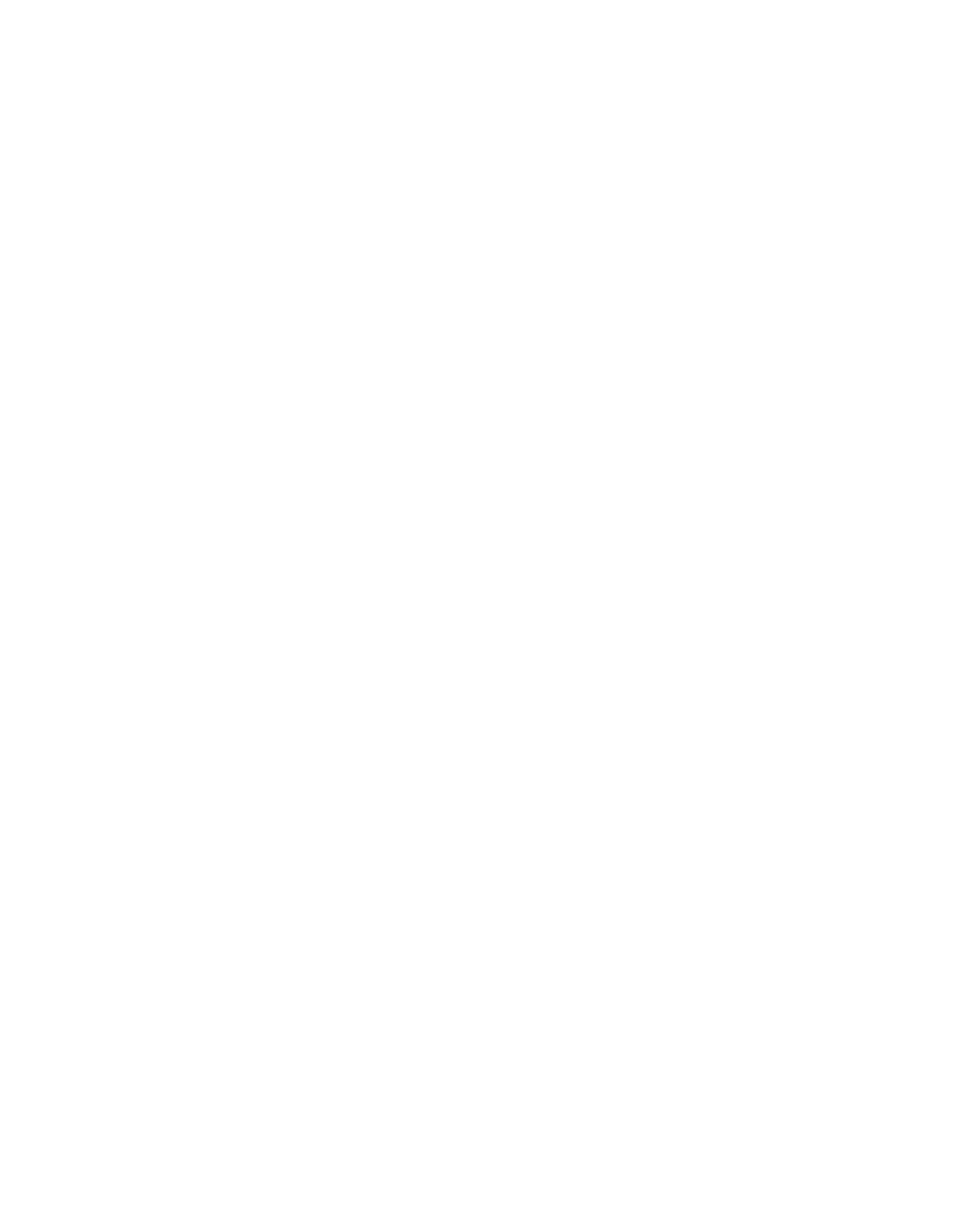# *Goal:* **Goal A: Curriculum**

**Description:** Develop and implement an integrated, coherent, culturally proficient and rigorous curriculum with relevant instruction and assessment framework.

# *Strategy:* **Communicate and Monitor Curriculum**

**Description:** Establish a mechanism to communicate the curriculum and monitor its implementation in order to ensure that it is easily understood and effective.

#### *Activity:* **Provide training for efficient and effective data analysis**

**Description:** Provide necessary training for data collection, maintenance, and reporting as well as professional access and analysis for instructional and administrative staff so that accurate and meaningful data properly informs operational and instructional decision-making.

#### *Activity:* **Refine the secondary curriculum revision cycle and restructure the elementary curriculum revision cycle**

**Description:** In the middle and high school there is a five year curriculum revision cycle which include the components of studying, developing, implementing (phase 1 & 2), and monitoring the curriculum. The goal will be to refine the ongoing work of the secondary curriculum revision process. The curriculum revision cycle is being restructured for the elementary level. The goal for the elementary curriculum cycle restructuring is to create a revision process that is both dynamic and realistic. Access to this information is available to all staff and is posted on the LMSD website.

# *Strategy:* **Critical Thinking, Problem Solving, and Prediction Skills**

**Description:** The development and revision process will emphasize critical thinking, problem solving, and prediction skills in the curriculum that would be futuristic in scope, differentiated for individual needs, authentic and engaging for all students.

# *Activity:* **Construct instructional units and effective lessons emphasizing critical thinking, problem solving and prediction in all subject areas**

**Description:** Instructional units constructed using "Understanding by Design" that will drive challenging and integrated instructional units and effective lessons.

Implementation of classroom learning experiences that emphasize critical thinking, problem solving and prediction in all subject areas.

Lessons constructed with Bloom's Taxonomy and using analysis, synthesis and evaluation levels.

Lessons and units constructed and documented through the curriculum mapping process.

Use of action research to examine teaching practices.

Continued application of District-wide instructional strategies using Differentiated Instruction for all teachers.

#### *Activity:* **Demonstrate Differentiated Instruction, Cooperative Learning and brain research strategies across all content areas**

**Description:** Through the Induction Program, new professional staff will be introduced to a variety of research-based instructional strategies aimed at enhancing student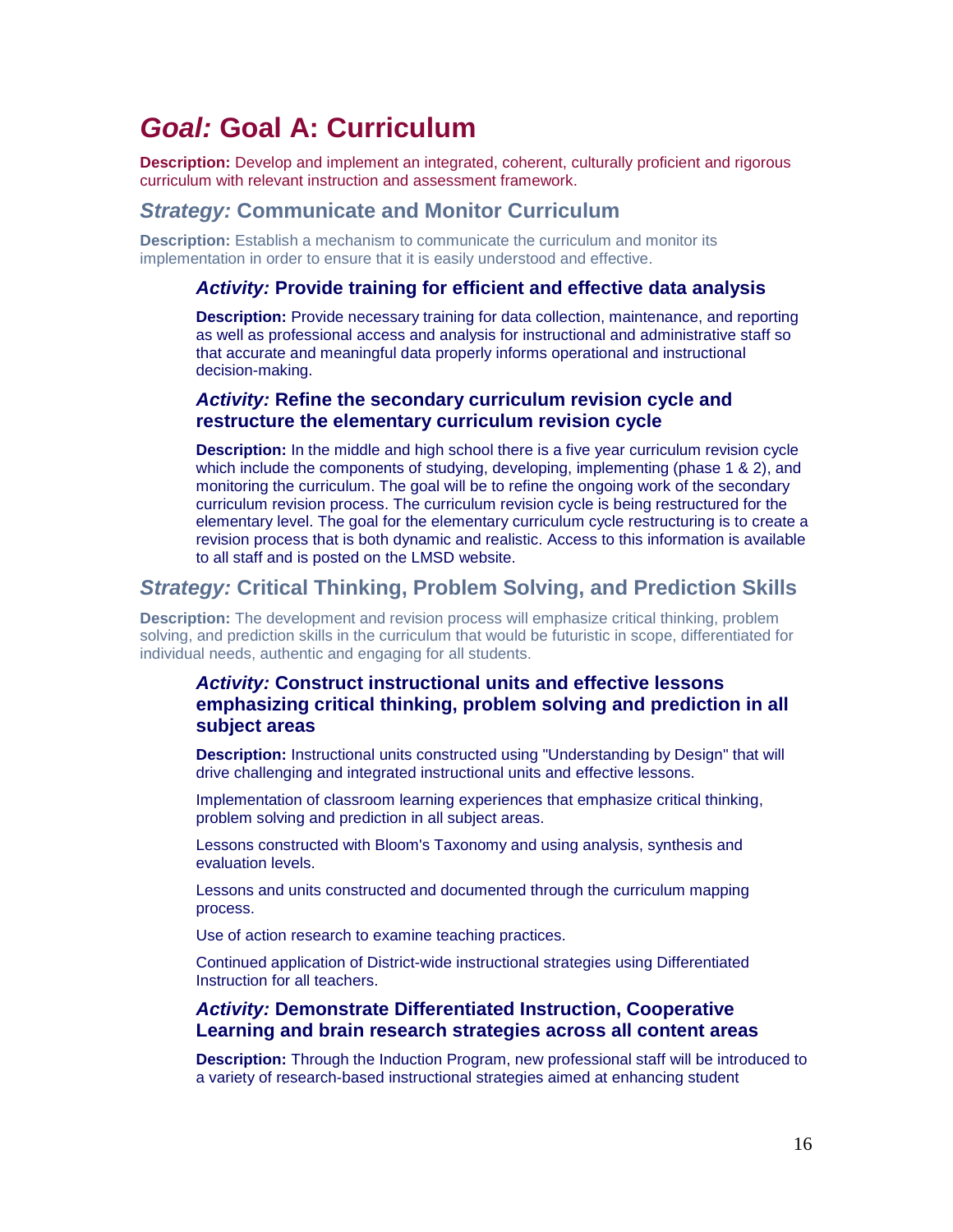engagement and student achievement across content areas. Additional support will be provided to current professional staff in these strategies in math and reading.

## *Activity:* **Improve teachers' knowledge and application of sound pedagogical strategies in all content areas**

**Description:** Teachers will participate in professional development focused on research based practices that contribute to student engagement and achievement.

#### *Activity:* **Introduce and reinforce LMSD Standards for teaching framework**

**Description:** Through the Induction Program, new professional staff will be introduced to the LMSD Standards for Teaching Framework (PDE Adopted Charlotte Danielson Model) as a means to guide their instructional planning and activities. All professional staff are provided with a variety of professional development opportunities to engage in the standards for teaching frameworks. The components of the framework 1) Planning and Preparation, 2) Classroom Environment, 3) Professional Responsibilities, and 4) Instruction, will improve the delivery of instruction and enhance student engagement and achievement.

# *Strategy:* **Curriculum Alignment**

**Description:** Align curriculum (K-12) throughout the district.

# *Activity:* **Align Curriculum through Concept Mapping Process in all content areas**

**Description:** Administration and teacher staff will work collaboratively to design a cohesive curriculum K-12 through concept mapping. This process includes clearly articulated content, skills, understandings, assessment and resources for each grade level/course.

## *Activity:* **Refine the secondary curriculum revision cycle and restructure the elementary curriculum revision cycle**

**Description:** In the middle and high school there is a five year curriculum revision cycle which include the components of studying, developing, implementing (phase 1 & 2), and monitoring the curriculum. The goal will be to refine the ongoing work of the secondary curriculum revision process. The curriculum revision cycle is being restructured for the elementary level. The goal for the elementary curriculum cycle restructuring is to create a revision process that is both dynamic and realistic. Access to this information is available to all staff and is posted on the LMSD website.

### *Activity:* **Uniformly create, implement, and monitor effective pedagogy in all content areas**

**Description:** Principals and Supervisors will help develop learning communities and will work with the learning communities to identify effective strategies for instruction, e.g. gradual release model. The learning communities will collaboratively create common assessments, analyze data, and discuss effective lessons. The curriculum will be reviewed, implemented, revisited and shared among staff using technology such as curriculum mapper. Principals will look for effective pedagogy as they visit classrooms.

# *Strategy:* **Curriculum Continuity**

**Description:** Develop a rubric to assess curriculum continuity across grade levels (elementary, middle, high school), to be measured at the time of transition from one level to the next.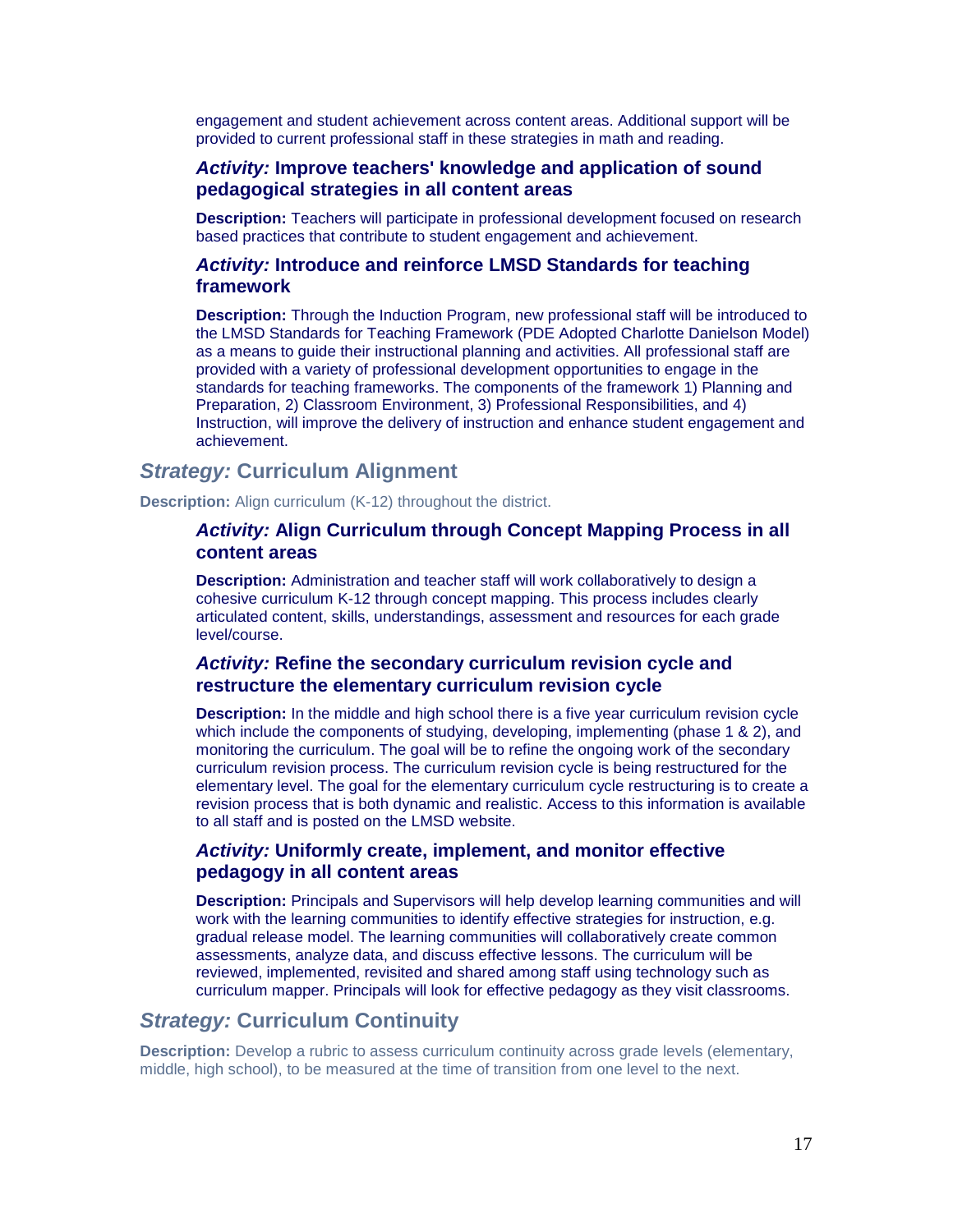### *Activity:* **Refine the secondary curriculum revision cycle and restructure the elementary curriculum revision cycle**

**Description:** In the middle and high school there is a five year curriculum revision cycle which include the components of studying, developing, implementing (phase 1 & 2), and monitoring the curriculum. The goal will be to refine the ongoing work of the secondary curriculum revision process. The curriculum revision cycle is being restructured for the elementary level. The goal for the elementary curriculum cycle restructuring is to create a revision process that is both dynamic and realistic. Access to this information is available to all staff and is posted on the LMSD website.

# *Strategy:* **Teacher Collaboration - Meeting Curriculum Development in all content areas**

**Description:** Increase teacher collaboration time for such things as common planning, data analysis, joint learning opportunities, common scoring, transitional meetings, and inclusion of students with diverse learning needs resulting in more informed instruction in the classroom.

# *Activity:* **Articulate a curriculum using a web-based application to facilitate collaboration among teachers across subjects, grade levels and schools**

**Description:** Teachers will have access to the curriculum K-12 via a web-based program. This will serve as a tool to help teachers keep track of what has been taught, and plan what will be taught. This electronic document will help teachers check for unnecessary redundancies, inconsistencies and gaps in the curriculum. Additionally, it will provide a review of assessment methods used to identify what students have learned as well as opportunities for integration among disciplines.

Teachers will engage in a calibration process using a rubric to regulate and align specific aspects of curriculum maps to ensure all curriculum maps are useful, usable and consistent. This process will include a horizontal and vertical review to identify revision points necessary to refine the curriculum.

#### *Activity:* **Explore additional opportunities for teacher collaboration**

**Description:** Explore use of common planning, data analysis, joint learning community, common scoring and transitional meetings.

#### *Activity:* **Refine the secondary curriculum revision cycle and restructure the elementary curriculum revision cycle**

**Description:** In the middle and high school there is a five year curriculum revision cycle which include the components of studying, developing, implementing (phase 1 & 2), and monitoring the curriculum. The goal will be to refine the ongoing work of the secondary curriculum revision process. The curriculum revision cycle is being restructured for the elementary level. The goal for the elementary curriculum cycle restructuring is to create a revision process that is both dynamic and realistic. Access to this information is available to all staff and is posted on the LMSD website.

#### *Activity:* **Uniformly create, implement, and monitor effective pedagogy in all content areas**

**Description:** Principals and Supervisors will help develop learning communities and will work with the learning communities to identify effective strategies for instruction, e.g. gradual release model. The learning communities will collaboratively create common assessments, analyze data, and discuss effective lessons. The curriculum will be reviewed, implemented, revisited and shared among staff using technology such as curriculum mapper. Principals will look for effective pedagogy as they visit classrooms.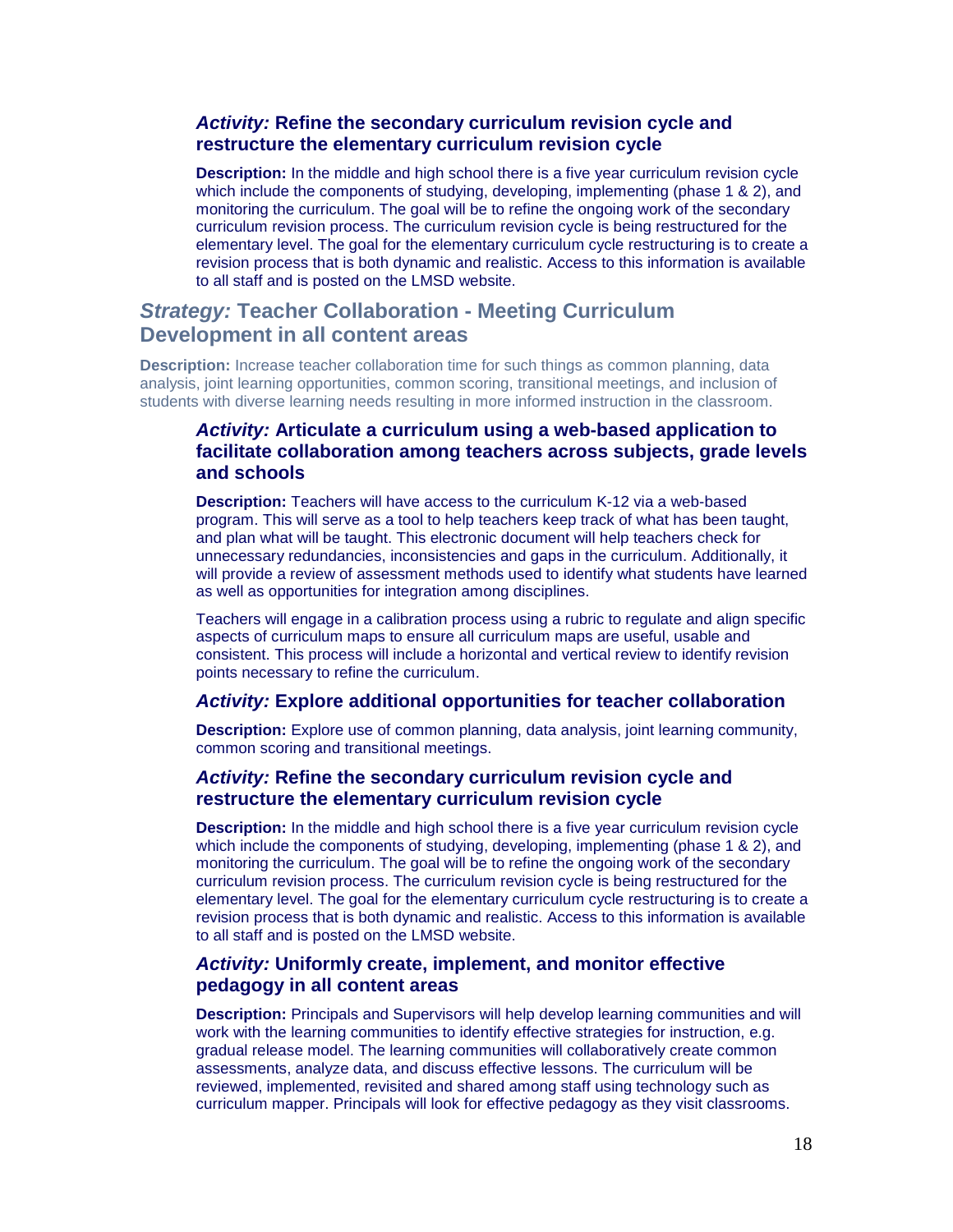# *Goal:* **Goal B: Student Achievement**

**Description:** To sustain and increase the number of students achieving at the proficient and advanced levels in the PSSA across all grade levels and content areas.

# *Strategy:* **Identify / Decrease Percentage of Disengaged Learners**

**Description:** Identify percentage of disengaged learners based on survey of HS/MS/ES professional staff, students, and parent(s)/guardian(s). The District will research appropriate tools to identify levels of student engagement/disengagement. The District will identify steps based on the data and research to reduce the population of disengaged students. The target number for decreasing disengaged learners will be determined after gathering baseline data on student engagement/disengagement each year.

# *Activity:* **Explore additional opportunities for teacher collaboration**

**Description:** Explore use of common planning, data analysis, joint learning community, common scoring and transitional meetings.

# *Strategy:* **Identify measures of success in all content areas**

**Description:** Identify other measures of academic success that surpass the expectations of the Pennsylvania Assessments (e.g., ERBs, CBAs, IBA, AP, PSAT, and SAT scores).

#### *Activity:* **Develop and implement district common assessments**

**Description:** Supervisors, specialists and teacher representatives will collaboratively create grade level benchmark assessments. Information gleaned from assessments will assist teachers in monitoring student progress as well as planning and differentiating instruction based on students' areas of strength and need.

## *Activity:* **Introduce and reinforce LMSD Standards for teaching framework**

**Description:** Through the Induction Program, new professional staff will be introduced to the LMSD Standards for Teaching Framework (PDE Adopted Charlotte Danielson Model) as a means to guide their instructional planning and activities. All professional staff are provided with a variety of professional development opportunities to engage in the standards for teaching frameworks. The components of the framework 1) Planning and Preparation, 2) Classroom Environment, 3) Professional Responsibilities, and 4) Instruction, will improve the delivery of instruction and enhance student engagement and achievement.

# *Strategy:* **Improve Student Engagement**

**Description:** To improve student engagement in school based learning as measured by: (1) Meet or exceed student attendance goal (90%) by measuring improvement and comparing data from common assessments (2) Age appropriate individual student survey of learning engagement using a Likert scale reflecting year over year increase (3) A 10% year over year decrease in discipline referrals.

## *Activity:* **Conduct workshops / trainings on diversity and culturally proficient teaching strategies**

**Description:** This is a component of the Induction program for newly hired professional staff. Issues of diversity as it relates to instruction will be covered. Teachers' awareness of these issues will help them when dealing with issues of student self-worth and belonging.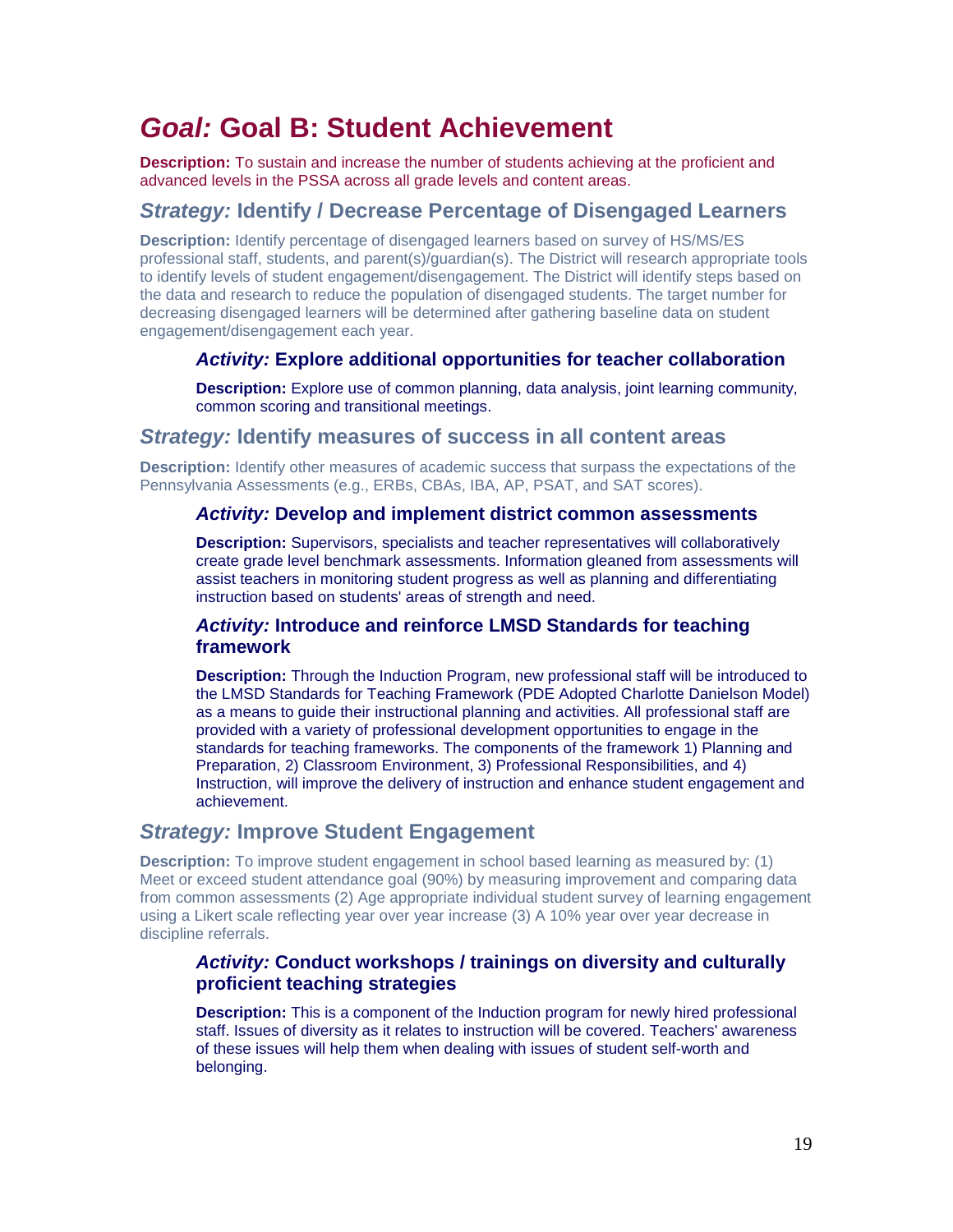## *Activity:* **Demonstrate Differentiated Instruction, Cooperative Learning and brain research strategies across all content areas**

**Description:** Through the Induction Program, new professional staff will be introduced to a variety of research-based instructional strategies aimed at enhancing student engagement and student achievement across content areas. Additional support will be provided to current professional staff in these strategies in math and reading.

## *Activity:* **Increase focus on school culture; grouping practices, relationships between students, teachers, administrators, and parents; and culturally relevant curriculum and assessment strategies**

**Description:** Use teacher and counselor informal surveys to help identify percentage of disengaged learners. Tie instruction when possible to topics and problems that naturally interest students and are connected to the real world.

Increase professional awareness of culturally relevant curriculum and instruction practices to promote student engagement and achievement.

Adapt instructional approaches in relation to individual and diverse students in classrooms to increase student engagement and achievement.

Increase opportunities for students to participate in the decision making process of the school and to regulate their own learning.

Continue to foster caring relationships to create a sense of community and common purpose.

Conduct curriculum walkthroughs to monitor implementation of relevant and engaging curriculum and the adaption of instruction to meet the needs of each unique learner.

Provide professional development to teachers on cooperative learning strategies.

#### *Activity:* **Introduce and reinforce LMSD Standards for teaching framework**

**Description:** Through the Induction Program, new professional staff will be introduced to the LMSD Standards for Teaching Framework (PDE Adopted Charlotte Danielson Model) as a means to guide their instructional planning and activities. All professional staff are provided with a variety of professional development opportunities to engage in the standards for teaching frameworks. The components of the framework 1) Planning and Preparation, 2) Classroom Environment, 3) Professional Responsibilities, and 4) Instruction, will improve the delivery of instruction and enhance student engagement and achievement.

# *Strategy:* **Increase SAT and ACT scores for students in identified groups.**

**Description:** Increase SAT and ACT scores for students in identified groups.

#### *Activity:* **Expand learning opportunities outside of the classroom**

**Description:** Building administrators will look for opportunities to use staff to provide coaching, mentoring, and tutoring for identified students. Staff will reinforce daily classroom learning and address the needs of the individual student which can include study skills, test taking skills, notetaking, and in-depth reading.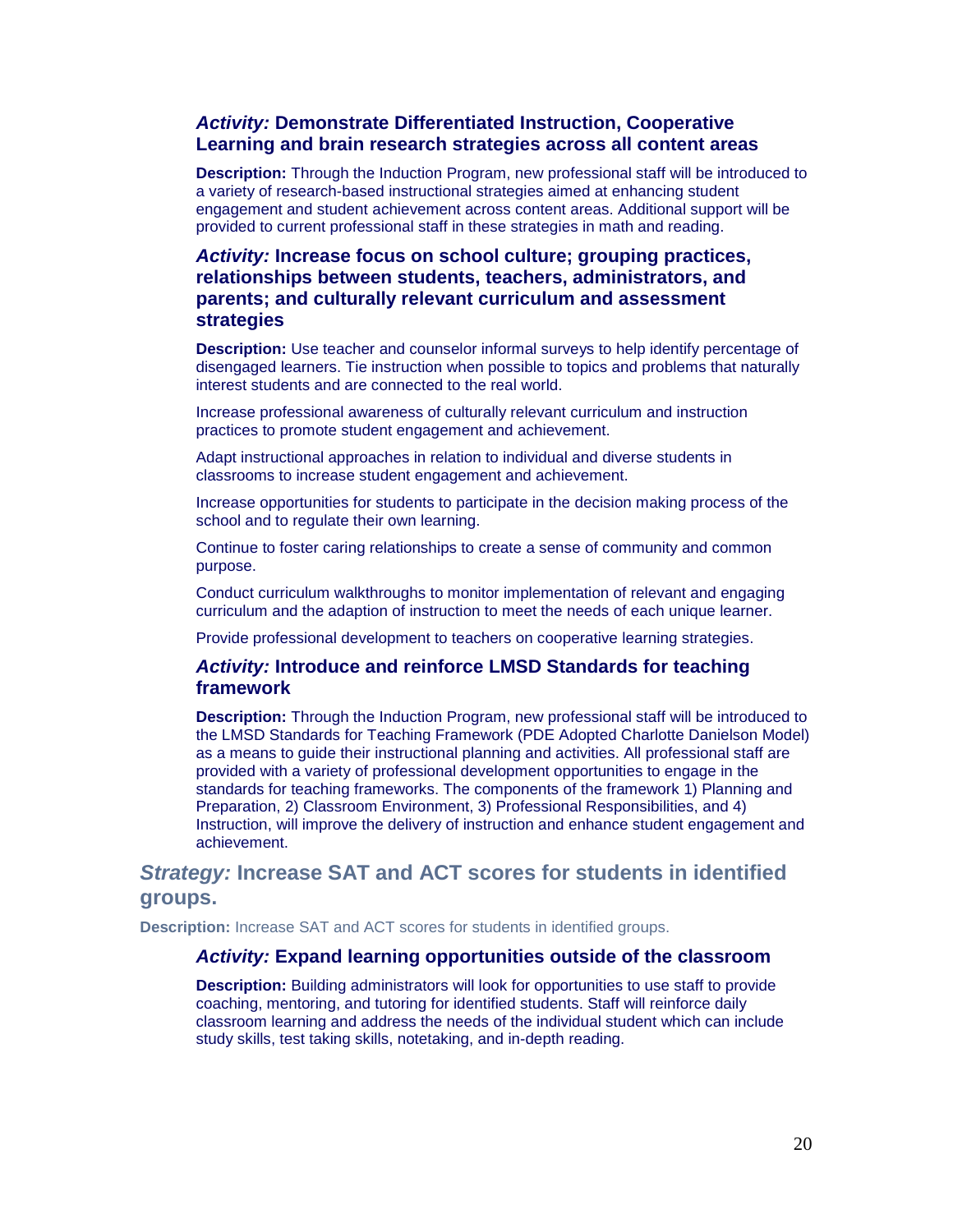# *Goal:* **Goal C: Achievement Gap**

**Description:** To significantly decrease and/or eliminate the achievement gap for all African American students, and for other groups of students where data show the gaps exist.

# *Strategy:* **Identify / Address the needs of African-American Students**

**Description:** Identifying and addressing the needs of African-American students to decrease and/or eliminate the achievement gap.

## *Activity:* **Conduct workshops / trainings on diversity and culturally proficient teaching strategies**

**Description:** This is a component of the Induction program for newly hired professional staff. Issues of diversity as it relates to instruction will be covered. Teachers' awareness of these issues will help them when dealing with issues of student self-worth and belonging.

# *Activity:* **Demonstrate Differentiated Instruction, Cooperative Learning and brain research strategies across all content areas**

**Description:** Through the Induction Program, new professional staff will be introduced to a variety of research-based instructional strategies aimed at enhancing student engagement and student achievement across content areas. Additional support will be provided to current professional staff in these strategies in math and reading.

# *Strategy:* **Identify / Address the needs of students in identified groups**

**Description:** Identifying and addressing the needs of students in identified groups to decrease and/or eliminate the achievement gap.

# *Activity:* **Conduct workshops / trainings on diversity and culturally proficient teaching strategies**

**Description:** This is a component of the Induction program for newly hired professional staff. Issues of diversity as it relates to instruction will be covered. Teachers' awareness of these issues will help them when dealing with issues of student self-worth and belonging.

# *Activity:* **Demonstrate Differentiated Instruction, Cooperative Learning and brain research strategies across all content areas**

**Description:** Through the Induction Program, new professional staff will be introduced to a variety of research-based instructional strategies aimed at enhancing student engagement and student achievement across content areas. Additional support will be provided to current professional staff in these strategies in math and reading.

# *Strategy:* **Identify ways to measure improvement of African-American student achievement at the elementary level**

**Description:** Provide necessary training for data collection of information on current performance of African-American students.

Identify students' current levels of performance and identify those students performing at or below the level of their peers.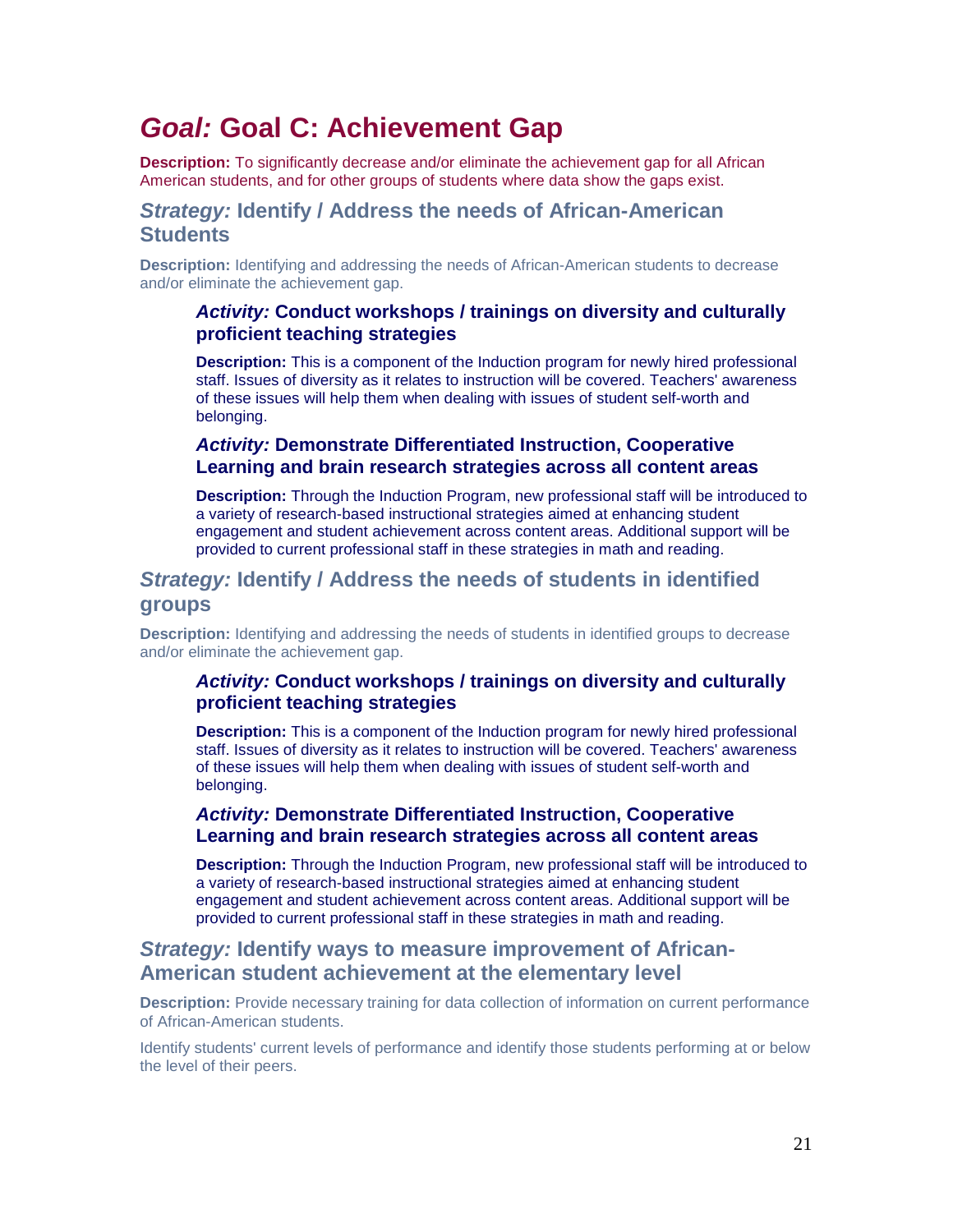Create action teams (by building) to address particular student needs and ways to enhance their understandings of content to increase achievement in those areas.

#### *Activity:* **Provide training for efficient and effective data analysis**

**Description:** Provide necessary training for data collection, maintenance, and reporting as well as professional access and analysis for instructional and administrative staff so that accurate and meaningful data properly informs operational and instructional decision-making.

### *Activity:* **Uniformly create, implement, and monitor effective pedagogy in all content areas**

**Description:** Principals and Supervisors will help develop learning communities and will work with the learning communities to identify effective strategies for instruction, e.g. gradual release model. The learning communities will collaboratively create common assessments, analyze data, and discuss effective lessons. The curriculum will be reviewed, implemented, revisited and shared among staff using technology such as curriculum mapper. Principals will look for effective pedagogy as they visit classrooms.

# *Strategy:* **Identify ways to measure improvement of identified groups achievement at the elementary level**

**Description:** Provide necessary training for data collection of information on current performance of students in identified groups.

Identify students' current levels of performance and identify those students performing at or below the level of their peers.

Create action teams (by building) to address particular student needs and ways to enhance their understandings of content to increase achievement in those areas.

## *Activity:* **Provide training for efficient and effective data analysis**

**Description:** Provide necessary training for data collection, maintenance, and reporting as well as professional access and analysis for instructional and administrative staff so that accurate and meaningful data properly informs operational and instructional decision-making.

## *Activity:* **Uniformly create, implement, and monitor effective pedagogy in all content areas**

**Description:** Principals and Supervisors will help develop learning communities and will work with the learning communities to identify effective strategies for instruction, e.g. gradual release model. The learning communities will collaboratively create common assessments, analyze data, and discuss effective lessons. The curriculum will be reviewed, implemented, revisited and shared among staff using technology such as curriculum mapper. Principals will look for effective pedagogy as they visit classrooms.

## *Strategy:* **Improve grades for African-American students**

**Description:** Improve grades for African-American students.

#### *Activity:* **Demonstrate Differentiated Instruction, Cooperative Learning and brain research strategies across all content areas**

**Description:** Through the Induction Program, new professional staff will be introduced to a variety of research-based instructional strategies aimed at enhancing student engagement and student achievement across content areas. Additional support will be provided to current professional staff in these strategies in math and reading.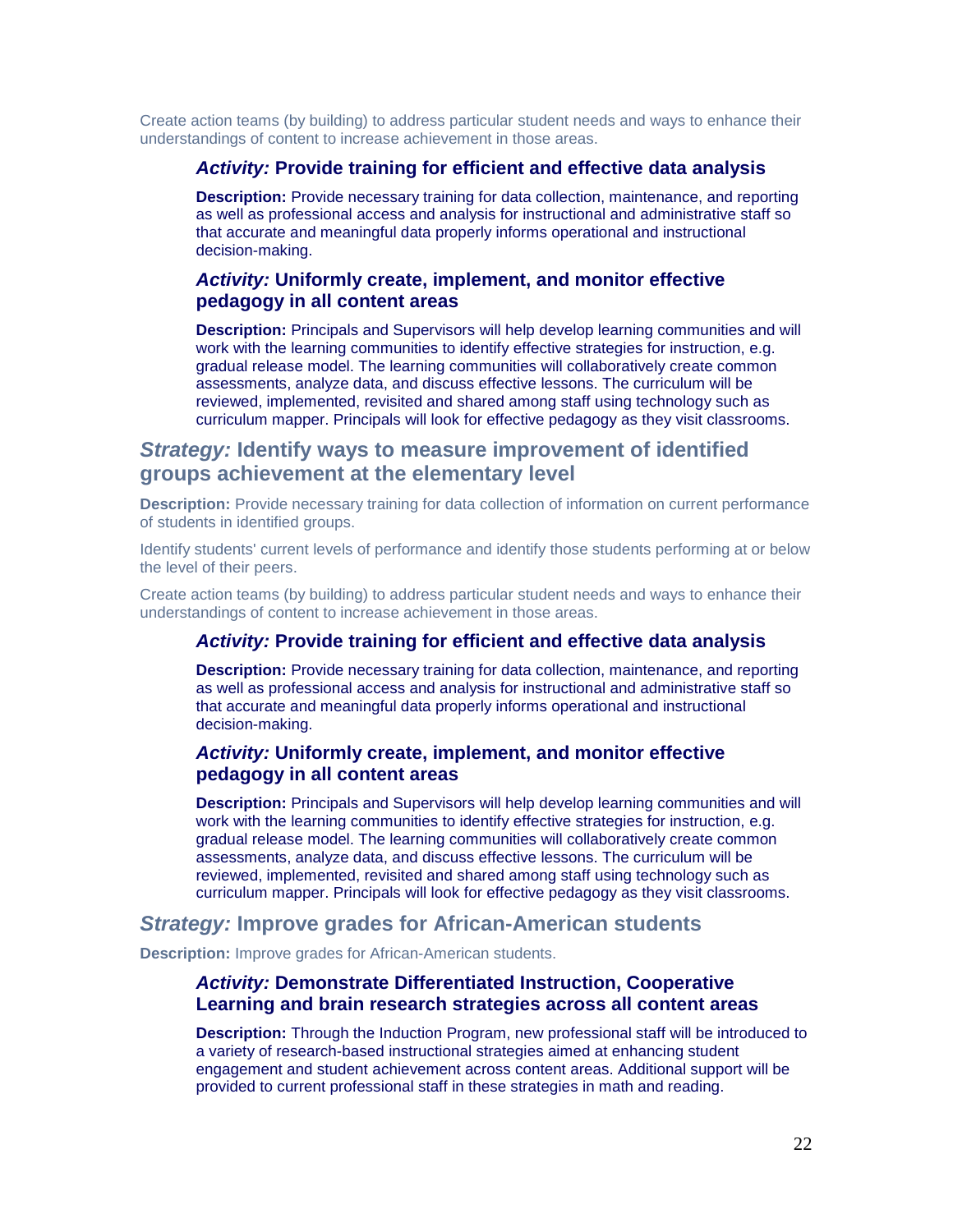### *Activity:* **Expand learning opportunities outside of the classroom**

**Description:** Building administrators will look for opportunities to use staff to provide coaching, mentoring, and tutoring for identified students. Staff will reinforce daily classroom learning and address the needs of the individual student which can include study skills, test taking skills, notetaking, and in-depth reading.

#### *Activity:* **Utilize data driven instruction**

**Description:** Use data to enhance classroom instruction and regularly monitor student progress.

## *Strategy:* **Improve grades for students in identified groups**

**Description:** Improve grades for students in identified groups.

#### *Activity:* **Demonstrate Differentiated Instruction, Cooperative Learning and brain research strategies across all content areas**

**Description:** Through the Induction Program, new professional staff will be introduced to a variety of research-based instructional strategies aimed at enhancing student engagement and student achievement across content areas. Additional support will be provided to current professional staff in these strategies in math and reading.

#### *Activity:* **Expand learning opportunities outside of the classroom**

**Description:** Building administrators will look for opportunities to use staff to provide coaching, mentoring, and tutoring for identified students. Staff will reinforce daily classroom learning and address the needs of the individual student which can include study skills, test taking skills, notetaking, and in-depth reading.

#### *Activity:* **Utilize data driven instruction**

**Description:** Use data to enhance classroom instruction and regularly monitor student progress.

# *Strategy:* **Increase enrollment of African-American students in higher level courses**

**Description:** Increase enrollment of African-American students in higher level courses.

### *Activity:* **Increase counselor intervention through monitoring students course selection triggered by close examination of grades and standardized test scores**

**Description:** Counselors will review student's course selections in conjunction with grades and standardized tests to made sure students are placed in rigorous level courses in which they can succeed.

## *Activity:* **Model clustering process used for World Language enrollment for African-American students and do so for all groups of students where achievement gaps are identified**

**Description:** Curriculum Supervisors, subject area coordinators and teachers will meet collaboratively to plan ways to inform, recruit and enroll more African-American students and for all groups of students where achievement gaps are identified into higher level courses at both high schools.

Identify middle school students in 8th grade to be included in informational sessions before entering high school.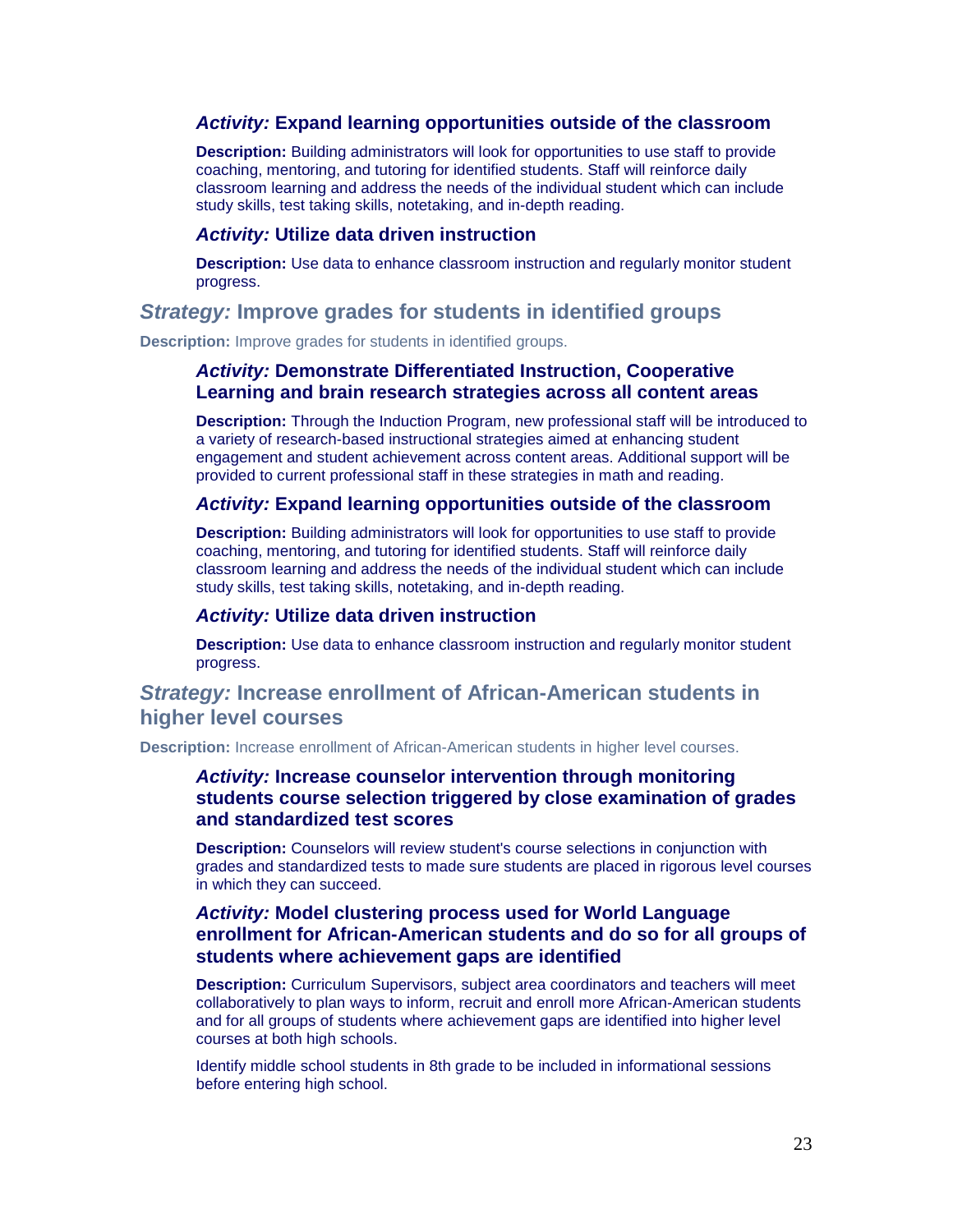Continue training of gifted support and regular education staff to increase their understanding of familiarity of traits and characteristics of minority gifted students.

Gifted support staff will act as building liaisons with regular education to assist with identification and screening of minority students.

# *Strategy:* **Increase enrollment of identified groups in higher level courses.**

**Description:** Increase enrollment of identified groups in higher level courses.

## *Activity:* **Increase counselor intervention through monitoring students course selection triggered by close examination of grades and standardized test scores**

**Description:** Counselors will review student's course selections in conjunction with grades and standardized tests to made sure students are placed in rigorous level courses in which they can succeed.

# *Activity:* **Model clustering process used for World Language enrollment for African-American students and do so for all groups of students where achievement gaps are identified**

**Description:** Curriculum Supervisors, subject area coordinators and teachers will meet collaboratively to plan ways to inform, recruit and enroll more African-American students and for all groups of students where achievement gaps are identified into higher level courses at both high schools.

Identify middle school students in 8th grade to be included in informational sessions before entering high school.

Continue training of gifted support and regular education staff to increase their understanding of familiarity of traits and characteristics of minority gifted students.

Gifted support staff will act as building liaisons with regular education to assist with identification and screening of minority students.

# *Strategy:* **Increase high school attendance rates for African-American students.**

**Description:** Increase high school attendance rates for African-American students.

#### *Activity:* **Develop Intervention Strategies**

**Description:** Staff will further develop and implement Truancy Elimination Plan, differentiating instruction, transition programs, formative assessments, etc.

#### *Activity:* **Regular review and audit of school policies and practices**

**Description:** Systemic review and revision of school policies and practices, populations, personnel, programs, practices, partners and allocation of resources.

# *Strategy:* **Increase high school attendance rates for students in identified groups**

**Description:** Increase high school attendance rates for students in identified groups.

#### *Activity:* **Develop Intervention Strategies**

**Description:** Staff will further develop and implement Truancy Elimination Plan, differentiating instruction, transition programs, formative assessments, etc.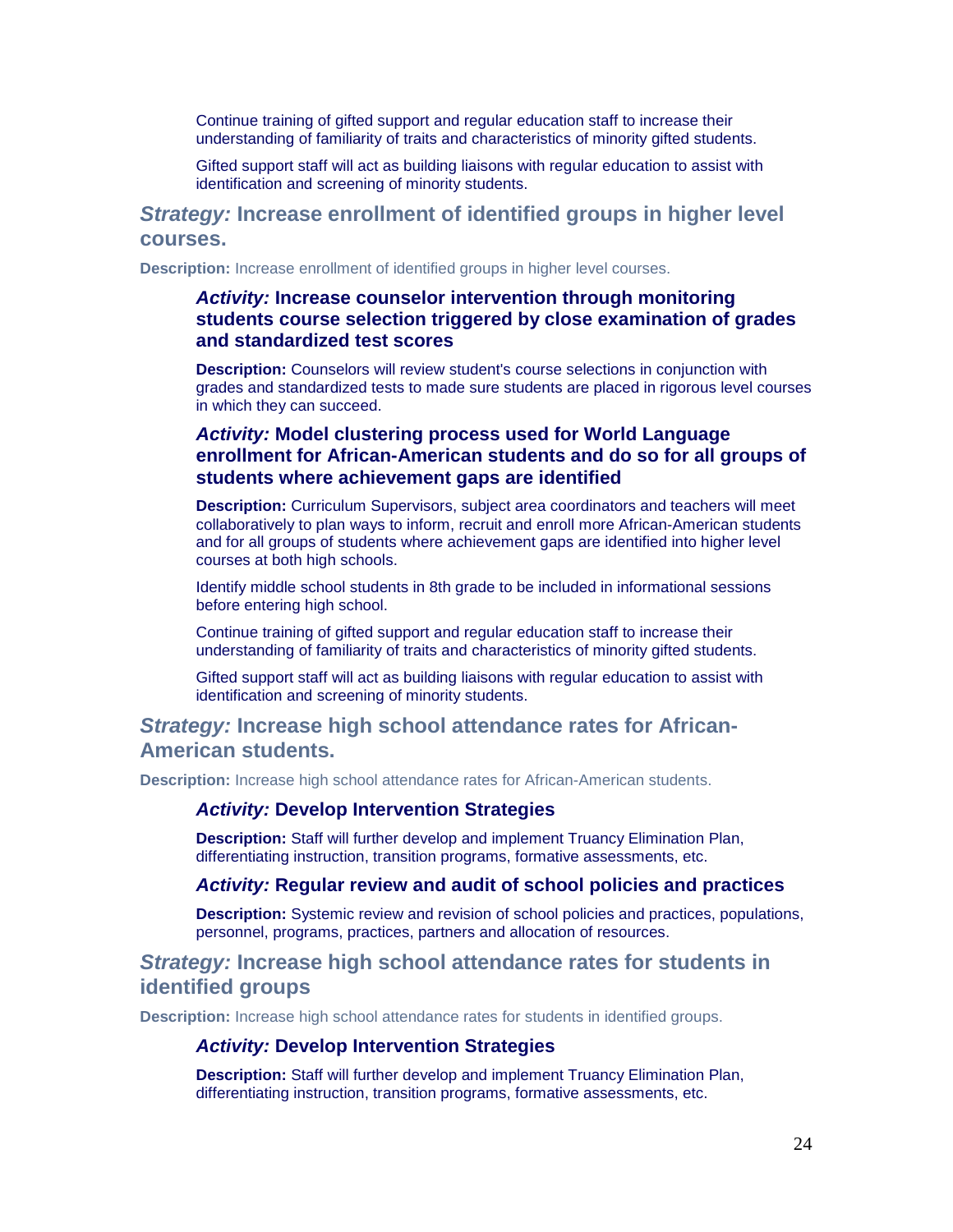#### *Activity:* **Regular review and audit of school policies and practices**

**Description:** Systemic review and revision of school policies and practices, populations, personnel, programs, practices, partners and allocation of resources.

## *Strategy:* **Increase high school graduation rates for African-American students**

**Description:** Increase high school graduation rates for African-American students..

# *Activity:* **Use personalized education plan and individual (electronic based) portfolio to engage students and parent(s)/guardian(s) in process of making all students successful and graduating within five years of starting high school**

**Description:** With the use of a personalized education plan and an individual (electronic based) portfolio engage students and parent(s)/guardian(s) in the process of making all students successful and graduating within five years of starting high school (with the proviso that students with an IEP can delay their graduation until age 21).

Have students meet with school counselors and advisory teachers to help create the components of an individualized plan beginning in seventh grade.

Use all data available (such as test scores, grades, attendance records, Career Cruising results, use of Naviance planning, interest inventories, career planning lessons, educational goal setting, and parent/teacher conferences, GATE guidance lessons, etc.)

Use the Graduation Progress Page function of PowerSchool to maintain accurate records for all students to progress through their secondary education.

Identify all possible resources to proactively promote student learning, progress and success (such as remediation, help centers, academic support programs, summer school, incentive programs, mentorships, online coursework, and innovative teaching/learning experiences).

# *Strategy:* **Increase high school graduation rates for students in identified groups**

**Description:** Increase high school graduation rates for students in identified groups

*Activity:* **Use personalized education plan and individual (electronic based) portfolio to engage students and parent(s)/guardian(s) in process of making all students successful and graduating within five years of starting high school**

**Description:** With the use of a personalized education plan and an individual (electronic based) portfolio engage students and parent(s)/guardian(s) in the process of making all students successful and graduating within five years of starting high school (with the proviso that students with an IEP can delay their graduation until age 21).

Have students meet with school counselors and advisory teachers to help create the components of an individualized plan beginning in seventh grade.

Use all data available (such as test scores, grades, attendance records, Career Cruising results, use of Naviance planning, interest inventories, career planning lessons, educational goal setting, and parent/teacher conferences, GATE guidance lessons, etc.)

Use the Graduation Progress Page function of PowerSchool to maintain accurate records for all students to progress through their secondary education.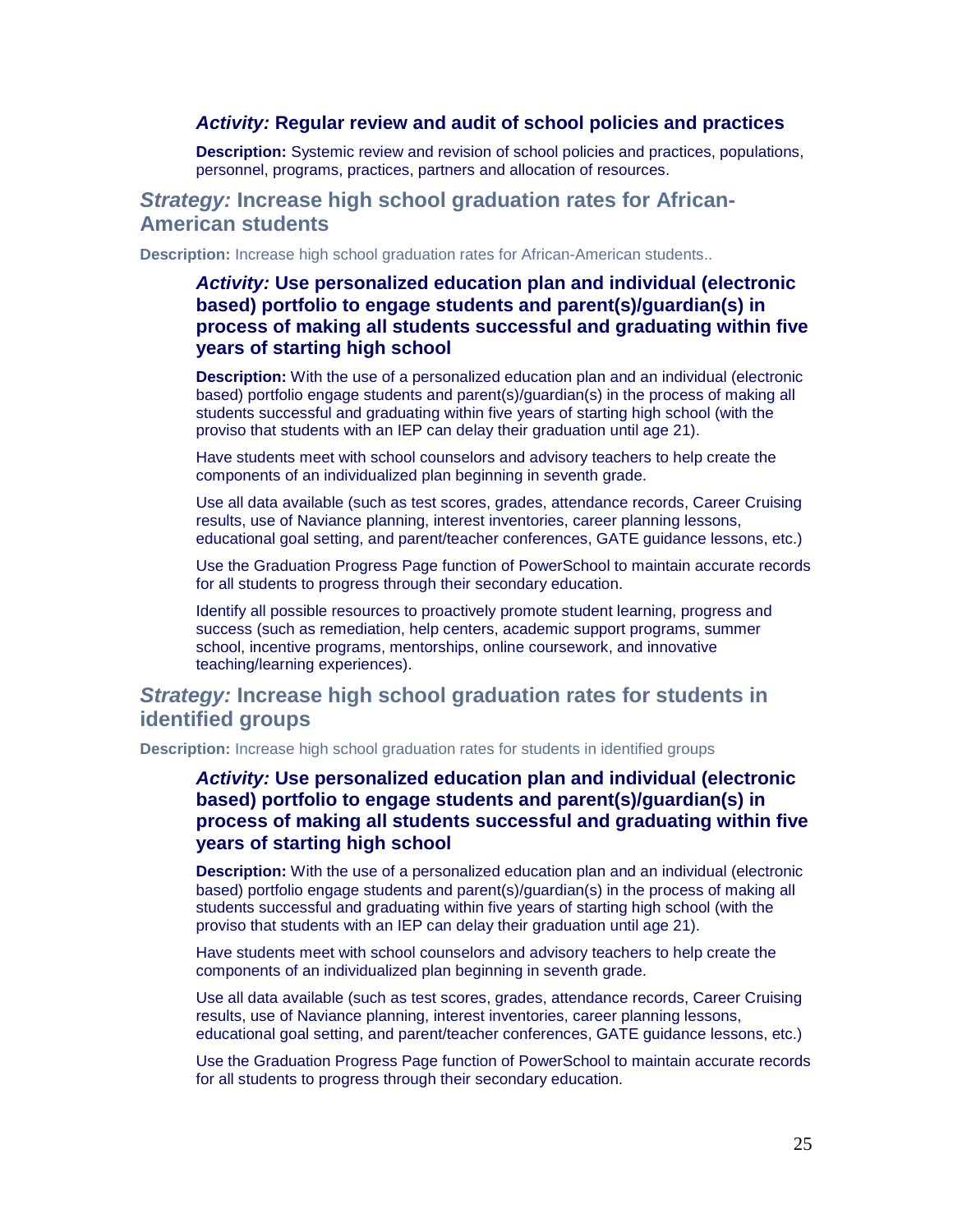Identify all possible resources to proactively promote student learning, progress and success (such as remediation, help centers, academic support programs, summer school, incentive programs, mentorships, online coursework, and innovative teaching/learning experiences).

# *Strategy:* **Increase number of African-American students participating in the gifted support program**

**Description:** Increase the number of African-American students participating in the gifted support program.

#### *Activity:* **Employ alternative cognitive assessments**

**Description:** Research indicates that in order to assist in identifying minority gifted students, non-verbal assessments may need to be considered.

#### *Activity:* **Increase participation in enrichment activities**

**Description:** Students who are identified with potential for gifted eligibility should be provided with enrichment activities. Information garnered during such opportunities might then be considered as multiple criteria.

#### *Activity:* **School-Based Student Services Team review student portfolios**

**Description:** As the district continues to address the disproportionate representation of African-American students in gifted support, student referrals will include information that may be considered as multiple criteria.

# *Strategy:* **Increase number of students in identified groups participating in gifted support program**

**Description:** Increase number of students in identified groups participating in gifted support program.

#### *Activity:* **Employ alternative cognitive assessments**

**Description:** Research indicates that in order to assist in identifying minority gifted students, non-verbal assessments may need to be considered.

### *Activity:* **Increase participation in enrichment activities**

**Description:** Students who are identified with potential for gifted eligibility should be provided with enrichment activities. Information garnered during such opportunities might then be considered as multiple criteria.

## *Activity:* **School-Based Student Services Team review student portfolios**

**Description:** As the district continues to address the disproportionate representation of African-American students in gifted support, student referrals will include information that may be considered as multiple criteria.

# *Strategy:* **Increase SAT and ACT scores for African-American students**

**Description:** Increase SAT and ACT scores for African-American students.

#### *Activity:* **Expand learning opportunities outside of the classroom**

**Description:** Building administrators will look for opportunities to use staff to provide coaching, mentoring, and tutoring for identified students. Staff will reinforce daily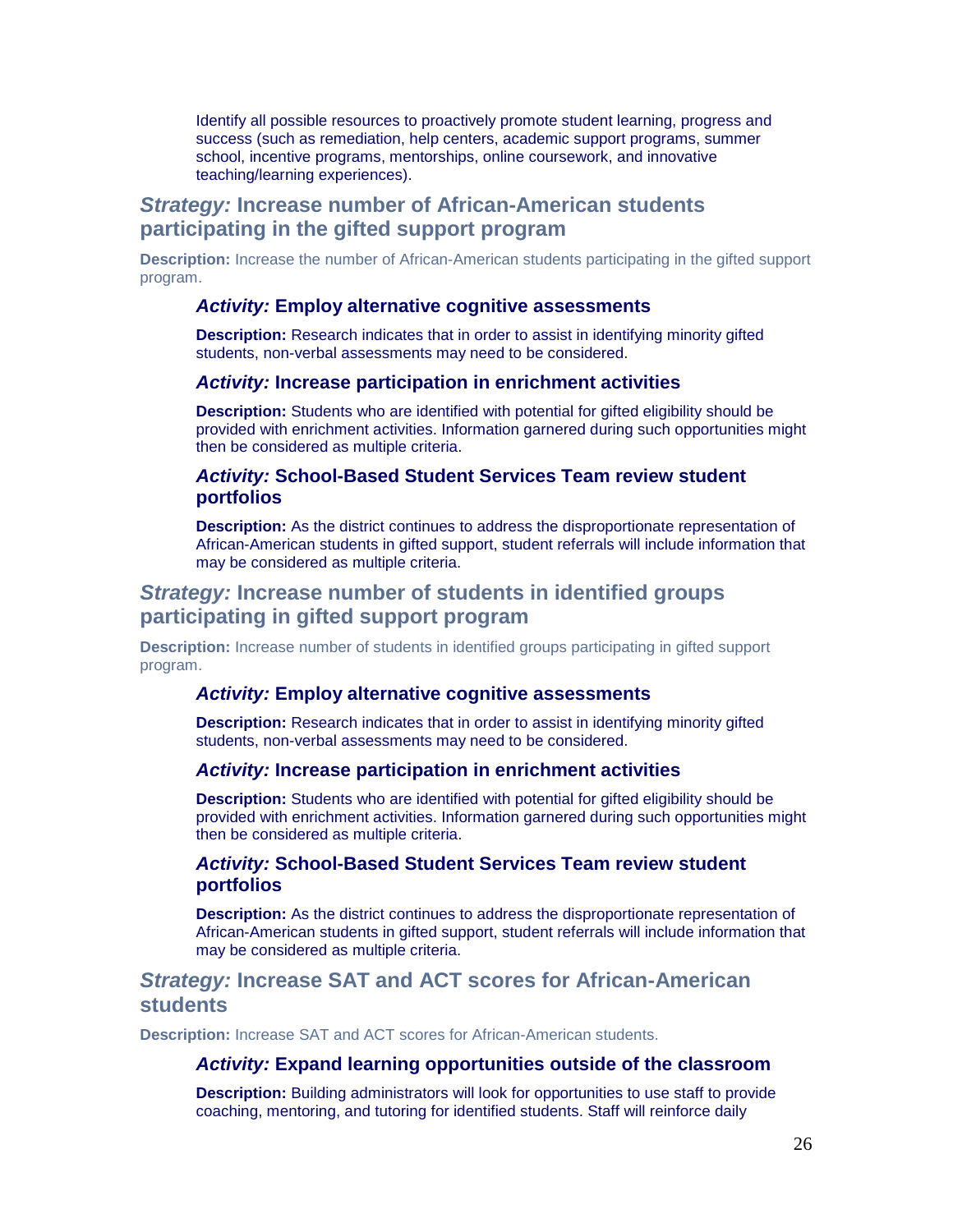classroom learning and address the needs of the individual student which can include study skills, test taking skills, notetaking, and in-depth reading.

# *Strategy:* **Increase SAT and ACT scores for students in identified groups.**

**Description:** Increase SAT and ACT scores for students in identified groups.

#### *Activity:* **Expand learning opportunities outside of the classroom**

**Description:** Building administrators will look for opportunities to use staff to provide coaching, mentoring, and tutoring for identified students. Staff will reinforce daily classroom learning and address the needs of the individual student which can include study skills, test taking skills, notetaking, and in-depth reading.

# *Strategy:* **Increase the number of African-American students attending and graduating from higher education institutions**

**Description:** Increase the number of African-American students attending and graduating from higher education institutions.

#### *Activity:* **Conduct specialized educational programs and enhance student advisories to address student holistic needs**

**Description:** Provide specialized educational programs and enhance student advisories in collaboration with existing curriculum, grade level goals, student assistance programs, health and physical education related programs, etc. that will reduce stressors and promote healthy ways to manage stress. Personal/Individual, school, and community assets will be identified to promote positive means to enhance healthy ways to cope with stress. Include students in the planning of these planned programs.

# *Strategy:* **Increase the number of students of identified groups attending and graduating from higher education institutions.**

**Description:** Increase the number of students of identified groups attending and graduating from higher education institutions.

#### *Activity:* **Conduct specialized educational programs and enhance student advisories to address student holistic needs**

**Description:** Provide specialized educational programs and enhance student advisories in collaboration with existing curriculum, grade level goals, student assistance programs, health and physical education related programs, etc. that will reduce stressors and promote healthy ways to manage stress. Personal/Individual, school, and community assets will be identified to promote positive means to enhance healthy ways to cope with stress. Include students in the planning of these planned programs.

# *Strategy:* **Mentoring for career paths for African-American students.**

**Description:** Provide mentoring for viable career paths as an integrated part of the educational experience of the African-American student.

#### *Activity:* **Provide career awareness mentorship opportunities**

**Description:** Have school counselors and classroom teachers assist in the preparation of students participating in planned Career Symposium and attending Career and College Fairs with specific orientation and information goals; with follow up meetings to check for "career planning awareness".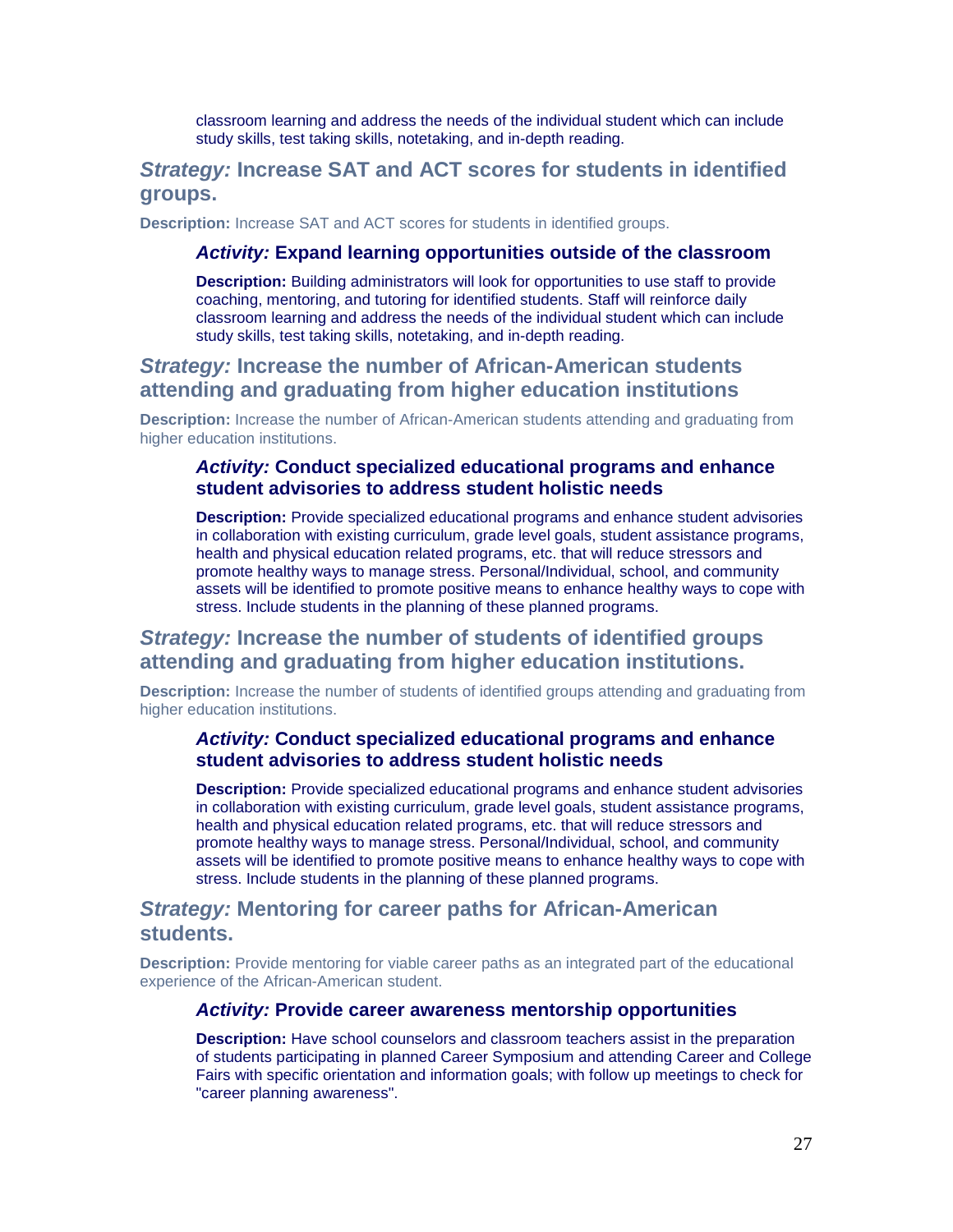Integrate career pathways information in regular classroom curriculum where guest speakers and local community civic organizations would provide mentorship opportunities.

Continue to promote student leadership activities with the assistance of representatives from groups such as CARE and DVMSAC, where students would gain direct experience with academic and business leaders, secondary and higher education mentors, and career professionals.

Utilize local and regional mentorship opportunities through the Chamber of Commerce, local civic and fraternal organizations, local colleges and educational institutions.

#### *Activity:* **Provide opportunity for student visitation to colleges**

**Description:** Continue to organize college campus visits for students with specific orientation and information that will promote student career pathways understanding.

Provide career search information through the use of technology which will allow students to gain college major and college search information beyond GATE guidance experience school counselors provide.

Continue to provide multiple opportunities at the Ardmore Avenue Community Center regarding resources, information, and college resources by bringing in speakers with LMSD school counselor leadership.

Expand the use of the secondary school advisories, work experience and community service experiences to provide connections for mentorship opportunities.

# *Strategy:* **Mentoring for career paths for students in identified groups**

**Description:** Provide mentoring for viable career paths as an integrated part of the educational experience of the students in identified groups.

#### *Activity:* **Provide career awareness mentorship opportunities**

**Description:** Have school counselors and classroom teachers assist in the preparation of students participating in planned Career Symposium and attending Career and College Fairs with specific orientation and information goals; with follow up meetings to check for "career planning awareness".

Integrate career pathways information in regular classroom curriculum where guest speakers and local community civic organizations would provide mentorship opportunities.

Continue to promote student leadership activities with the assistance of representatives from groups such as CARE and DVMSAC, where students would gain direct experience with academic and business leaders, secondary and higher education mentors, and career professionals.

Utilize local and regional mentorship opportunities through the Chamber of Commerce, local civic and fraternal organizations, local colleges and educational institutions.

#### *Activity:* **Provide opportunity for student visitation to colleges**

**Description:** Continue to organize college campus visits for students with specific orientation and information that will promote student career pathways understanding.

Provide career search information through the use of technology which will allow students to gain college major and college search information beyond GATE guidance experience school counselors provide.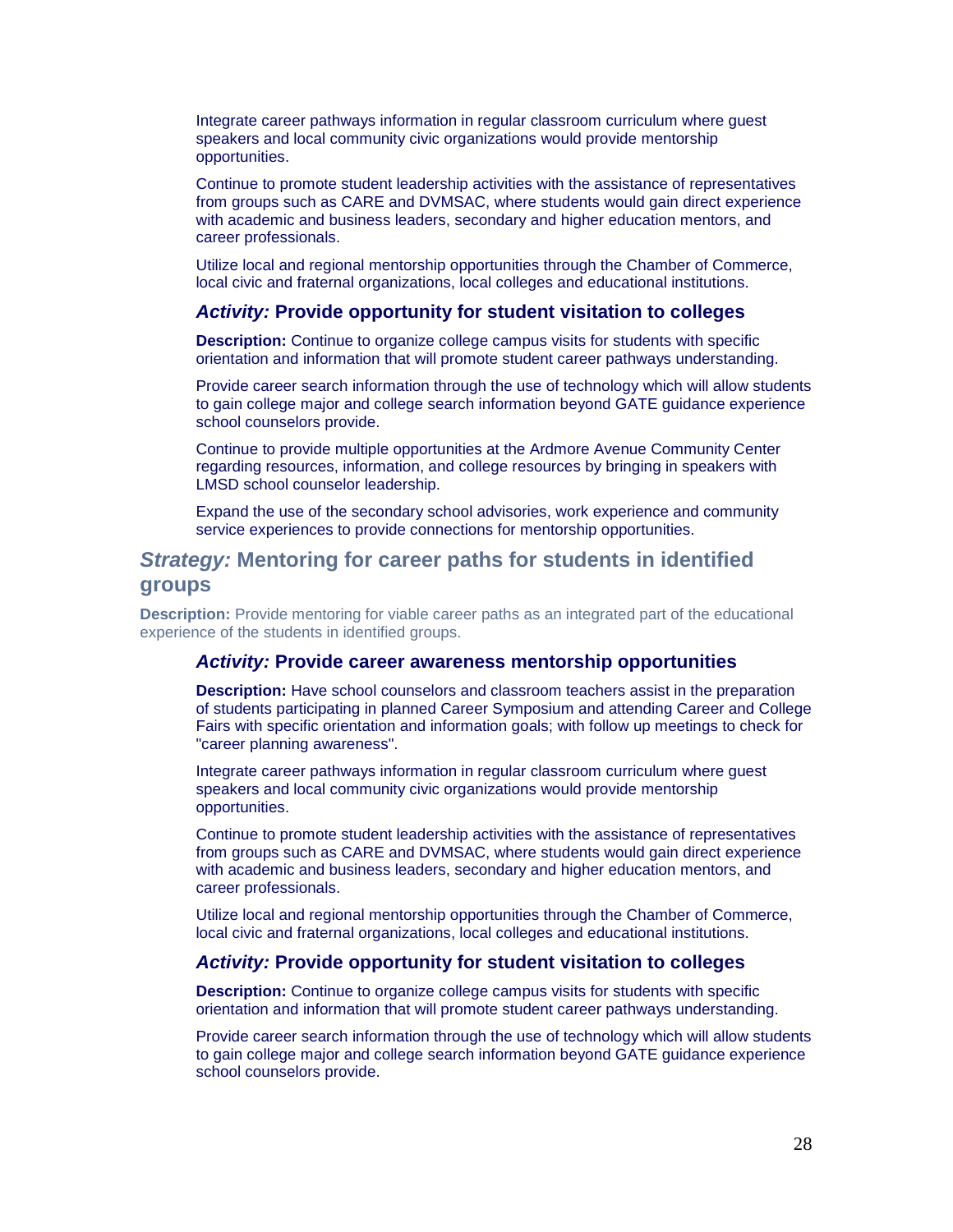Continue to provide multiple opportunities at the Ardmore Avenue Community Center regarding resources, information, and college resources by bringing in speakers with LMSD school counselor leadership.

Expand the use of the secondary school advisories, work experience and community service experiences to provide connections for mentorship opportunities.

# *Strategy:* **PSSA Proficiency Levels - Meeting or Exceeding for African-American students**

**Description:** Meeting or exceeding the mandated Pennsylvania PSSA proficiency levels for African-American students.

## *Activity:* **Demonstrate Differentiated Instruction, Cooperative Learning and brain research strategies across all content areas**

**Description:** Through the Induction Program, new professional staff will be introduced to a variety of research-based instructional strategies aimed at enhancing student engagement and student achievement across content areas. Additional support will be provided to current professional staff in these strategies in math and reading.

#### *Activity:* **Expand learning opportunities outside of the classroom**

**Description:** Building administrators will look for opportunities to use staff to provide coaching, mentoring, and tutoring for identified students. Staff will reinforce daily classroom learning and address the needs of the individual student which can include study skills, test taking skills, notetaking, and in-depth reading.

# *Strategy:* **PSSA Proficiency Levels - Meeting or Exceeding for students in identified groups**

**Description:** Meeting or exceeding the mandated Pennsylvania PSSA proficiency levels for students in identified groups.

### *Activity:* **Demonstrate Differentiated Instruction, Cooperative Learning and brain research strategies across all content areas**

**Description:** Through the Induction Program, new professional staff will be introduced to a variety of research-based instructional strategies aimed at enhancing student engagement and student achievement across content areas. Additional support will be provided to current professional staff in these strategies in math and reading.

#### *Activity:* **Expand learning opportunities outside of the classroom**

**Description:** Building administrators will look for opportunities to use staff to provide coaching, mentoring, and tutoring for identified students. Staff will reinforce daily classroom learning and address the needs of the individual student which can include study skills, test taking skills, notetaking, and in-depth reading.

# *Strategy:* **Support for parent(s)/guardian(s) of African-American students**

**Description:** Provide support to parent(s)/guardian(s) of African-American students to assist in addressing academic achievement needs.

## *Activity:* **Increase participation of parent(s)/guardian(s) of African-American students and parent(s)/guardian(s) of students in identified groups in school organizations**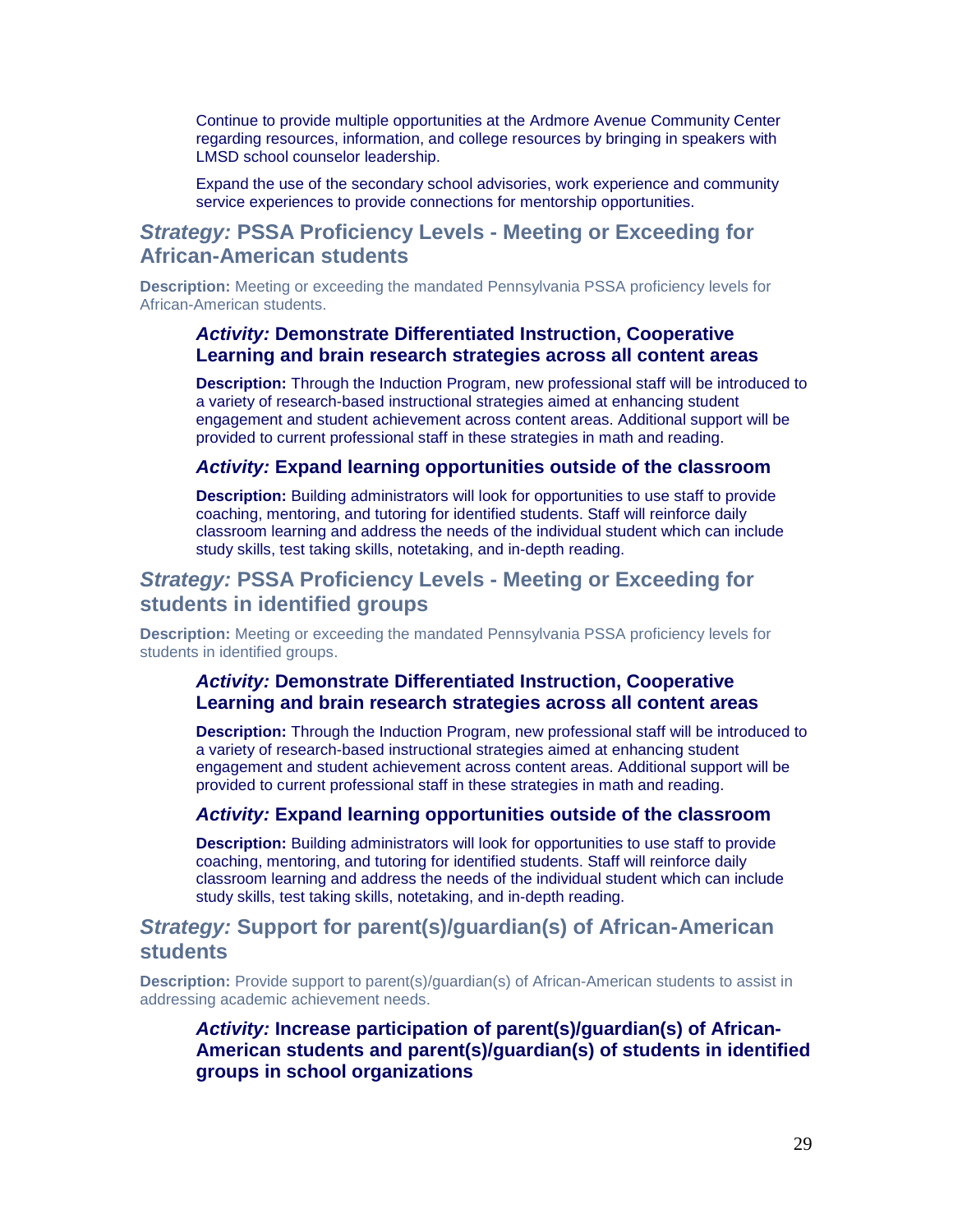**Description:** Promote participation in Home and School organizations, ISC, CSE and CARE Committee by actively seeking parent(s)/guardian(s) of African-American students and parent(s)/guardian(s) of students in other identified groups to join committees and organizations.

#### *Activity:* **Provide Parent/Guardian workshops**

**Description:** Provide periodic parent/guardian workshops on a variety of topics (i.e., math, literacy, college counseling, technology).

## *Activity:* **Survey parent(s)/guardian(s) of African-American students and parent(s)/guardian(s) of students in other identified groups**

**Description:** Curriculum Supervisors, subject area Coordinators and teachers will survey topics of interest to parent(s)/guardian(s) of African-American students and parents of students in other identified groups in order to assist parent(s)/guardian(s) in supporting their children's achievement.

# *Strategy:* **Support for parent(s)/guardians of students in identified groups**

**Description:** Provide support to parent(s)/guardian(s) of identified groups of students to assist in addressing academic achievement needs.

## *Activity:* **Increase participation of parent(s)/guardian(s) of African-American students and parent(s)/guardian(s) of students in identified groups in school organizations**

**Description:** Promote participation in Home and School organizations, ISC, CSE and CARE Committee by actively seeking parent(s)/guardian(s) of African-American students and parent(s)/guardian(s) of students in other identified groups to join committees and organizations.

#### *Activity:* **Provide Parent/Guardian workshops**

**Description:** Provide periodic parent/guardian workshops on a variety of topics (i.e., math, literacy, college counseling, technology).

## *Activity:* **Survey parent(s)/guardian(s) of African-American students and parent(s)/guardian(s) of students in other identified groups**

**Description:** Curriculum Supervisors, subject area Coordinators and teachers will survey topics of interest to parent(s)/guardian(s) of African-American students and parents of students in other identified groups in order to assist parent(s)/guardian(s) in supporting their children's achievement.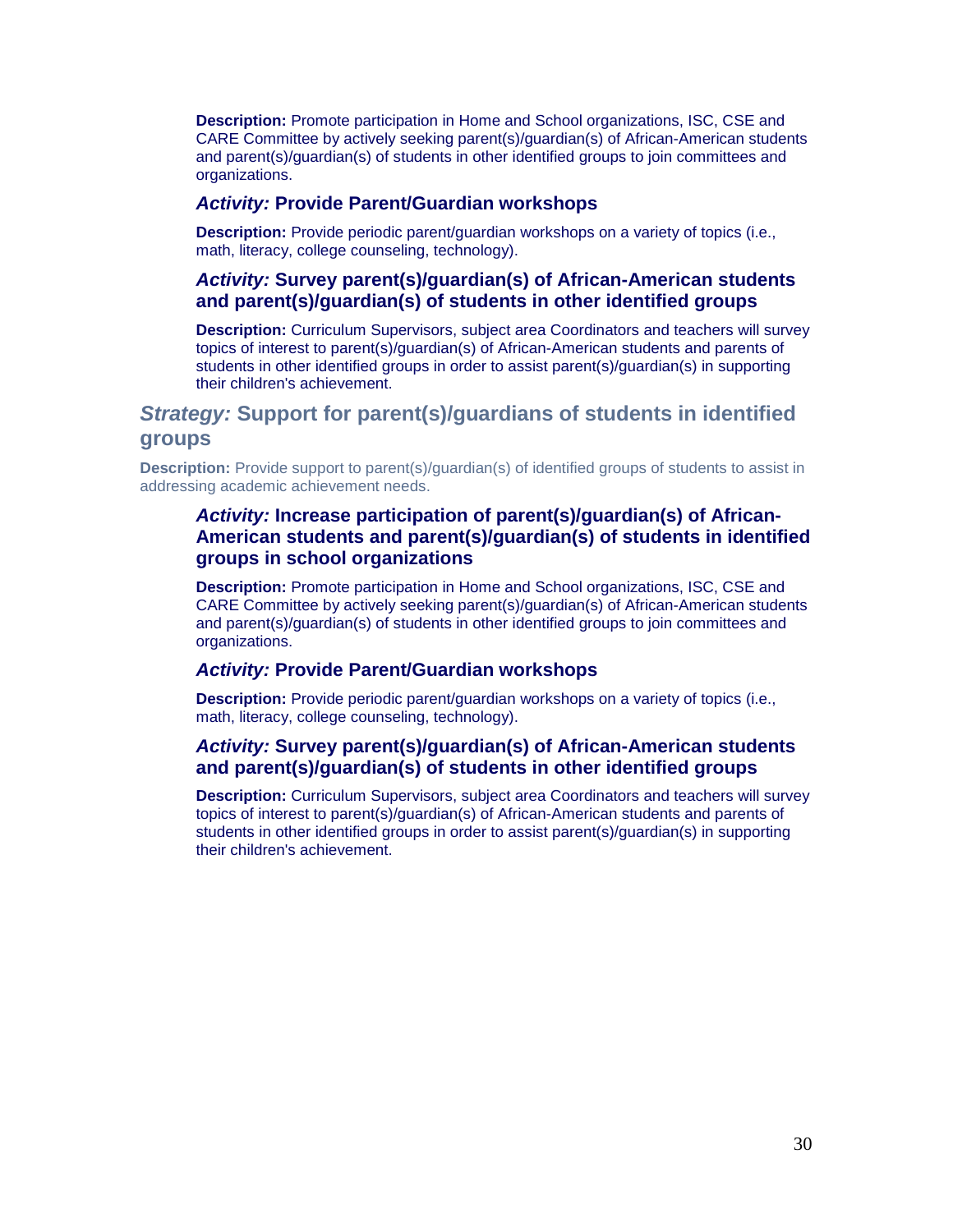# *Goal:* **Goal D: MATHEMATICS**

**Description:** By 2014, all students attending the Lower Merion School District will demonstrate proficiency in mathematics as measured by the Pennsylvania System of School Assessment (PSSA).

# *Strategy:* **Critical Thinking, Problem Solving, and Prediction Skills**

**Description:** The development and revision process will emphasize critical thinking, problem solving, and prediction skills in the curriculum that would be futuristic in scope, differentiated for individual needs, authentic and engaging for all students.

# *Activity:* **Construct instructional units and effective lessons emphasizing critical thinking, problem solving and prediction in all subject areas**

**Description:** Instructional units constructed using "Understanding by Design" that will drive challenging and integrated instructional units and effective lessons.

Implementation of classroom learning experiences that emphasize critical thinking, problem solving and prediction in all subject areas.

Lessons constructed with Bloom's Taxonomy and using analysis, synthesis and evaluation levels.

Lessons and units constructed and documented through the curriculum mapping process.

Use of action research to examine teaching practices.

Continued application of District-wide instructional strategies using Differentiated Instruction for all teachers.

# *Activity:* **Demonstrate Differentiated Instruction, Cooperative Learning and brain research strategies across all content areas**

**Description:** Through the Induction Program, new professional staff will be introduced to a variety of research-based instructional strategies aimed at enhancing student engagement and student achievement across content areas. Additional support will be provided to current professional staff in these strategies in math and reading.

## *Activity:* **Improve teachers' knowledge and application of sound pedagogical strategies in all content areas**

**Description:** Teachers will participate in professional development focused on research based practices that contribute to student engagement and achievement.

## *Activity:* **Introduce and reinforce LMSD Standards for teaching framework**

**Description:** Through the Induction Program, new professional staff will be introduced to the LMSD Standards for Teaching Framework (PDE Adopted Charlotte Danielson Model) as a means to guide their instructional planning and activities. All professional staff are provided with a variety of professional development opportunities to engage in the standards for teaching frameworks. The components of the framework 1) Planning and Preparation, 2) Classroom Environment, 3) Professional Responsibilities, and 4) Instruction, will improve the delivery of instruction and enhance student engagement and achievement.

# *Strategy:* **Curriculum Alignment**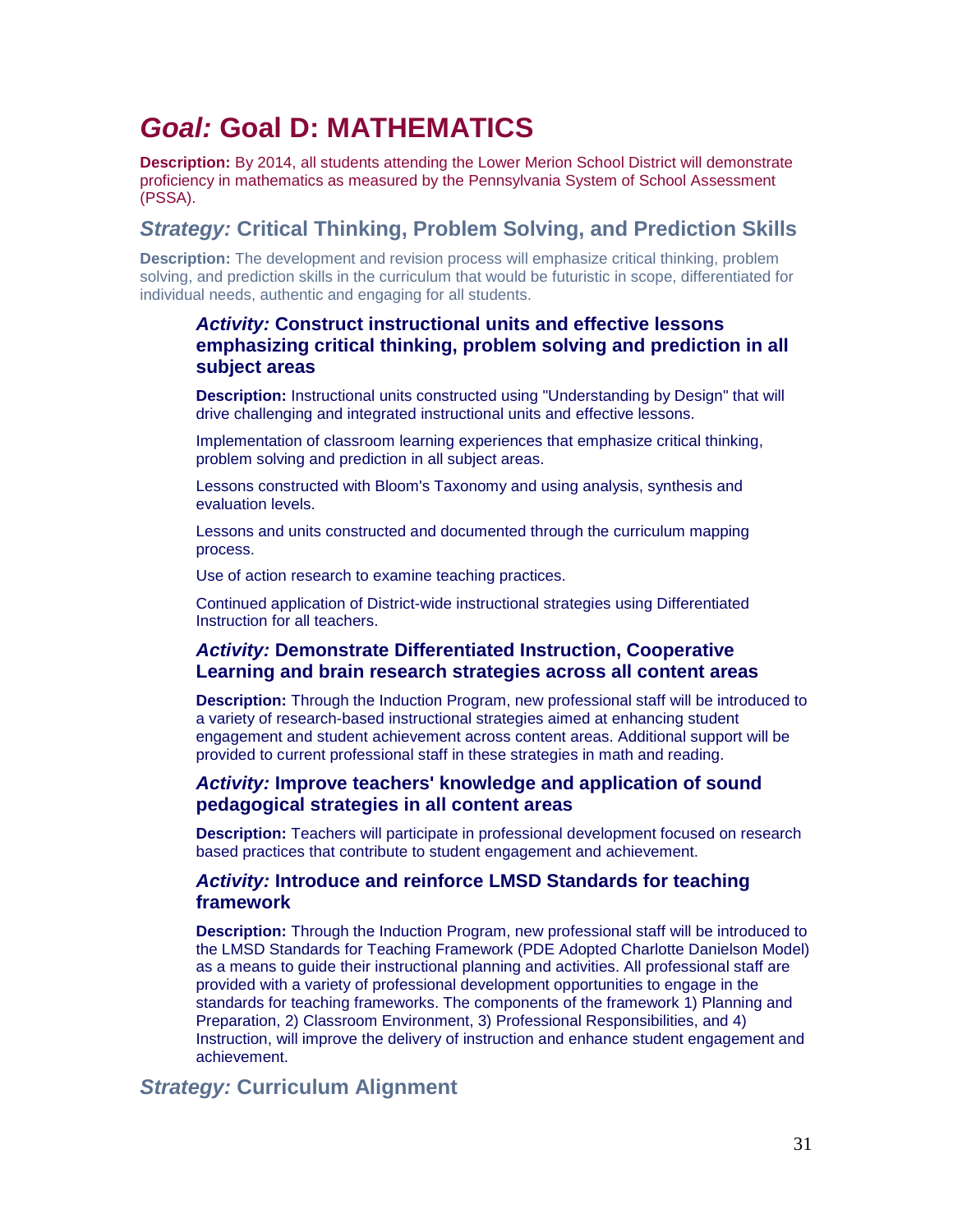**Description:** Align curriculum (K-12) throughout the district.

#### *Activity:* **Align Curriculum through Concept Mapping Process in all content areas**

**Description:** Administration and teacher staff will work collaboratively to design a cohesive curriculum K-12 through concept mapping. This process includes clearly articulated content, skills, understandings, assessment and resources for each grade level/course.

### *Activity:* **Refine the secondary curriculum revision cycle and restructure the elementary curriculum revision cycle**

**Description:** In the middle and high school there is a five year curriculum revision cycle which include the components of studying, developing, implementing (phase 1 & 2), and monitoring the curriculum. The goal will be to refine the ongoing work of the secondary curriculum revision process. The curriculum revision cycle is being restructured for the elementary level. The goal for the elementary curriculum cycle restructuring is to create a revision process that is both dynamic and realistic. Access to this information is available to all staff and is posted on the LMSD website.

## *Activity:* **Uniformly create, implement, and monitor effective pedagogy in all content areas**

**Description:** Principals and Supervisors will help develop learning communities and will work with the learning communities to identify effective strategies for instruction, e.g. gradual release model. The learning communities will collaboratively create common assessments, analyze data, and discuss effective lessons. The curriculum will be reviewed, implemented, revisited and shared among staff using technology such as curriculum mapper. Principals will look for effective pedagogy as they visit classrooms.

#### *Strategy:* **Identify measures of success in all content areas**

**Description:** Identify other measures of academic success that surpass the expectations of the Pennsylvania Assessments (e.g., ERBs, CBAs, IBA, AP, PSAT, and SAT scores).

#### *Activity:* **Develop and implement district common assessments**

**Description:** Supervisors, specialists and teacher representatives will collaboratively create grade level benchmark assessments. Information gleaned from assessments will assist teachers in monitoring student progress as well as planning and differentiating instruction based on students' areas of strength and need.

#### *Activity:* **Introduce and reinforce LMSD Standards for teaching framework**

**Description:** Through the Induction Program, new professional staff will be introduced to the LMSD Standards for Teaching Framework (PDE Adopted Charlotte Danielson Model) as a means to guide their instructional planning and activities. All professional staff are provided with a variety of professional development opportunities to engage in the standards for teaching frameworks. The components of the framework 1) Planning and Preparation, 2) Classroom Environment, 3) Professional Responsibilities, and 4) Instruction, will improve the delivery of instruction and enhance student engagement and achievement.

# *Strategy:* **Teacher Collaboration - Meeting Curriculum Development in all content areas**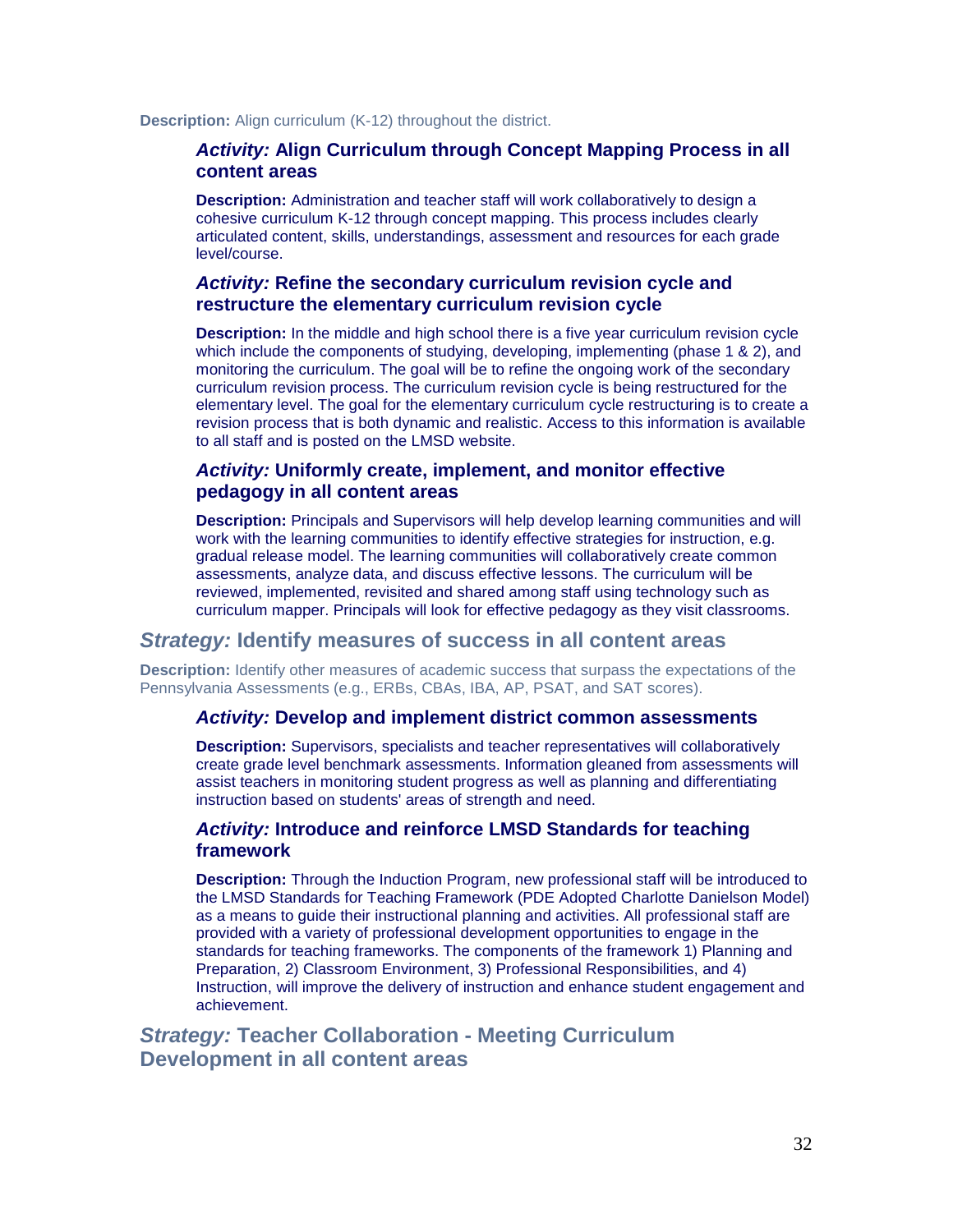**Description:** Increase teacher collaboration time for such things as common planning, data analysis, joint learning opportunities, common scoring, transitional meetings, and inclusion of students with diverse learning needs resulting in more informed instruction in the classroom.

## *Activity:* **Articulate a curriculum using a web-based application to facilitate collaboration among teachers across subjects, grade levels and schools**

**Description:** Teachers will have access to the curriculum K-12 via a web-based program. This will serve as a tool to help teachers keep track of what has been taught, and plan what will be taught. This electronic document will help teachers check for unnecessary redundancies, inconsistencies and gaps in the curriculum. Additionally, it will provide a review of assessment methods used to identify what students have learned as well as opportunities for integration among disciplines.

Teachers will engage in a calibration process using a rubric to regulate and align specific aspects of curriculum maps to ensure all curriculum maps are useful, usable and consistent. This process will include a horizontal and vertical review to identify revision points necessary to refine the curriculum.

#### *Activity:* **Explore additional opportunities for teacher collaboration**

**Description:** Explore use of common planning, data analysis, joint learning community, common scoring and transitional meetings.

# *Activity:* **Refine the secondary curriculum revision cycle and restructure the elementary curriculum revision cycle**

**Description:** In the middle and high school there is a five year curriculum revision cycle which include the components of studying, developing, implementing (phase 1 & 2), and monitoring the curriculum. The goal will be to refine the ongoing work of the secondary curriculum revision process. The curriculum revision cycle is being restructured for the elementary level. The goal for the elementary curriculum cycle restructuring is to create a revision process that is both dynamic and realistic. Access to this information is available to all staff and is posted on the LMSD website.

## *Activity:* **Uniformly create, implement, and monitor effective pedagogy in all content areas**

**Description:** Principals and Supervisors will help develop learning communities and will work with the learning communities to identify effective strategies for instruction, e.g. gradual release model. The learning communities will collaboratively create common assessments, analyze data, and discuss effective lessons. The curriculum will be reviewed, implemented, revisited and shared among staff using technology such as curriculum mapper. Principals will look for effective pedagogy as they visit classrooms.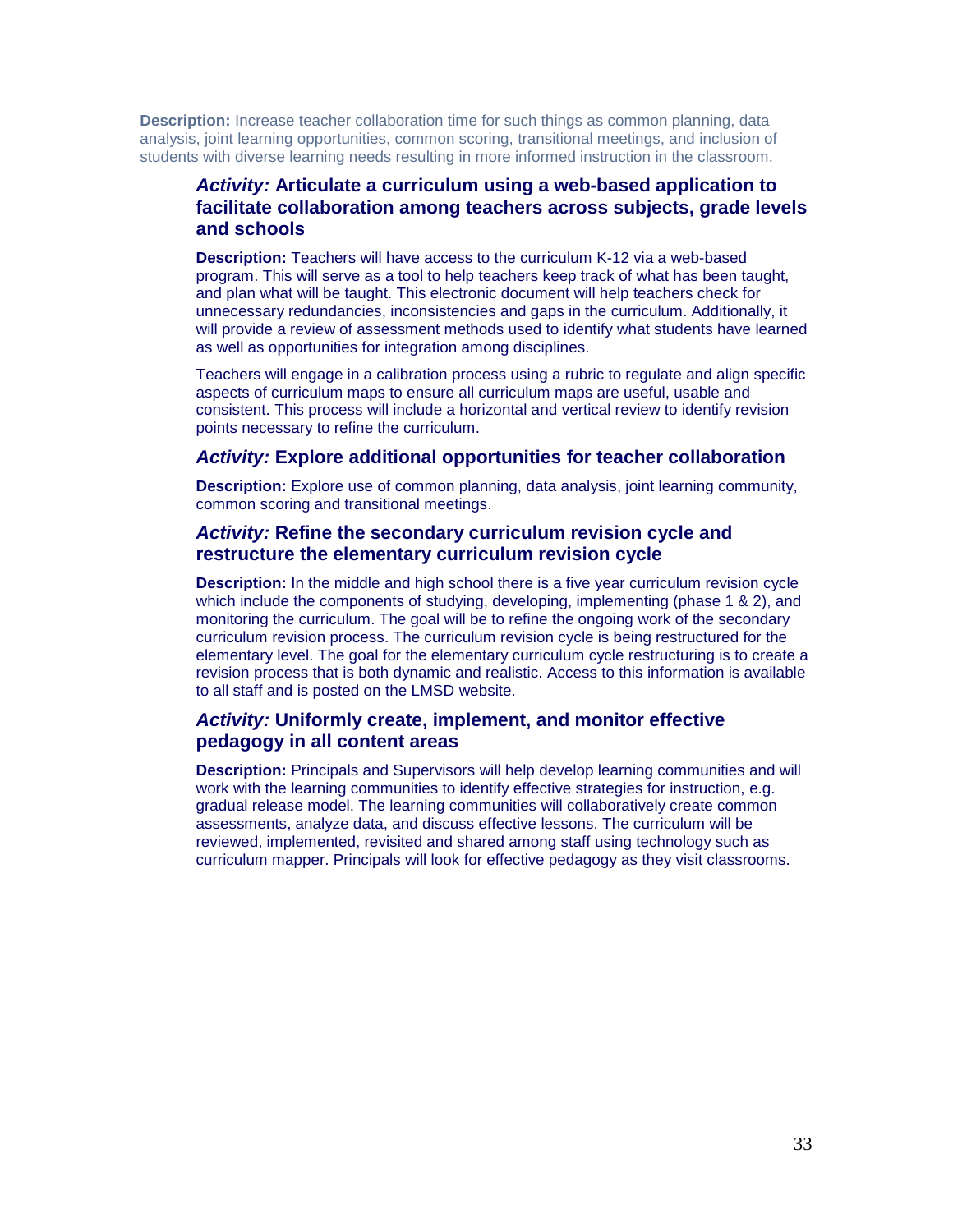# *Goal:* **Goal E: READING**

**Description:** By 2014, all students attending Lower Merion School District will demonstrate proficiency in reading skills as measured by the Pennsylvania System of School Assessment (PSSA).

# *Strategy:* **Critical Thinking, Problem Solving, and Prediction Skills**

**Description:** The development and revision process will emphasize critical thinking, problem solving, and prediction skills in the curriculum that would be futuristic in scope, differentiated for individual needs, authentic and engaging for all students.

# *Activity:* **Construct instructional units and effective lessons emphasizing critical thinking, problem solving and prediction in all subject areas**

**Description:** Instructional units constructed using "Understanding by Design" that will drive challenging and integrated instructional units and effective lessons.

Implementation of classroom learning experiences that emphasize critical thinking, problem solving and prediction in all subject areas.

Lessons constructed with Bloom's Taxonomy and using analysis, synthesis and evaluation levels.

Lessons and units constructed and documented through the curriculum mapping process.

Use of action research to examine teaching practices.

Continued application of District-wide instructional strategies using Differentiated Instruction for all teachers.

# *Activity:* **Demonstrate Differentiated Instruction, Cooperative Learning and brain research strategies across all content areas**

**Description:** Through the Induction Program, new professional staff will be introduced to a variety of research-based instructional strategies aimed at enhancing student engagement and student achievement across content areas. Additional support will be provided to current professional staff in these strategies in math and reading.

## *Activity:* **Improve teachers' knowledge and application of sound pedagogical strategies in all content areas**

**Description:** Teachers will participate in professional development focused on research based practices that contribute to student engagement and achievement.

## *Activity:* **Introduce and reinforce LMSD Standards for teaching framework**

**Description:** Through the Induction Program, new professional staff will be introduced to the LMSD Standards for Teaching Framework (PDE Adopted Charlotte Danielson Model) as a means to guide their instructional planning and activities. All professional staff are provided with a variety of professional development opportunities to engage in the standards for teaching frameworks. The components of the framework 1) Planning and Preparation, 2) Classroom Environment, 3) Professional Responsibilities, and 4) Instruction, will improve the delivery of instruction and enhance student engagement and achievement.

# *Strategy:* **Curriculum Alignment**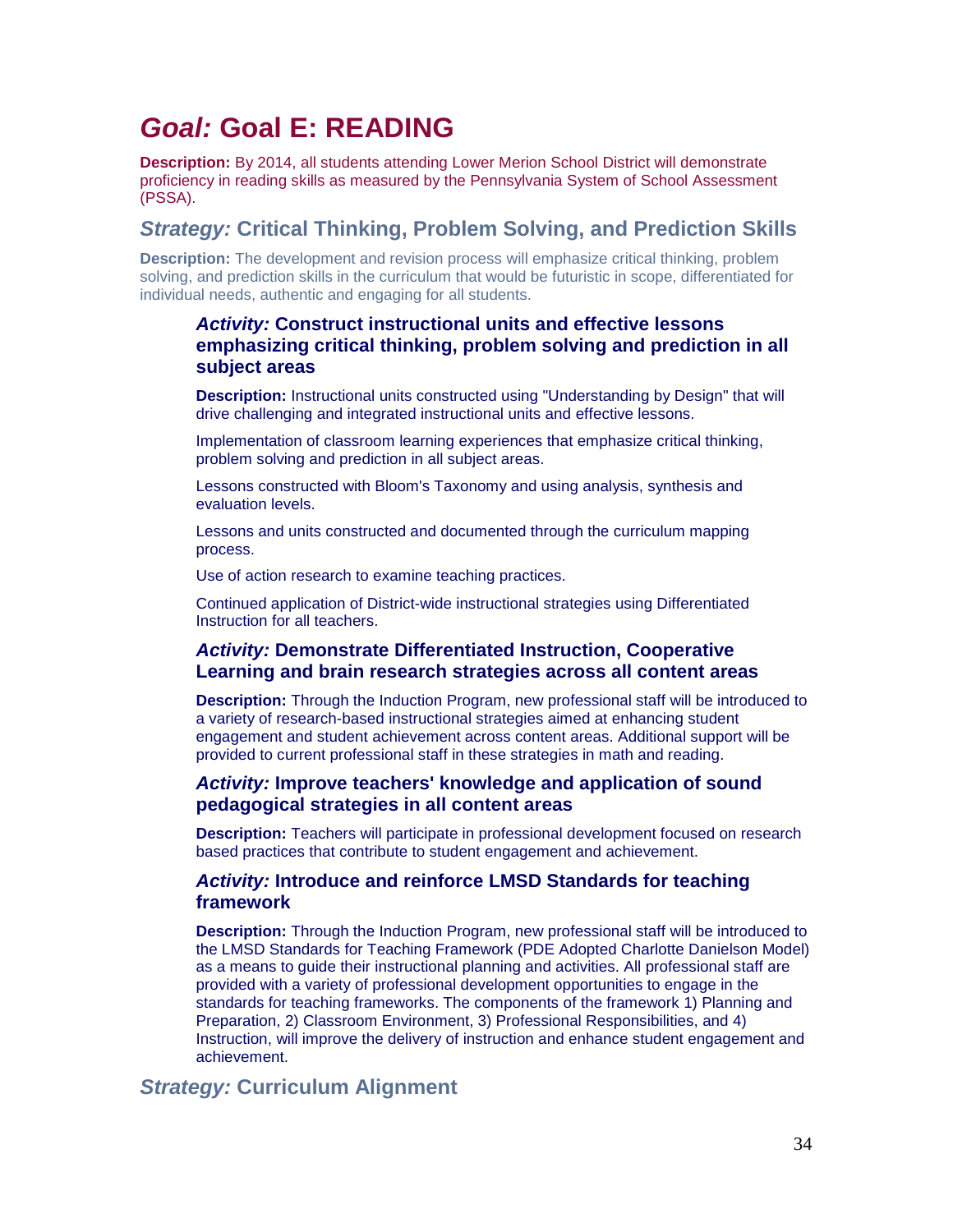**Description:** Align curriculum (K-12) throughout the district.

#### *Activity:* **Align Curriculum through Concept Mapping Process in all content areas**

**Description:** Administration and teacher staff will work collaboratively to design a cohesive curriculum K-12 through concept mapping. This process includes clearly articulated content, skills, understandings, assessment and resources for each grade level/course.

### *Activity:* **Refine the secondary curriculum revision cycle and restructure the elementary curriculum revision cycle**

**Description:** In the middle and high school there is a five year curriculum revision cycle which include the components of studying, developing, implementing (phase 1 & 2), and monitoring the curriculum. The goal will be to refine the ongoing work of the secondary curriculum revision process. The curriculum revision cycle is being restructured for the elementary level. The goal for the elementary curriculum cycle restructuring is to create a revision process that is both dynamic and realistic. Access to this information is available to all staff and is posted on the LMSD website.

## *Activity:* **Uniformly create, implement, and monitor effective pedagogy in all content areas**

**Description:** Principals and Supervisors will help develop learning communities and will work with the learning communities to identify effective strategies for instruction, e.g. gradual release model. The learning communities will collaboratively create common assessments, analyze data, and discuss effective lessons. The curriculum will be reviewed, implemented, revisited and shared among staff using technology such as curriculum mapper. Principals will look for effective pedagogy as they visit classrooms.

#### *Strategy:* **Identify measures of success in all content areas**

**Description:** Identify other measures of academic success that surpass the expectations of the Pennsylvania Assessments (e.g., ERBs, CBAs, IBA, AP, PSAT, and SAT scores).

#### *Activity:* **Develop and implement district common assessments**

**Description:** Supervisors, specialists and teacher representatives will collaboratively create grade level benchmark assessments. Information gleaned from assessments will assist teachers in monitoring student progress as well as planning and differentiating instruction based on students' areas of strength and need.

#### *Activity:* **Introduce and reinforce LMSD Standards for teaching framework**

**Description:** Through the Induction Program, new professional staff will be introduced to the LMSD Standards for Teaching Framework (PDE Adopted Charlotte Danielson Model) as a means to guide their instructional planning and activities. All professional staff are provided with a variety of professional development opportunities to engage in the standards for teaching frameworks. The components of the framework 1) Planning and Preparation, 2) Classroom Environment, 3) Professional Responsibilities, and 4) Instruction, will improve the delivery of instruction and enhance student engagement and achievement.

# *Strategy:* **Teacher Collaboration - Meeting Curriculum Development in all content areas**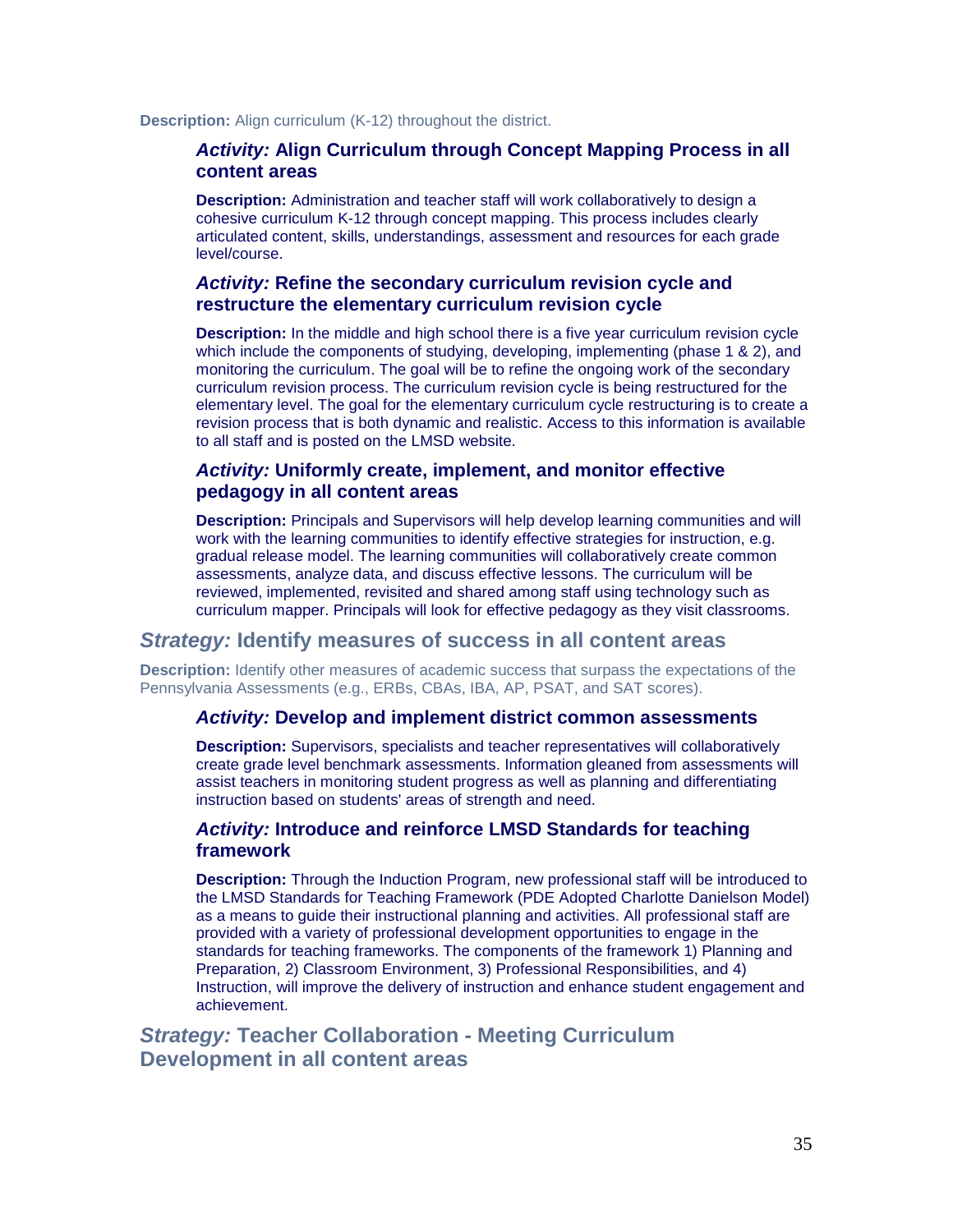**Description:** Increase teacher collaboration time for such things as common planning, data analysis, joint learning opportunities, common scoring, transitional meetings, and inclusion of students with diverse learning needs resulting in more informed instruction in the classroom.

## *Activity:* **Articulate a curriculum using a web-based application to facilitate collaboration among teachers across subjects, grade levels and schools**

**Description:** Teachers will have access to the curriculum K-12 via a web-based program. This will serve as a tool to help teachers keep track of what has been taught, and plan what will be taught. This electronic document will help teachers check for unnecessary redundancies, inconsistencies and gaps in the curriculum. Additionally, it will provide a review of assessment methods used to identify what students have learned as well as opportunities for integration among disciplines.

Teachers will engage in a calibration process using a rubric to regulate and align specific aspects of curriculum maps to ensure all curriculum maps are useful, usable and consistent. This process will include a horizontal and vertical review to identify revision points necessary to refine the curriculum.

#### *Activity:* **Explore additional opportunities for teacher collaboration**

**Description:** Explore use of common planning, data analysis, joint learning community, common scoring and transitional meetings.

# *Activity:* **Refine the secondary curriculum revision cycle and restructure the elementary curriculum revision cycle**

**Description:** In the middle and high school there is a five year curriculum revision cycle which include the components of studying, developing, implementing (phase 1 & 2), and monitoring the curriculum. The goal will be to refine the ongoing work of the secondary curriculum revision process. The curriculum revision cycle is being restructured for the elementary level. The goal for the elementary curriculum cycle restructuring is to create a revision process that is both dynamic and realistic. Access to this information is available to all staff and is posted on the LMSD website.

## *Activity:* **Uniformly create, implement, and monitor effective pedagogy in all content areas**

**Description:** Principals and Supervisors will help develop learning communities and will work with the learning communities to identify effective strategies for instruction, e.g. gradual release model. The learning communities will collaboratively create common assessments, analyze data, and discuss effective lessons. The curriculum will be reviewed, implemented, revisited and shared among staff using technology such as curriculum mapper. Principals will look for effective pedagogy as they visit classrooms.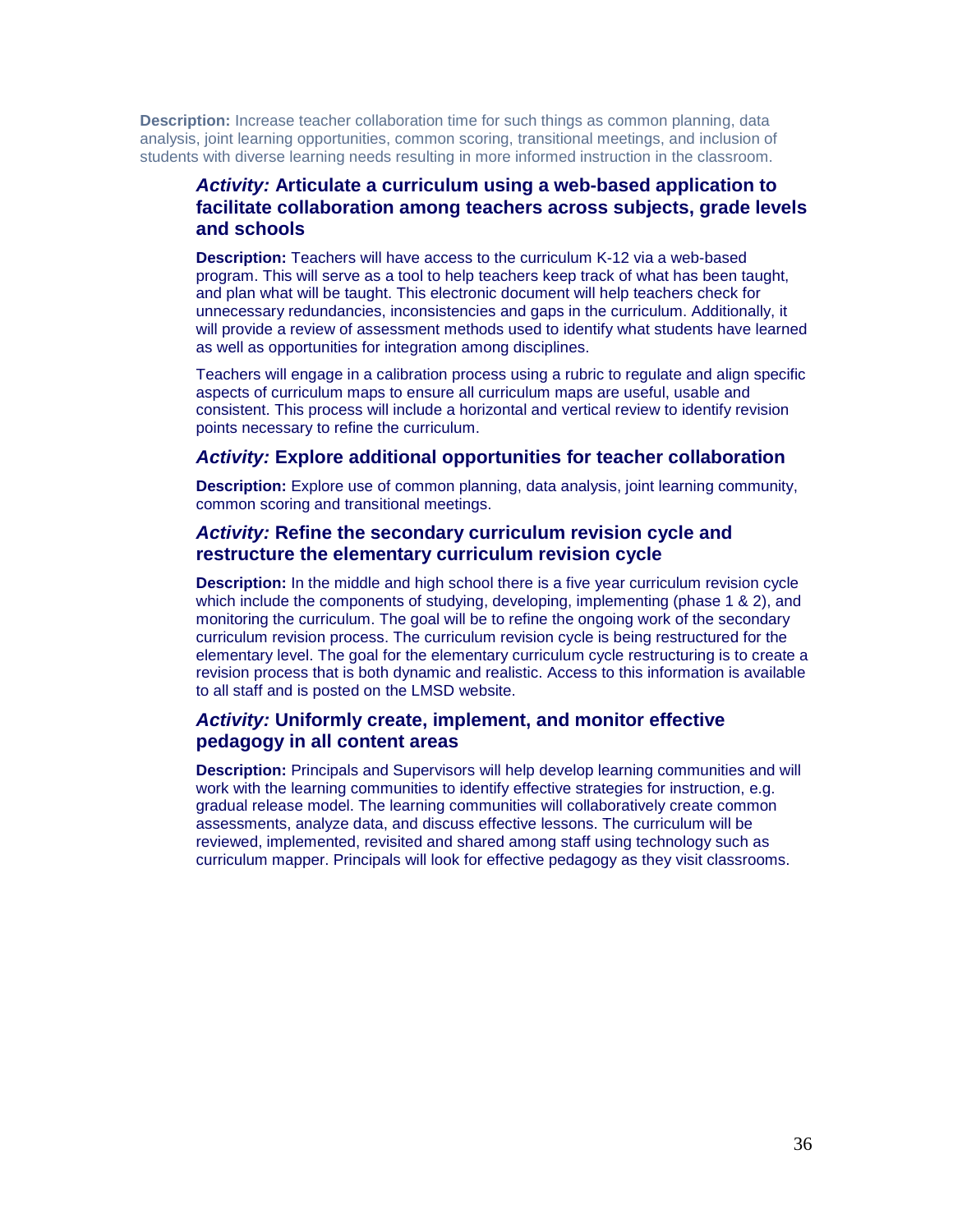# *Goal:* **Goal F: Address Holistic Needs of Students**

**Description:** To further the goal of creatively developing a school and community environment that recognizes and addresses the holistic needs of our students, i.e., mental health, character, citizenship, self worth, etc.

# *Strategy:* **Addressing student stress and mental health**

**Description:** Student stress and mental health should be assessed at a broad level in order to consider interventions in a proactive manner.

#### *Activity:* **Conduct specialized educational programs and enhance student advisories to address student holistic needs**

**Description:** Provide specialized educational programs and enhance student advisories in collaboration with existing curriculum, grade level goals, student assistance programs, health and physical education related programs, etc. that will reduce stressors and promote healthy ways to manage stress. Personal/Individual, school, and community assets will be identified to promote positive means to enhance healthy ways to cope with stress. Include students in the planning of these planned programs.

## *Activity:* **Develop Crisis Management Student Supports**

**Description:** Develop guidelines, practices, documentation, and provision of staff training to accurately access necessary supports for students in crisis.

#### *Activity:* **Establish a systemic process to review and share data collection**

**Description:** Collect and compile data and reports in a systematic manner, share data collection at grade level, at team level, at school level, within CST and START teams, at administration level, and with parent associations (HSA/ISC), as part of shared files for staff and administration, through community based programs (such as the Coalition for Youth of Lower Merion and Narberth, civic organizations, and Lower Merion Township departments).

### *Activity:* **Identify data collection methods necessary to determine student stressors and mental health needs**

**Description:** Identify data collection methods necessary to determine student stressors and mental health needs using the following: (school level) grade level meetings, advisories, student surveys, staff observations, CST and START teams, "academy recovery," class meetings, student self-reporting, etc.; (district level) progress reports/quarterly grades, Graduation/Drop-out Report, Weapons and Violence Report, SAP referrals, community-wide Search Institute Survey, Youth Aid Panel, etc.

#### *Activity:* **Integrate classroom lessons addressing holistic needs of students**

**Description:** Integrate classroom lessons with guidance and counseling curriculum such as "That's a Family", Second Step, "No Place for Hate", Olweus Bullying Prevention "Safe Kids" and other approved curriculum.

#### *Activity:* **Introduction to Student Services**

**Description:** Through the Induction Program, new professional staff will be introduced to the Student Services team who will provide them with an understanding of the variety of programs, resources and supports as well as personnel available for all students in the district.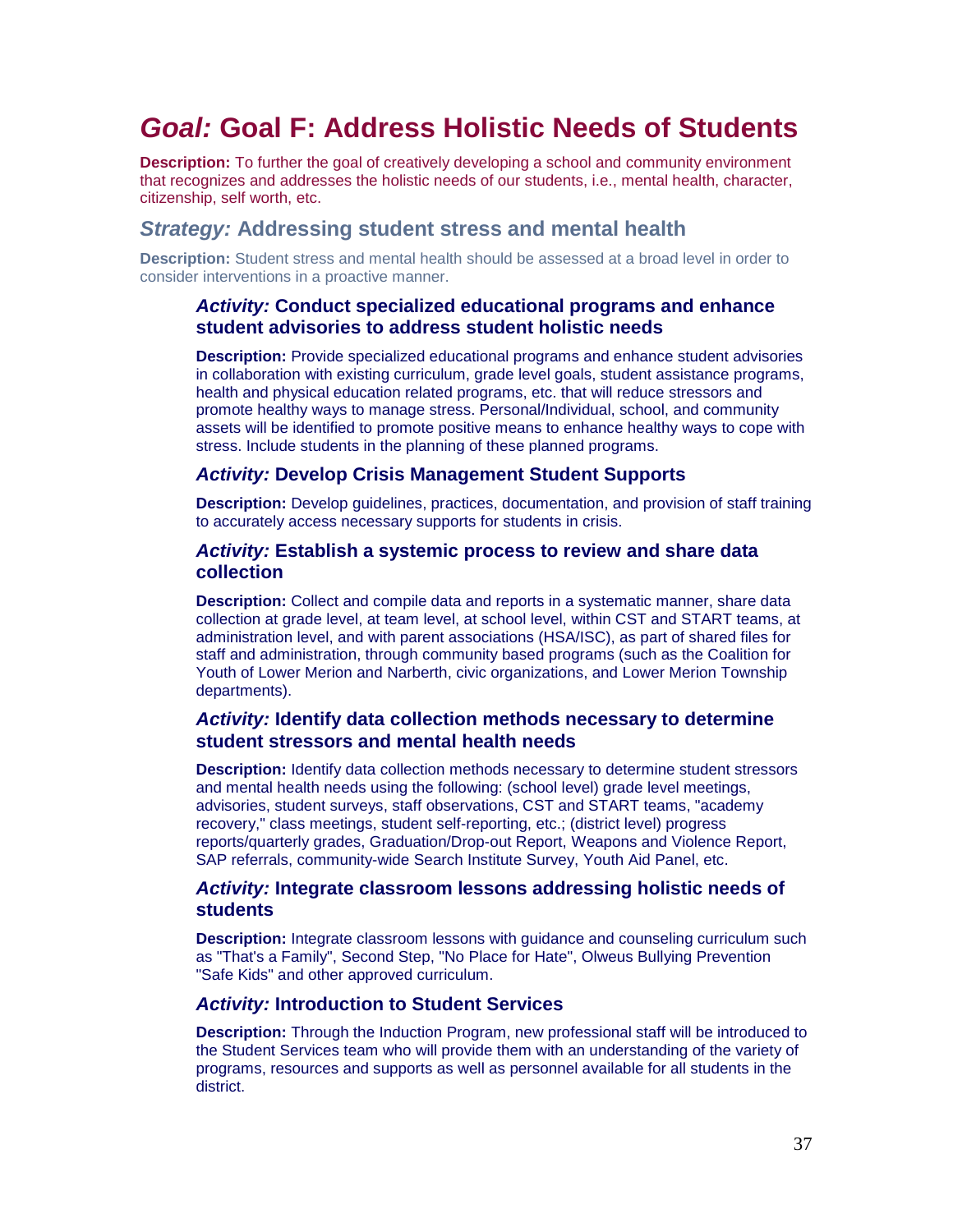### *Activity:* **Use available data to identify student stress and mental health needs**

**Description:** Use the following data to identify student stress and mental health needs: attendance/lateness records, visits to nurse, disciplinary infractions, detentions/suspensions, teacher and staff observations, referrals to student assistance program, student surveys, student advisory groups, student's verbalizing stress, observable behavior, test scores and overall academic success, Performance Tracker data, PowerSchool test data, graduation screen on PowerSchool.

## *Strategy:* **Student Character and Citizenship Development**

**Description:** The need for character and citizenship development (as well as the importance of "digital citizenship") should be considered by a collaborative team of district stakeholders and integrated in the curriculum and policies of the district as found needed and appropriate.

## *Activity:* **Adopt and implement a research based character/citizenship program(s) and implement at every grade level**

**Description:** Convene a team of district stakeholders with the involvement of the ICC to integrate character and citizenship development (including pro-social skills, "digital citizenship", and ethical practices) in district curriculum and recommend practices and programs to the administration for possible policy adoption.

Identify and adopt/implement effective programs and curricula that are developmentally appropriate and mapped by student competencies using grade level scope and sequence.

## *Activity:* **Consider needs of parent(s)/guardian(s) and include parent(s)/guardian(s) in cross-curriculum process**

**Description:** Include parent(s)/guardian(s) involvement in the formulation of crosscurriculum review plans.

Include parent representatives and parent organizations in the development of the holistic needs of students through special programs and events.

# *Activity:* **Develop curriculum for high school American Government/Civics class**

**Description:** High School teachers will work in conjunction with and at the National Constitution Center to develop the curriculum for American Government/Civics to promote the ideals of service, good citizenship, and character development.

#### *Activity:* **Establish relationships with PennCORD**

**Description:** Establish relationships with PennCORD, an educational advocacy organization committed to improving civic learning for all students. The Pennsylvania Coalition for Representative Democracy (PennCORD) is a union of educational advocacy and governmental organizations committed to improving civic learning for students in grades K - 12. The goal of PennCORD is threefold: to build a solid foundation of civic knowledge for every Pennsylvania student; to engage students in public action; and to teach them the skills of democratic deliberation, thereby enabling them to become active participants in their communities, society and government.

#### *Activity:* **Expand relationship with the National Constitution Center**

**Description:** Establish a relationship with the National Constitution Center to provide additional materials, resources, and field trip opportunities for all students (e.g., to incorporate the use of We the Kids: Young Citizens in Action, a publication which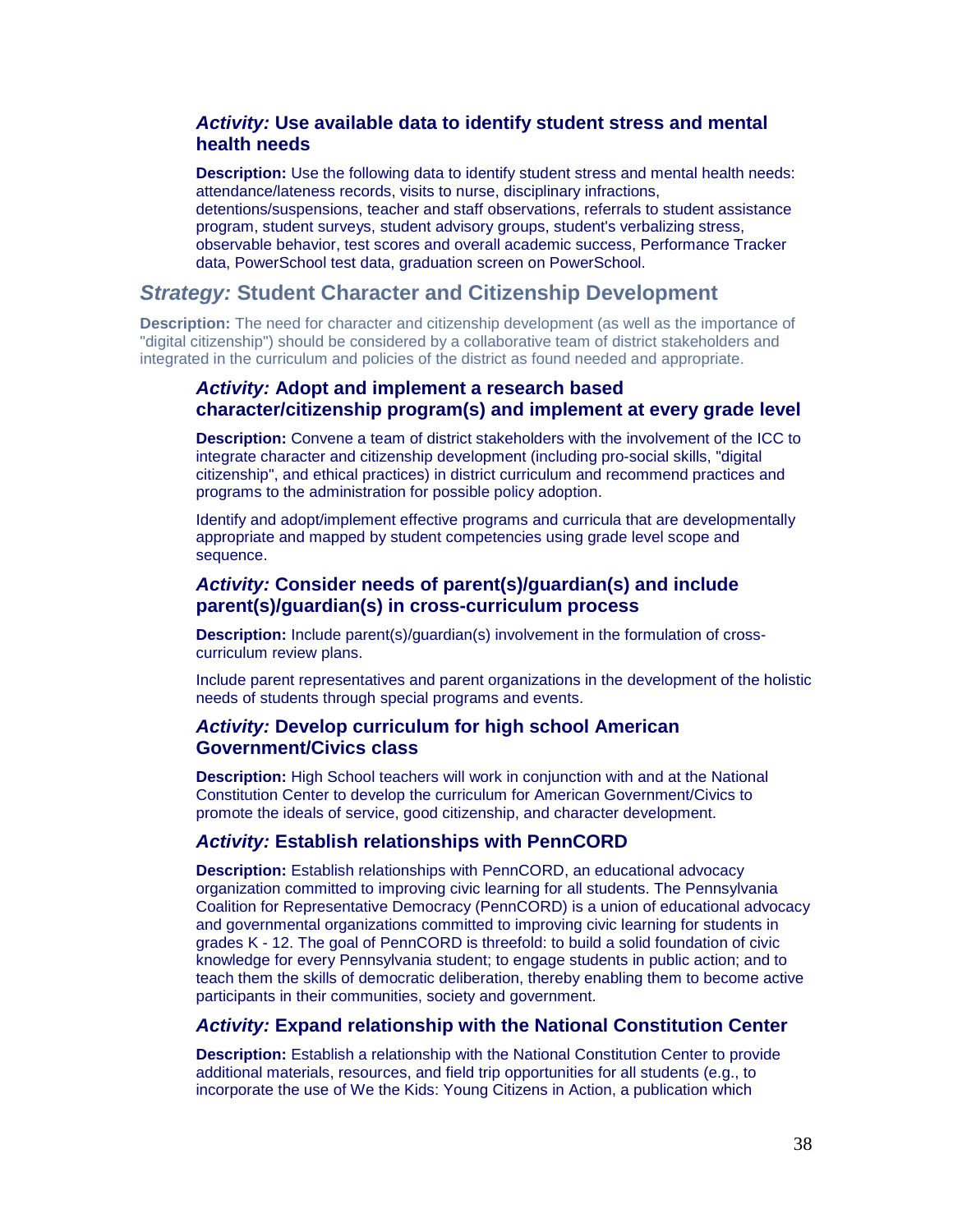incorporates innovative ways for students to learn about community, government, the Constitution and active citizenship).

### *Activity:* **Identify and utilize cross-curriculum opportunities to integrate character and citizenship lessons and programs**

**Description:** Review current curriculum that already covers these areas of curriculum, and identify strategies and activities that would allow for crosswalks between the various curriculums so that all staff could share in the collaboration.

Integrate classroom lessons such as "That's a Family", Second Step, "No Place for Hate" and other approved curriculum with guidance and counseling, health and physical education, and family and consumer science curricula.

## *Activity:* **Provide guidance for all students to develop appropriate and effective digital citizenship**

**Description:** Ensure that all students receive ongoing guidance and support in developing digital citizenship for effective and appropriate communication and publishing personally and socially. Examples may include the prevention of cyberbullying, participating in social networks, posting personal and/or explicit information, or prevention from online predators.

#### *Activity:* **Provide materials focused on Citizenship and Learning**

**Description:** Provide reading materials, lessons and units, and field trips all focused on citizenship and learning.

#### *Activity:* **Provide professional development to increase use of PennCORD and other citizenship materials in the classroom**

**Description:** Continue with the Professional Development begun in March of 2009 to increase the use of PennCORD and other citizenship materials in the elementary classrooms cross district.

# *Strategy:* **Students' sense of self worth and belonging**

**Description:** Every student's sense of self worth and belonging needs to be taken into account when developing and implementing district programs, policies, and practices.

#### *Activity:* **As policy is adopted, ensure inclusive stakeholder representation**

**Description:** Convene a representative team of stakeholders to review recommended district programs and suggested policy ensuring self-worth and belonging needs across all district curriculum.

Identify and provide opportunities for professional development mental health programs by community based agencies (such as NAMI, Mending Your Mind, Penn Optimism Project, etc.).

#### *Activity:* **Conduct specialized educational programs and enhance student advisories to address student holistic needs**

**Description:** Provide specialized educational programs and enhance student advisories in collaboration with existing curriculum, grade level goals, student assistance programs, health and physical education related programs, etc. that will reduce stressors and promote healthy ways to manage stress. Personal/Individual, school, and community assets will be identified to promote positive means to enhance healthy ways to cope with stress. Include students in the planning of these planned programs.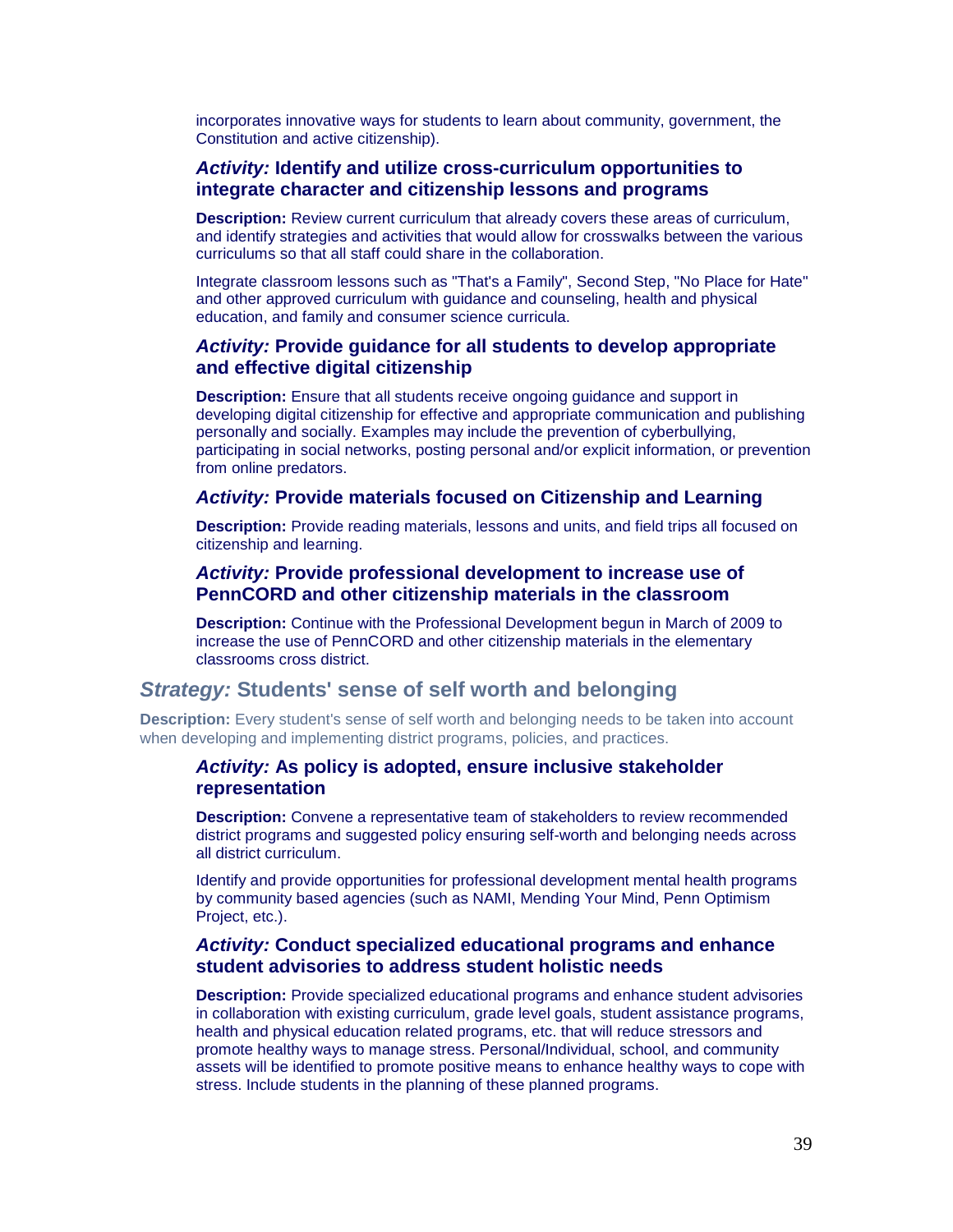## *Activity:* **Conduct workshops / trainings on diversity and culturally proficient teaching strategies**

**Description:** This is a component of the Induction program for newly hired professional staff. Issues of diversity as it relates to instruction will be covered. Teachers' awareness of these issues will help them when dealing with issues of student self-worth and belonging.

#### *Activity:* **Every child will be connected to some staff/school community member**

**Description:** Assure that all students are connected and feel that they belong to the school community by tracking clubs, athletics, and other school activities and ensure all students have multiple opportunities to be engaged.

Have all students connected to a staff or community member (elementary through high school; as modeled after the advisory program) so that all students have a "personalized" educational experience.

### *Activity:* **Include self-worth and belonging needs in all curricular scope and sequence descriptions**

**Description:** Review and enhance all approved district curricula, programs, practices, and policy to proactively include topics that engage students in promoting self-worth and belonging needs in district curricular scope/sequence.

Include diverse topics and goals about cultures, civic engagement, sexual orientation, personalized education/mentorships when implementing district curriculum.

#### *Activity:* **Integrate classroom lessons addressing holistic needs of students**

**Description:** Integrate classroom lessons with guidance and counseling curriculum such as "That's a Family", Second Step, "No Place for Hate", Olweus Bullying Prevention "Safe Kids" and other approved curriculum.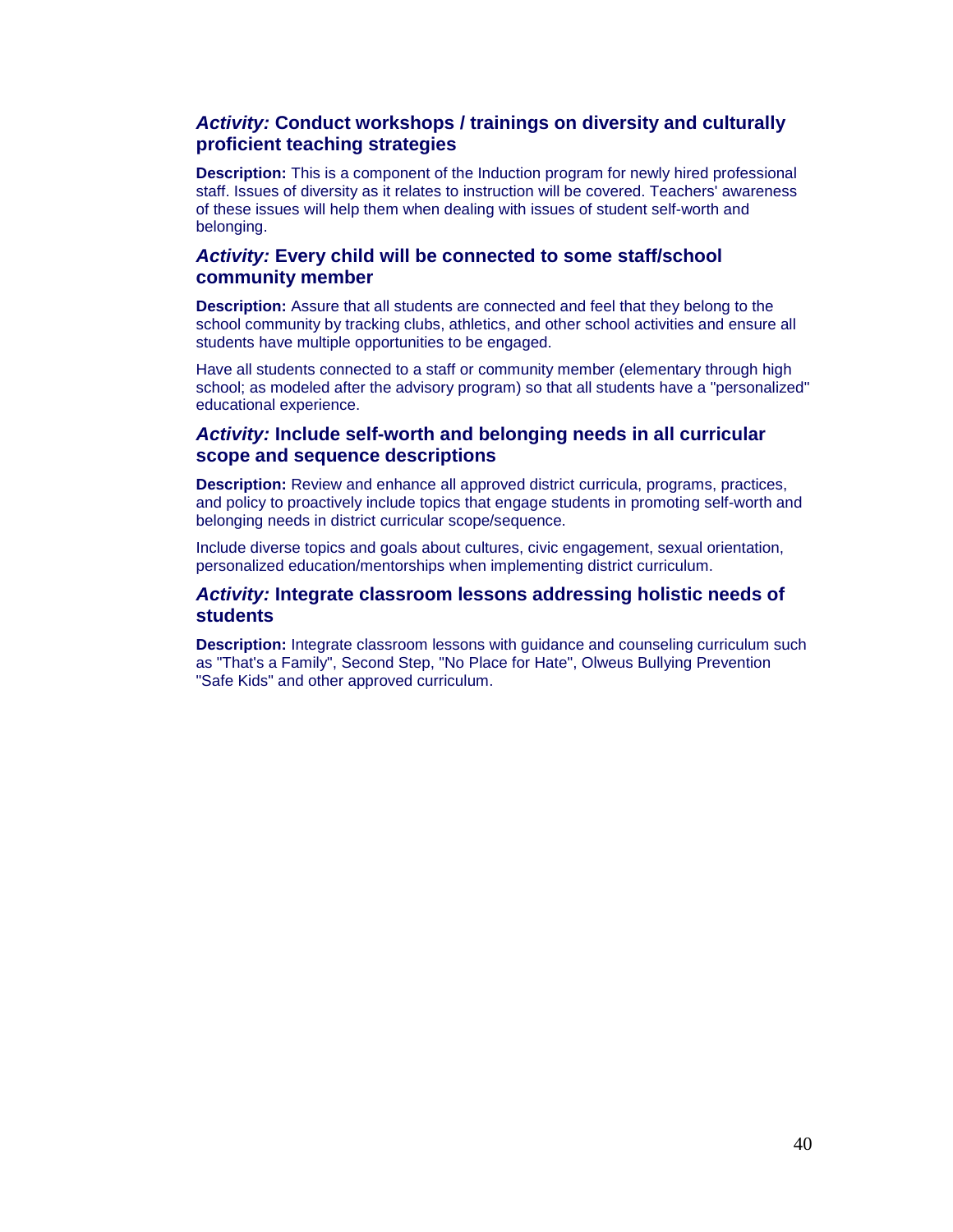# *Goal:* **Goal G: STUDENT PARTICIPATION IN STATE ASSESSMENTS**

**Description:** At least 95% of eligible students will participate in required state-wide assessments.

# *Strategy:* **Comprehensive use of communications and incentives for students**

**Description:** Meet or exceed the rate of student participation in state assessments with comprehensive use of communications and incentives for students.

## *Activity:* **Communication and incentives for students to ensure very high participation in PSSA testing**

**Description:** Plan school calendars with staff, grade level teams, Athletic/Activities Director, HSA, and Student Council representatives to ensure that there will be no overlapping programs or events that will conflict with PSSA testing.

Plan creative incentive programs to celebrate full participation of students in testing with daily bulletin announcements, Thursday mailers, treats in the cafeteria, and other building based promotions prior to the testing.

# *Strategy:* **Comprehensive use of communications with approved private schools and other approved educational settings**

**Description:** Promote higher participation rate at approved private schools and other approved educational settings with comprehensive communications plan to school administration and students.

# *Activity:* **Communication with approved educational settings with "attributed" district students to assure very high participation in PSSA testing**

**Description:** Create email distribution list of all approved educational settings where "attributed" district students take the PSSA (i.e., 12th grade retests and all other tests grades 3 - 11).

Promote communications on an on-going basis with educational settings that will increase the number of students taking the PSSA each year.

Include the Coordinator of Out-of-District Placements in plan and communications.

Coordinate list of students through child accounting, PowerSchool, PIMS, and other district resources.

# *Strategy:* **Comprehensive use of communications with parent(s) and guardian(s).**

**Description:** Meet or exceed the rate of student participation in state assessments with comprehensive use of communications with parent(s) and guardian(s).

#### *Activity:* **Communication to parent(s)/guardian(s) concerning state assessments**

**Description:** Continue to assure good communications with parent(s) and guardian(s) through clear announcements on the district calendars, paper copies and website.

Assure advance notice of testing dates with the notice of importance of student participation through letters, listservs, and public meetings.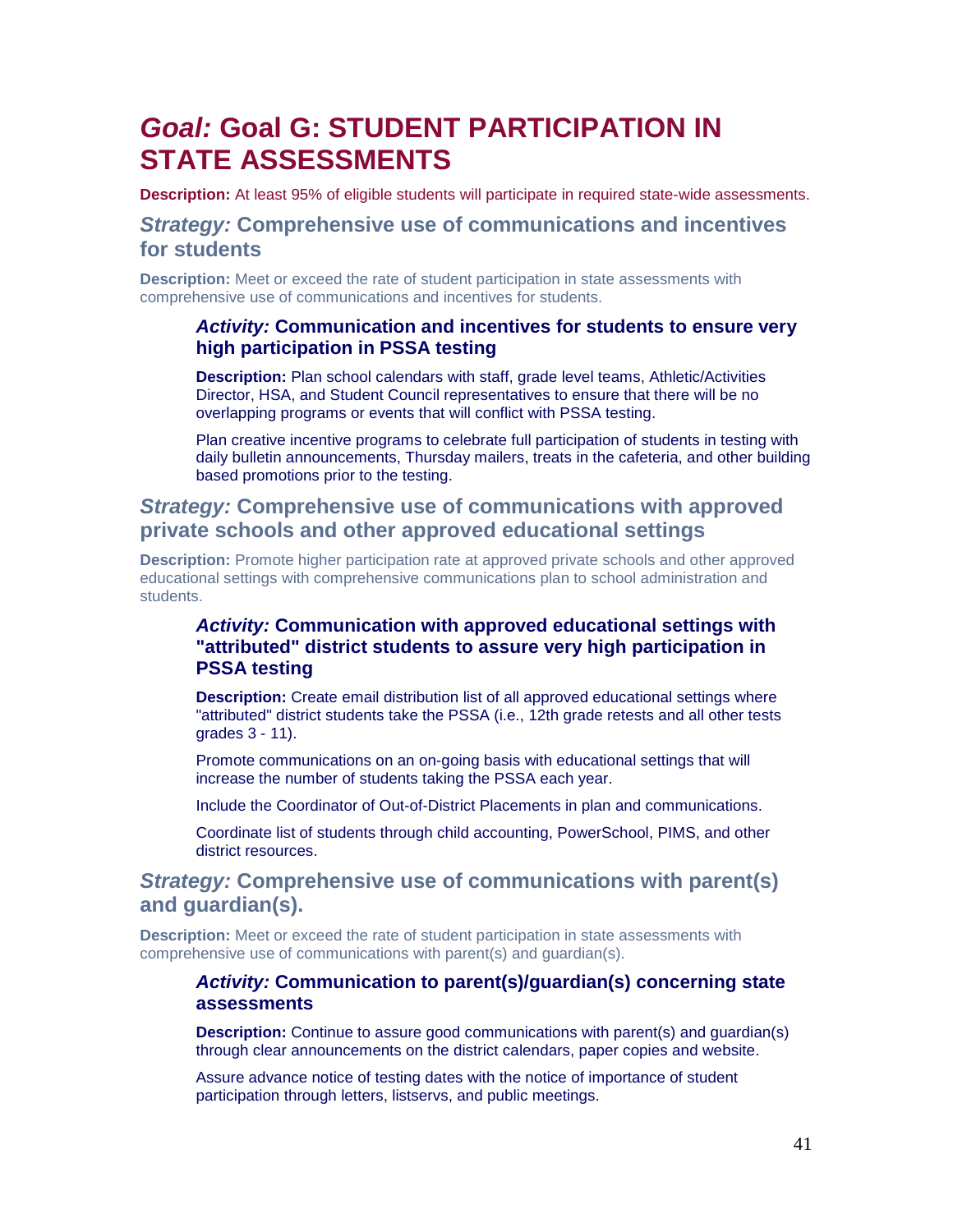# *Goal:* **Goal H: STUDENT ATTENDANCE (any school that does not graduate seniors)**

**Description:** Student attendance will meet a 90% threshold and/or show growth.

# *Strategy:* **Maintaining a safe and secure learning environment**

**Description:** The District will establish, review and uphold policies that maintain a safe and secure learning environment. Students will feel safe, secure and be cognitively, behaviorally and emotionally engaged. A program will be developed and monitored through professional development on anti-bullying and harassment programs as well as diversity awareness.

# *Activity:* **Regular review and audit of school policies and practices**

**Description:** Systemic review and revision of school policies and practices, populations, personnel, programs, practices, partners and allocation of resources.

# *Strategy:* **Prevention & Intervention Strategies**

**Description:** Administrators and staff will continue to develop intervention strategies based on the regular review of student data including attendance, educational engagement, academic performance and achievement, disciplinary data to identify students in need of intervention.

# *Activity:* **Develop Intervention Strategies**

**Description:** Staff will further develop and implement Truancy Elimination Plan, differentiating instruction, transition programs, formative assessments, etc.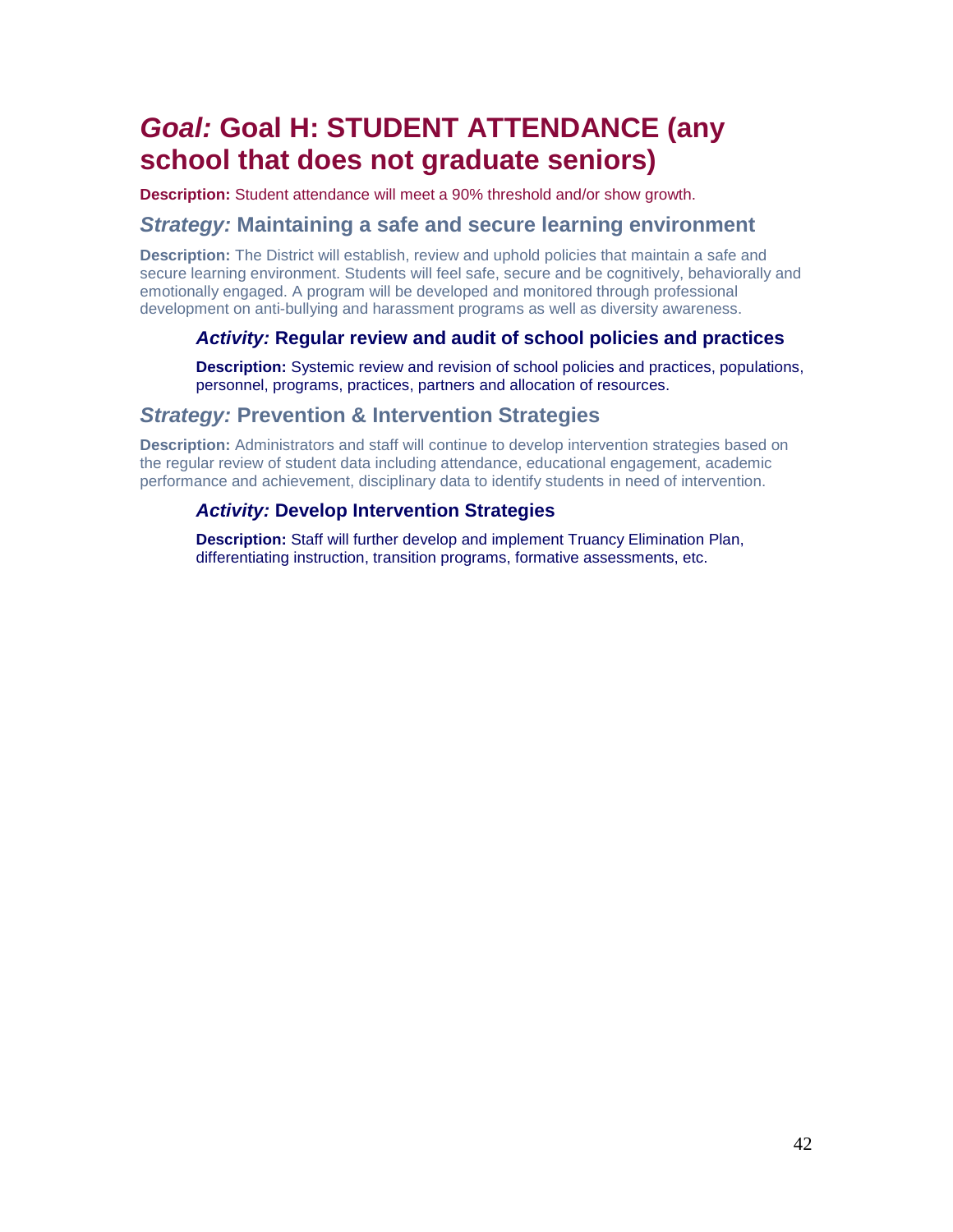# *Goal:* **Goal I: FOUR-YEAR GRADUATION RATE (for districts and schools that graduate seniors)**

**Description:** 100% of LMSD students will graduate from HS within 5 years of starting high school.

# *Strategy:* **Articulate a comprehensive plan for 100% of the LMSD students to graduate from high school within 5 years of starting high school**

**Description:** Articulate a comprehensive plan for 100% of the LMSD students to graduate from high school within 5 years of starting high school by developing a personalized educational plan for all students starting in seventh grade and being supported every year for six years throughout secondary school.

# *Activity:* **Use personalized education plan and individual (electronic based) portfolio to engage students and parent(s)/guardian(s) in process of making all students successful and graduating within five years of starting high school**

**Description:** With the use of a personalized education plan and an individual (electronic based) portfolio engage students and parent(s)/guardian(s) in the process of making all students successful and graduating within five years of starting high school (with the proviso that students with an IEP can delay their graduation until age 21).

Have students meet with school counselors and advisory teachers to help create the components of an individualized plan beginning in seventh grade.

Use all data available (such as test scores, grades, attendance records, Career Cruising results, use of Naviance planning, interest inventories, career planning lessons, educational goal setting, and parent/teacher conferences, GATE guidance lessons, etc.)

Use the Graduation Progress Page function of PowerSchool to maintain accurate records for all students to progress through their secondary education.

Identify all possible resources to proactively promote student learning, progress and success (such as remediation, help centers, academic support programs, summer school, incentive programs, mentorships, online coursework, and innovative teaching/learning experiences).

# *Strategy:* **Dual Enrollment Program**

**Description:** Dual enrollment opportunities will provide students with post-secondary training with opportunities to earn college credit.

## *Activity:* **Explore opportunities for enrolling and participating in Dual Enrollment Program**

**Description:** Make students and parent(s)/guardian(s) aware of Dual Enrollment program. Encourage participation and explore ways of providing financial assistance as needed.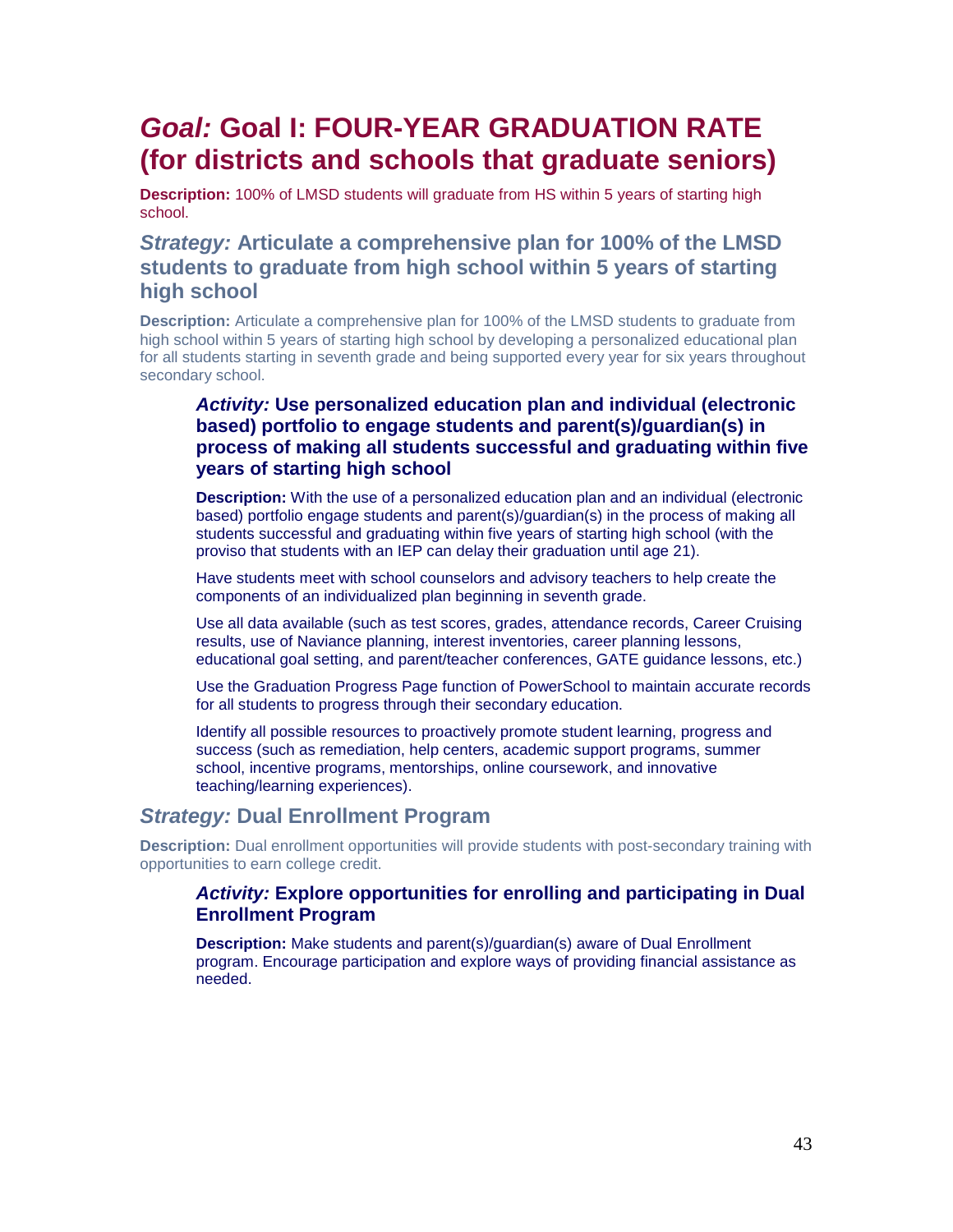# *Goal:* **Goal J: Communication**

**Description:** To create open communication channels for all district stakeholders including parents, students, community members, staff, and board members.

# *Strategy:* **Access to Communication Technology by all District Stakeholders**

**Description:** Ensure that all District stakeholders (parent(s)/guardian(s), teachers, students, community members, etc.) have adequate access to a wide variety of technological resources.

#### *Activity:* **Access to computer and internet**

**Description:** Quantify/identify LMSD households without access to the computer and the internet.

#### *Activity:* **Establish partnerships with Business and Community organizations to provide access on as need basis**

**Description:** Develop partnerships with business and community organizations to provide internet access as needed.

#### *Activity:* **Utilize existing resources**

**Description:** Provide greater access to existing resources to facilitate use of technology (computer, internet, video, etc.) by students.

#### *Activity:* **Website tutorial**

**Description:** Develop website tutorial for District stakeholders to ensure maximal use of online resources.

# *Strategy:* **Creating an atmosphere where stakeholders know their voices are heard**

**Description:** Create an atmosphere where everyone's voice is heard.

#### *Activity:* **Listening to Stakeholders**

**Description:** Create opportunities for all stakeholders to have a voice that is heard and taken into account as measured by annual surveys of attitudes, awareness and satisfaction.

#### *Activity:* **Response by District**

**Description:** Institute procedures for ensuring personalized, direct responses to inquiries and comments at all levels.

#### *Activity:* **Town Hall Forum Topics**

**Description:** Identify topics to be discussed via a series of town hall forums (in physical and virtual formats).

# *Strategy:* **Sharing information across the District**

**Description:** Ensure all stakeholders have access to District information

#### *Activity:* **Assess stakeholders understanding of district programs/resources**

**Description:** Assess stakeholders understanding of district programs/resources through surveys.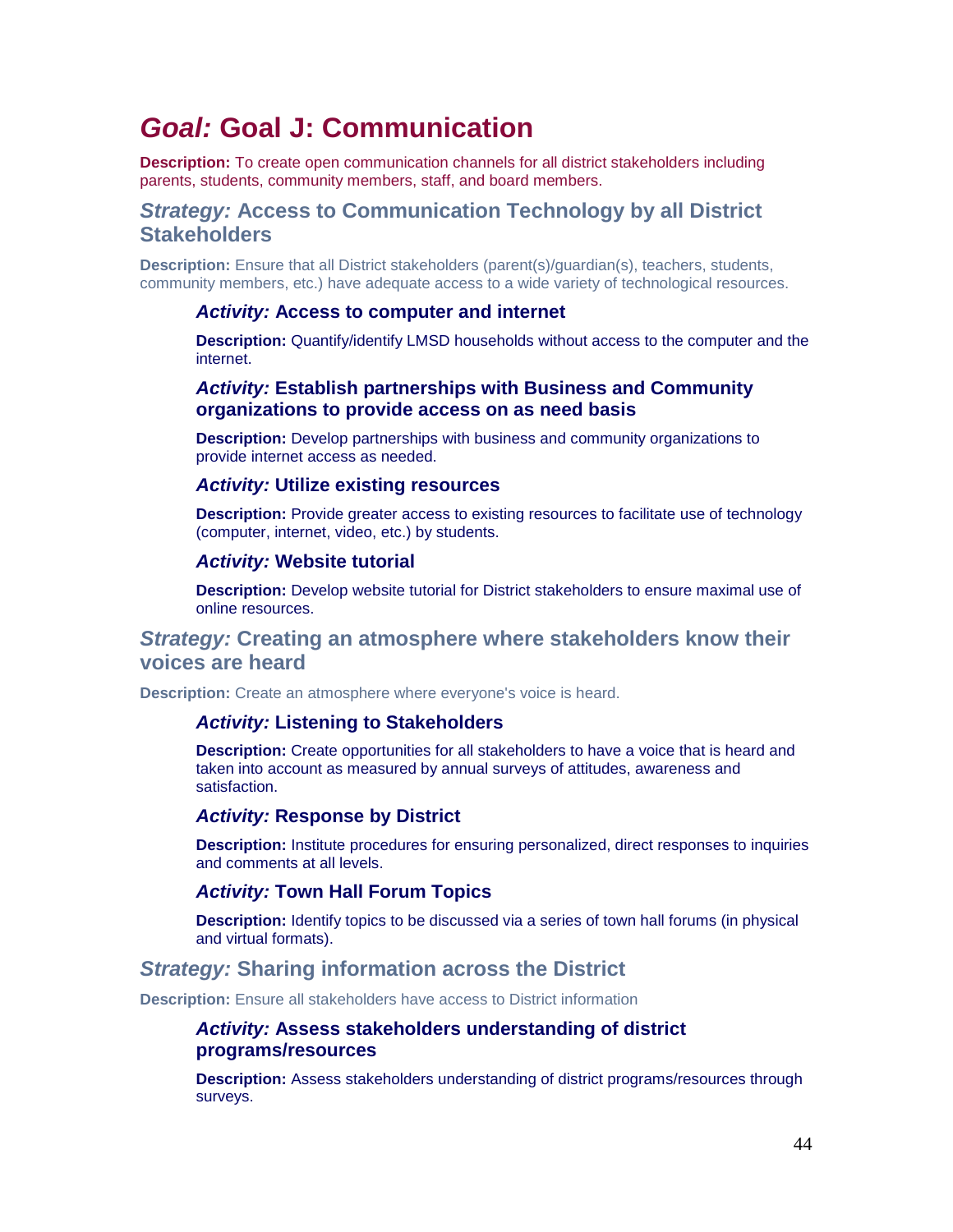## *Activity:* **Communication Policy**

**Description:** Review and revise Communication Policy as necessary and communicate policy expectations/guidelines with employees.

# *Activity:* **Communications training**

**Description:** Develop communications training and/or tutorials for current and new staff and board members to ensure dissemination of accurate information in the district.

#### *Activity:* **Network of Key Communicators**

**Description:** Develop network of key communicators including parent(s)/guardian(s), students and community members and a system for keeping these stakeholders informed and engaged in district activities and information.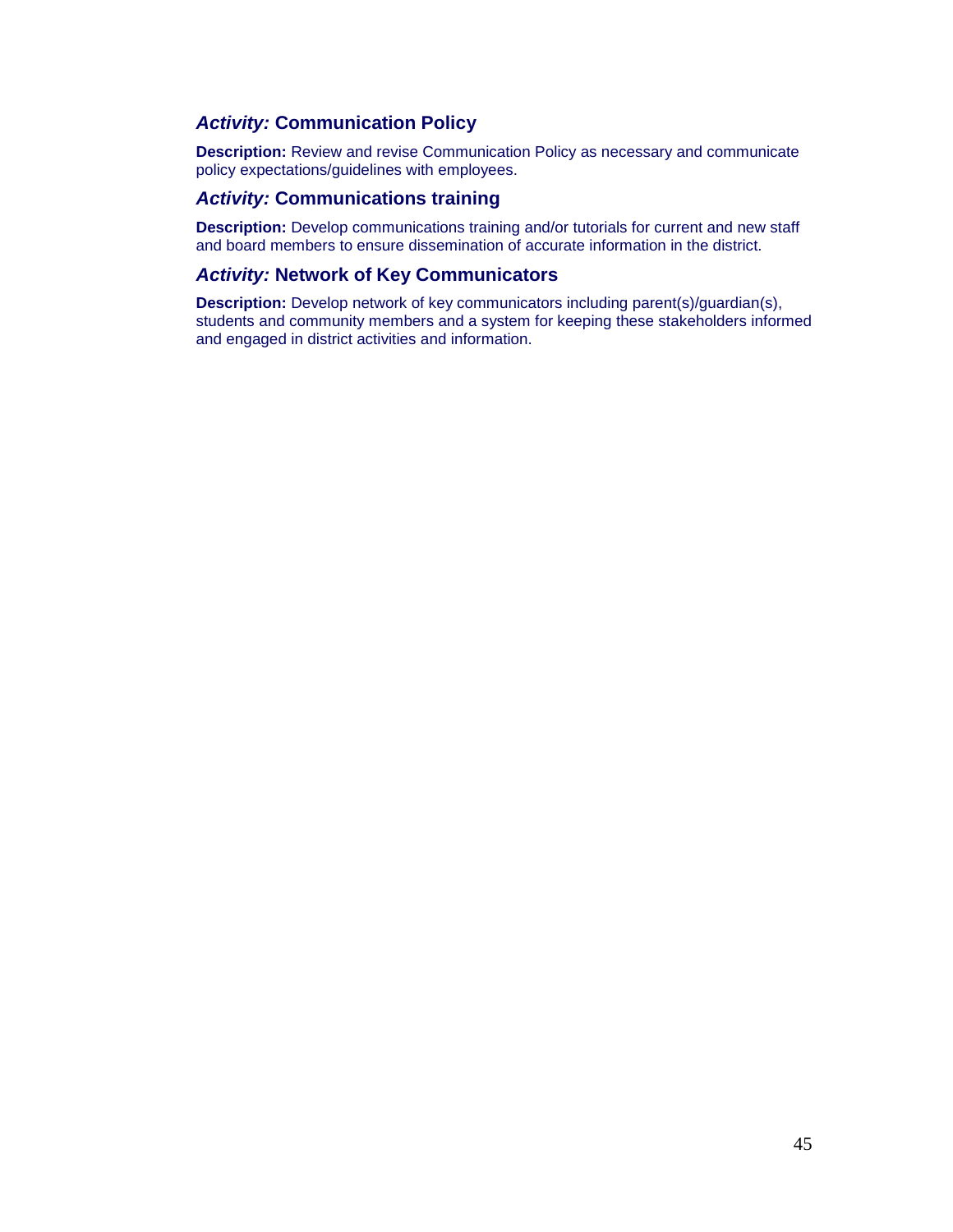# *Goal:* **Goal K: Facilities**

**Description:** Provide facilities to insure high quality educational programs while reducing the impact on the environment.

# *Strategy:* **Adopt Green Cleaning Program**

**Description:** The district will adopt a green cleaning program whose goal will be to clean facilities in a manner that reduces negative health affects to occupants.

## *Activity:* **The district will implement other measures to improve Indoor Environmental Quality as outlined in the LEED for Existing Building rating system**

**Description:** The district will implement or continue such practices as following an integrated pest management program, isolation of chemical products, proper training in the dilution and use of cleaning chemicals, and monitoring ventilation rates.

## *Activity:* **The district will strive to meet the green cleaning criteria established in LEED for Existing Buildings in all buildings not later than 2013**

**Description:** A green cleaning program will be implemented in the new high schools using fewer and less harmful chemicals, better cleaning equipment and new techniques. This program will be gradually expanded to other schools.

# *Strategy:* **Capital Program**

**Description:** Complete the capital program to build two new high performing green high schools and renovate the District Administration Building.

## *Activity:* **Complete LEED Applications**

**Description:** Complete LEED applications for the new Harriton and Lower Merion High Schools and obtain at least a LEED Certified rating.

#### *Activity:* **Monitor Energy Consumption**

**Description:** Monitor energy consumption in new high schools to verify design assumptions, monitor system performance, and assess occupant behavior.

# *Strategy:* **Improve Facility Planning and Preventative Maintenance Operations**

**Description:** Improve Facility Planning and Preventative Maintenance Operations

#### *Activity:* **Conduct periodic facility assessments and incorporate shortcomings into a 5 year plan**

**Description:** The assessments will identify maintenance and repair requirements, respond to the needs of changing curriculum requirements, and consider measures necessary to improve the energy performance of all facilities.

#### *Activity:* **Increase preventative maintenance efforts**

**Description:** Increased preventive maintenance measures will promote the safety of occupants, improve indoor air quality, reduce energy costs, prolong the life of major building systems, and provide high quality facilities. Efforts will focus on HVAC systems and building envelop maintenance.

# *Strategy:* **Prepare and Implement a Strategic Energy Plan**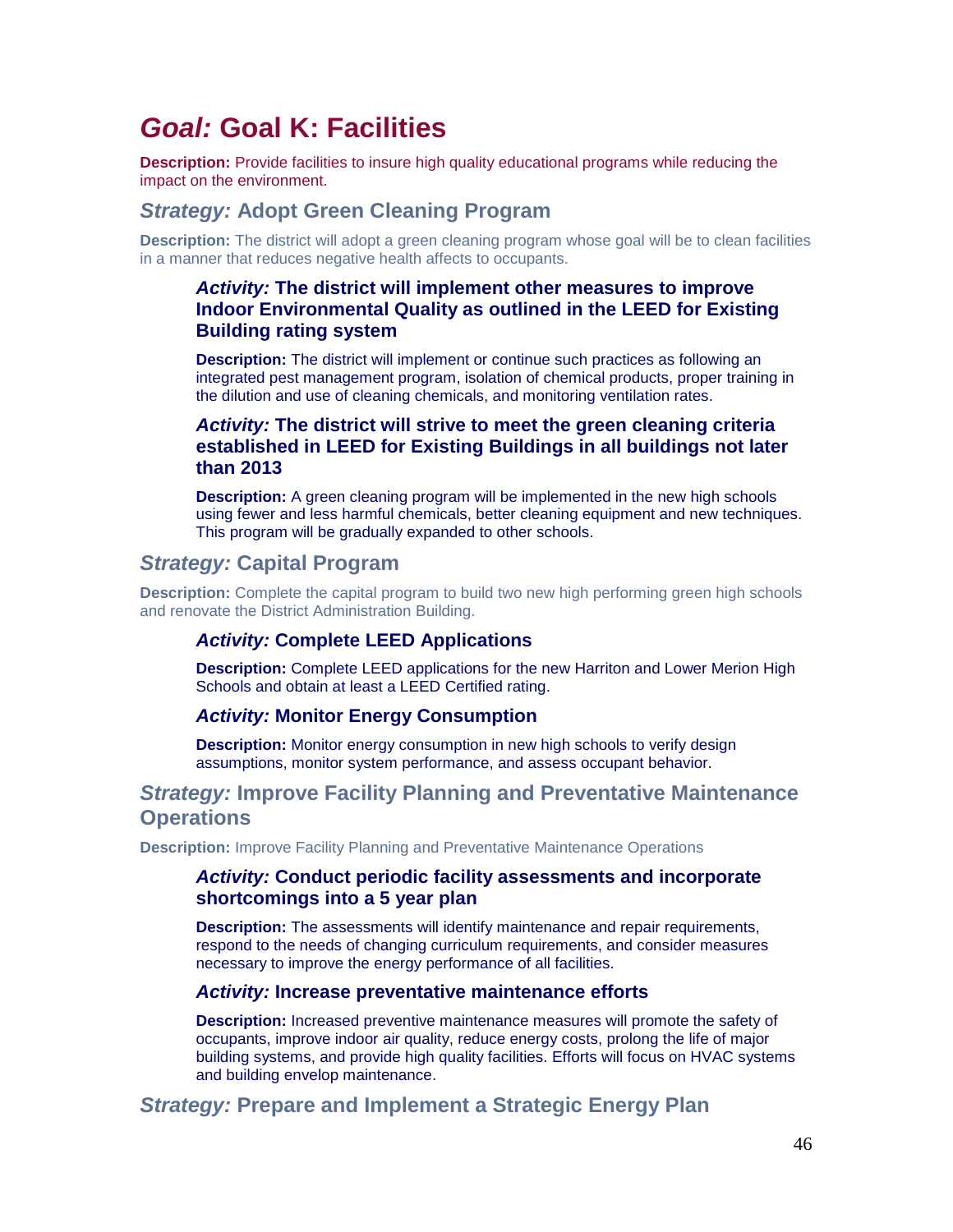**Description:** The district will reduce overall energy usage in its buildings. The district will reduce energy usage by a percentage to be determined after further study. It will also seek to have at least five schools achieve the EPA Energy Star certification not later than the end of 2013.

## *Activity:* **Adopt a School Board Energy Policy**

**Description:** Draft a board policy regarding practices that affect energy consumption and coordinate it with teachers, parents, building administrators, curriculum supervisors, and maintenance staff before making a recommendation to the Board of School Directors.

## *Activity:* **Benchmark Energy Performance Using EPA Energy Star Tools**

**Description:** The district will benchmark each school using the EPA Energy Star benchmarking methodology and seek to reduce energy consumption to the point where schools achieve a score of 75 or greater.

#### *Activity:* **Implement an Energy and Environmental Awareness Program throughout the District**

**Description:** Working with the Green Council and other interested and involved parties, the district will implement an awareness program to promote institutional and personal environmental responsibility within the school community. The program will encourage practices consistent with sustainable living including but not limited to conservation of resources, waste reduction and recycling, pollution prevention, increased reliance on renewable resources, and to recommend priorities for projects that may help the school district reduce its environmental impact. The program will educate students and staff, and promote behavioral changes that will reduce energy consumption. Energy consumption in each building will be monitored and reported monthly and tied to incentives. Facility evaluations will be done to determine what small scale energy efficiency improvements can be made, such as lighting retrofits.

# *Strategy:* **Purchasing Policy for Reducing Impact on Environment**

**Description:** Adopt a purchasing policy that seeks to purchase products that have a reduced impact on the environment.

#### *Activity:* **The district will avoid purchasing products that may release harmful levels of chemicals such as VOC's or harmful refrigerants**

**Description:** The district will review its purchasing policies to decrease the amount of products being purchased that contain or release chemicals such as VOC's that can pose a health risk to building occupants or adversely affect the environment. Factors such as cost and quality of alternate products will be included in the evaluation.

## *Activity:* **The district will purchase energy saving appliances, electronics and other products labeled with the EPA Energy Star where available**

**Description:** The district will review its purchasing policies to require that products such as appliances, computers, printers, and copiers comply with EPA Energy Star requirements.

#### *Activity:* **The district will purchase products with reduced packaging and transportation requirements**

**Description:** The district will review its purchasing policies to increase the amount of products being purchased that are manufactured within a 500 mile radius of LMSD and/or are sold in concentrate form which reduces packaging requirements. It will also examine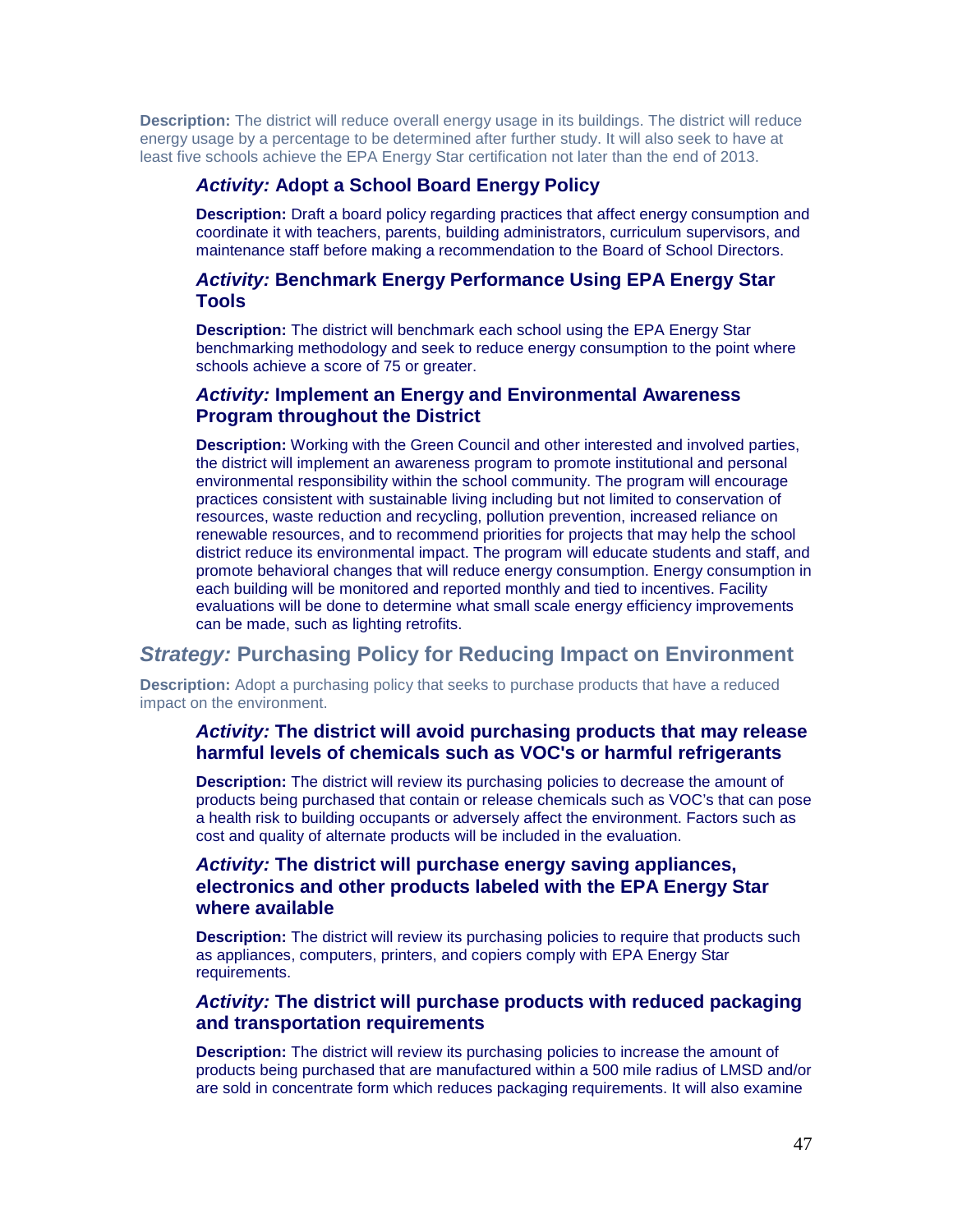products for recyclable packaging. Factors such as cost and quality of alternate products will be included in the evaluation.

## *Activity:* **The district will seek to purchase products made of renewable and/or recycled materials whenever possible**

**Description:** The district will review its purchasing policies to increase the amount of products being purchased that either have a high recycled content or can be fully recycled. Factors such as cost and quality of alternate products will be included in the evaluation.

# *Strategy:* **Recycle and Compost Materials**

**Description:** Recycle and/or compost materials to reduce the amount of waste being hauled to landfills.

#### *Activity:* **Expand efforts to compost waste generated at schools**

**Description:** Work with Green Champions at each school, principals, and food service personnel to develop a means to compost organic waste generated at each school.

#### *Activity:* **Increase the current amount of material being recycled**

**Description:** Evaluate the current recycling program and take steps to encourage more recycling. This can be done with awareness campaigns, waste stream audits, and making more recycling containers available.

# *Strategy:* **Use of Alternative Fuel Vehicles**

**Description:** Review and refine the practice of employing alternative fuel vehicles in department operations.

#### *Activity:* **Implement the use of bio-fuels**

**Description:** Work out a procurement strategy for purchasing bio-diesel, order the new fuel and begin using it in diesel-powered equipment. Monitor advancements in bio-fuels and evaluate alternative bio-fuels practices.

## *Activity:* **Transition to the second generation of CNG buses and support vehicles**

**Description:** Plan for and purchase new CNG vehicles to replace those that have reached the end of their useful lives. Seek grants to pay for the difference between the cost of a conventional bus and a CNG bus. Monitor the construction and operation of the new CNG fueling facilities being built as part of the high school projects.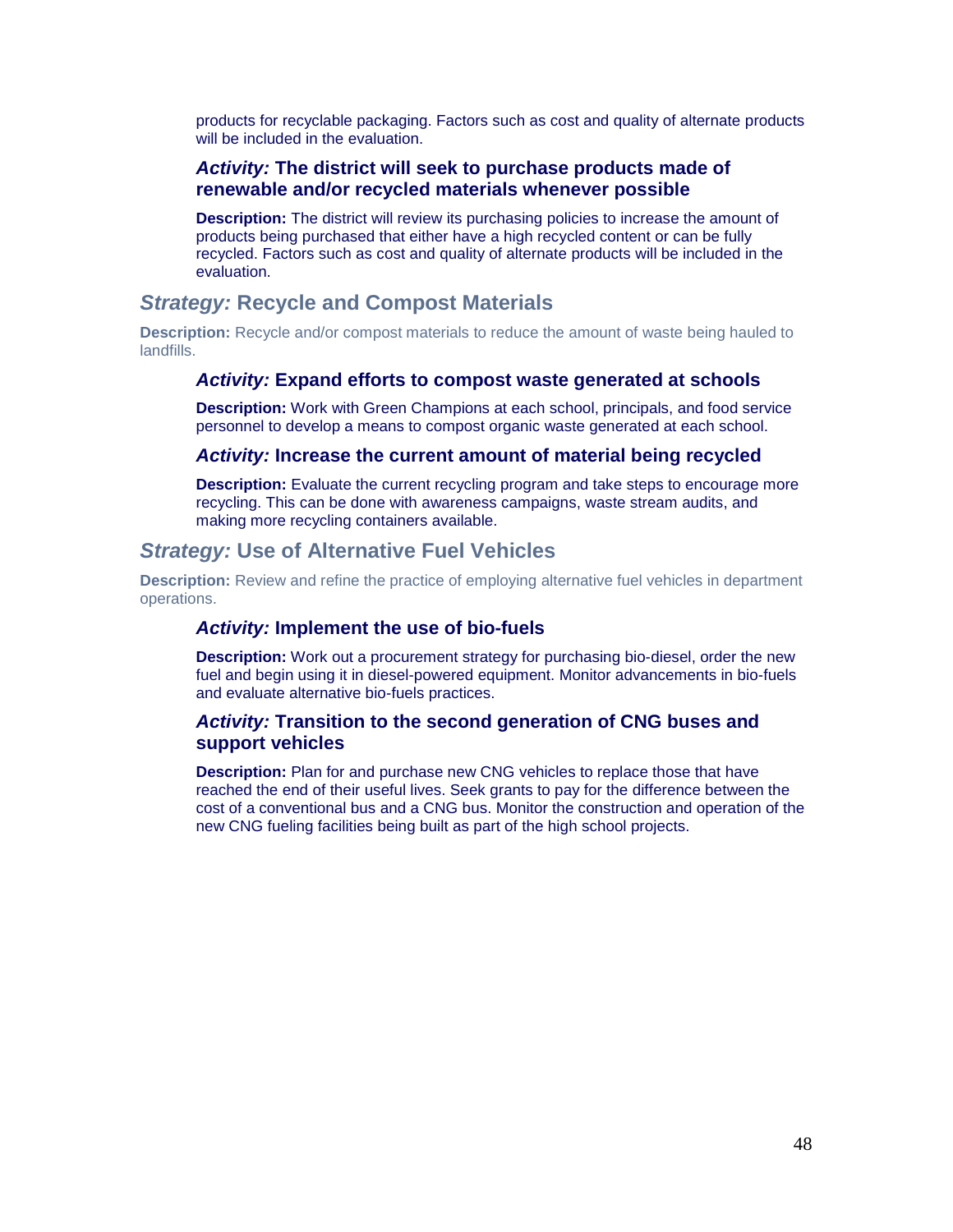# *Goal:* **Goal L: Educational Technology**

**Description:** To implement technology for teaching and learning so that all students will develop the 21st Century Learning Skills needed for their future.

# *Strategy:* **District Staff - Use of Technology**

**Description:** All administrators and teachers will model effective use of technology for instruction, collaboration, productivity, creativity, and data analysis for decision-making.

## *Activity:* **Develop professional development models to ensure ongoing technology proficiency and effective use of technology in the classroom**

**Description:** Develop new models of professional development to demonstrate and promote technology implementation and to ensure that professional staff remain up to date with current technology and 21st century skills using principles and standards of staff development (e.g., NSDC Standards) and including but not limited to in-service days, release time, conference attendance, online learning opportunities, and smallgroup, self-directed learning communities.

## *Activity:* **Integrate and coordinate the use of digital technologies throughout all district staff development**

**Description:** Integrate, embed, and coordinate the appropriate use of digital technologies in all staff development activities throughout the district to reinforce professional and staff technology proficiency and integration of digital technologies throughout the curriculum.

#### *Activity:* **Provide training for efficient and effective data analysis**

**Description:** Provide necessary training for data collection, maintenance, and reporting as well as professional access and analysis for instructional and administrative staff so that accurate and meaningful data properly informs operational and instructional decision-making.

# *Strategy:* **Student Access to Technology**

**Description:** All students will be provided with access to technology tools so that students can progress towards higher levels of achievement both during the school day and during non-school day hours.

#### *Activity:* **Transition from physical textbooks to digital learning resources.**

**Description:** Identify and provide digital resources that support the each curricular area to the extent possible and feasible, replacing physical textbooks with online subscription services of equal or better educational value as these become available and costeffective and seeking to streamline the student image by replacing individual software titles with online subscription services of equal or better educational value and eliminating software titles no longer needed. It is expected that this transition should be a zero-sum activity with the current cost of text book acquisition spread instead over yearly subscription costs for online text book services.

# *Strategy:* **Student Use of Technology**

**Description:** All students will become proficient, effective, and ethical users of technology for all aspects of learning and innovation skills; information, media, and technology skills; and life and career skills.